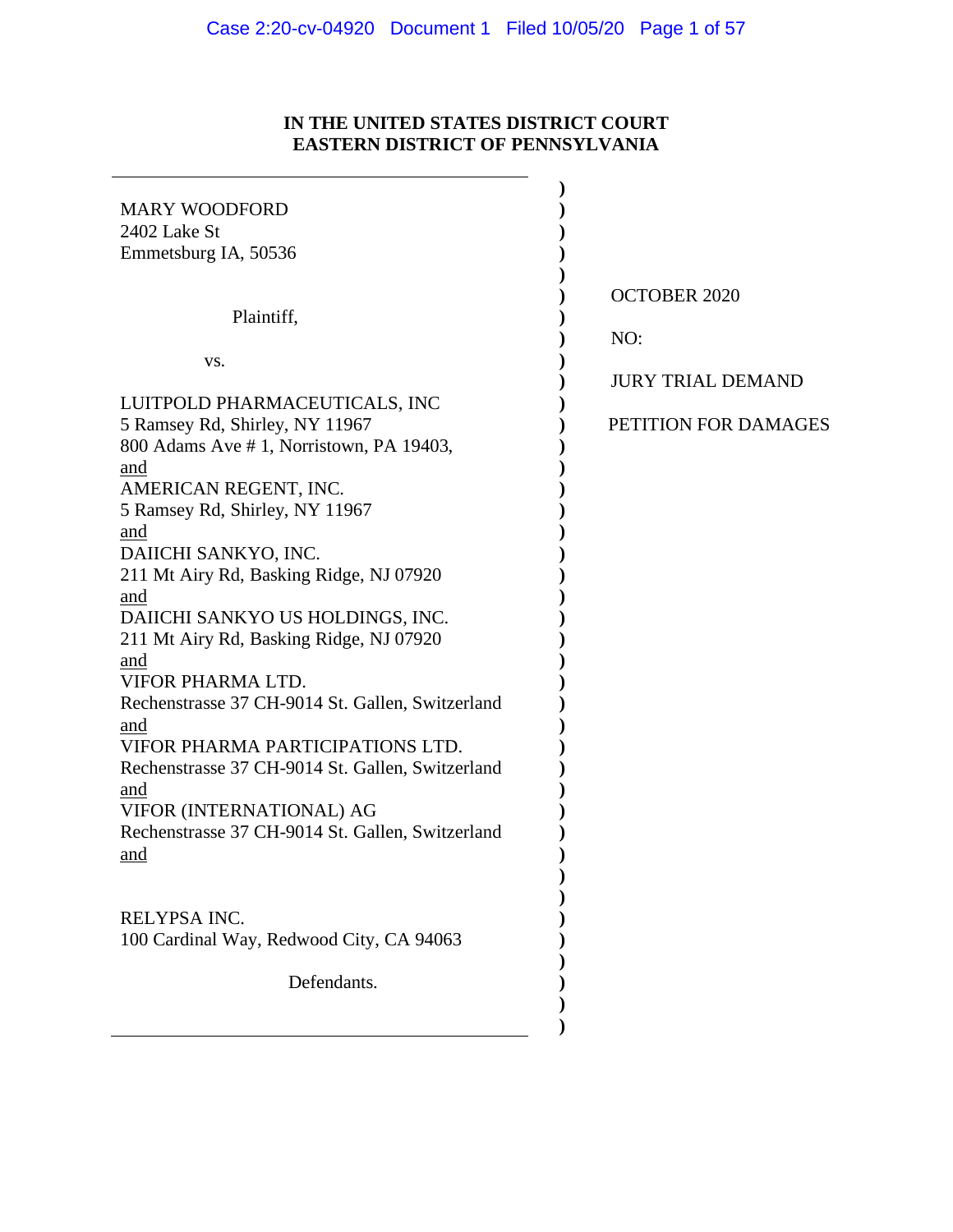#### **COMPLAINT AND DEMAND FOR JURY TRIAL**

# **PAULSON & NACE, PLLC**

Christopher T. Nace\* 1025 Thomas Jefferson Street, NW #810 Washington, DC 20007 Phone: (202) 463-1999 Fax: (202) 223-6824 Email: ctnace@paulsonandnace.com

\**Pro Hac Vice* admission to be sought

#### **POGUST MILLROOD, LLC**

Michael G. Daly, Esq., ID No. 309911 Joshua M. Neuman, Esq. ID No. 322648 Eight Tower Bridge, Suite 940 161 Washington Street Conshohocken, PA 19428 Phone: (610) 941-4204 Fax: (610) 941-4245

*Attorneys for Plaintiff*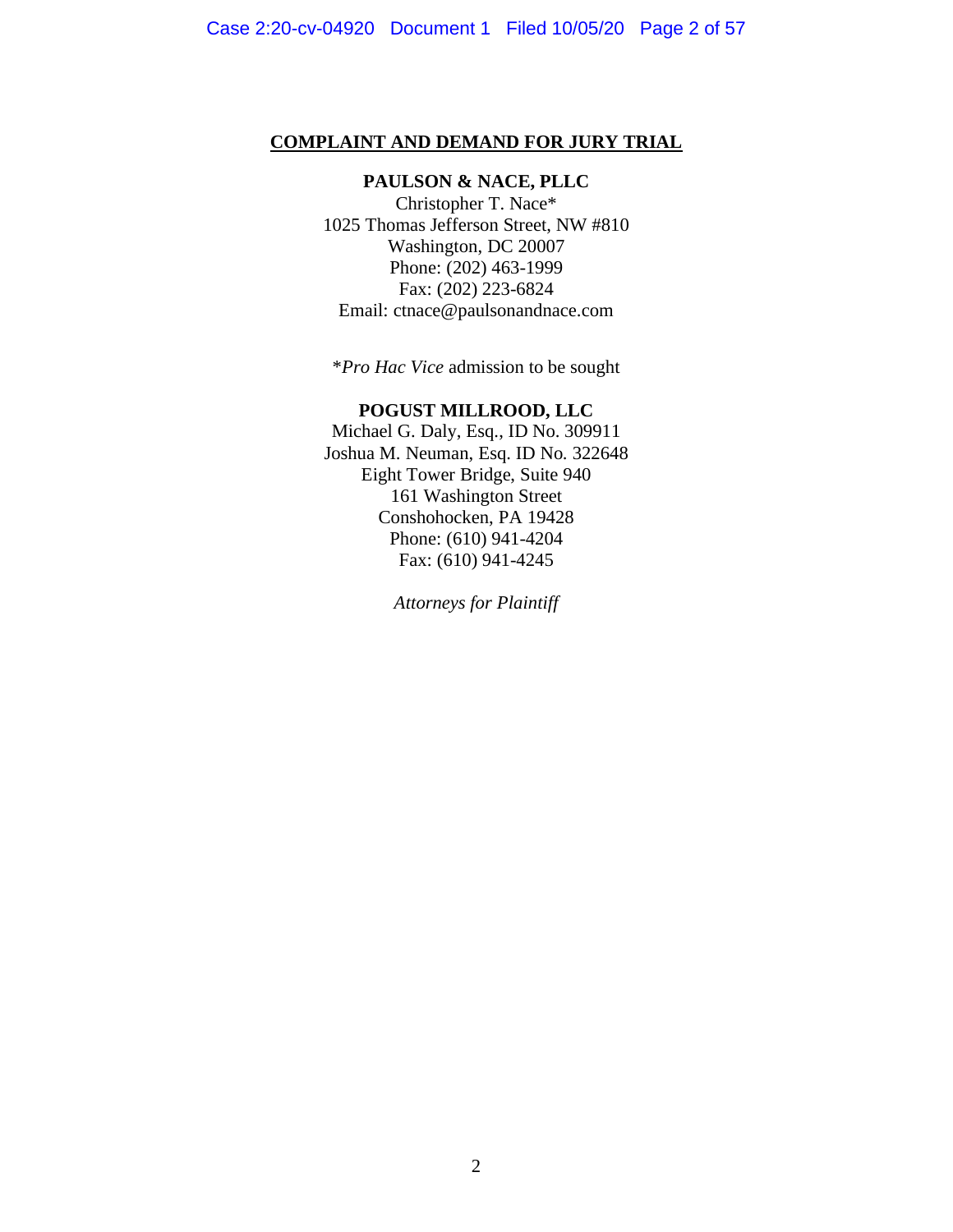#### **NOTICE TO DEFEND**

#### NOTICE:

You have been sued in court. If you wish to defend against the claim set forth in the following pages, you must take action within twenty (20) days after this Complaint and Notice are served, by entering a written appearance personally or by attorney, and filing in writing with the Court your defenses or objections to the claims set forth against you. You are warned that if you fail to do so the case may proceed without you and a judgment may be entered against you by the Court without further notice for any money claimed in the Complaint or for any other claims or relief requested by the Plaintiff. You may lose money or property or other rights important to you.

YOU SHOULD TAKE THIS PAPER TO YOUR LAWYER AT ONCE. IF YOU DO NOT HAVE A LAWYER OR CANNOT AFFORD ONE, GO TO OR TELEPHONE THE OFFICE SET FORTH BELOW TO FIND OUT WHERE YOU CAN GET LEGAL HELP. THIS OFFICE CAN PROVIDE YOU WITH INFORMATION ABOUT HIRING A LAWYER.

IF YOU CANNOT AFFORD TO HIRE A LAWYER, THIS OFFICE MAY BE ABLE TO PROVIDE YOU WITH INFORMATION ABOUT AGENCIES THAT MAY OFFER LEGAL SERVICES TO ELIGIBLE PERSONS AT A REDUCED FEE OR NO FEE.

Philadelphia Bar Association Lawyer Referral and Information Center 1101 Market Street,  $10^{th}$  Floor Philadelphia, PA 19107

### AVISO:

Le han demandado a usted en la corte. Si usted quiere defenderse de estas demandas expuestas en las paginas siguientes, usted tiene veinte dias de plazo al partir de la fecha de la demanda y la notificacion. Hace falta ascentar una comparencia escrita o en persona o con un abogado y entregar a la corte en forma escrita sus defensas o sus objeciones a las demandas en contra de su persona. Sea avisado que si usted no se defiende, la corte tomara medidas y puede continuar la demanda en contra suya sin previo aviso o notificacion. Ademas, la corte puede decidir a favor del demandante y requiere que usted cumpla con todas las provisiones de esta demanda. Usted puede perder dinero o sus propiedades u otros derechos importantes para usted.

LLEVE ESTA DEMANDA A UN ABOGADO IMMEDIATAMENTE. SI NO TIENE ABOGADO O SI NO TIENE EL DINERO SUFICIENTE DE PAGAR TAL SERVICIO, VAYA EN PERSONA O LLAME POR TELEFONO A LA OFICINA CUYA DIRECCION SE ENCUENTRA ESCRITA ABAJO PARA AVERIGUAR DONDE SE PUEDE CONSEGUIR ASISTENCIA LEGAL.

Asociacion De Licenciados De Philadelphia Servicio De Referencia E Informacion Legal 1101 Market Street,  $10^{th}$  Floor Philadelphia, PA 19107 (215) 238-6300 (Telefono)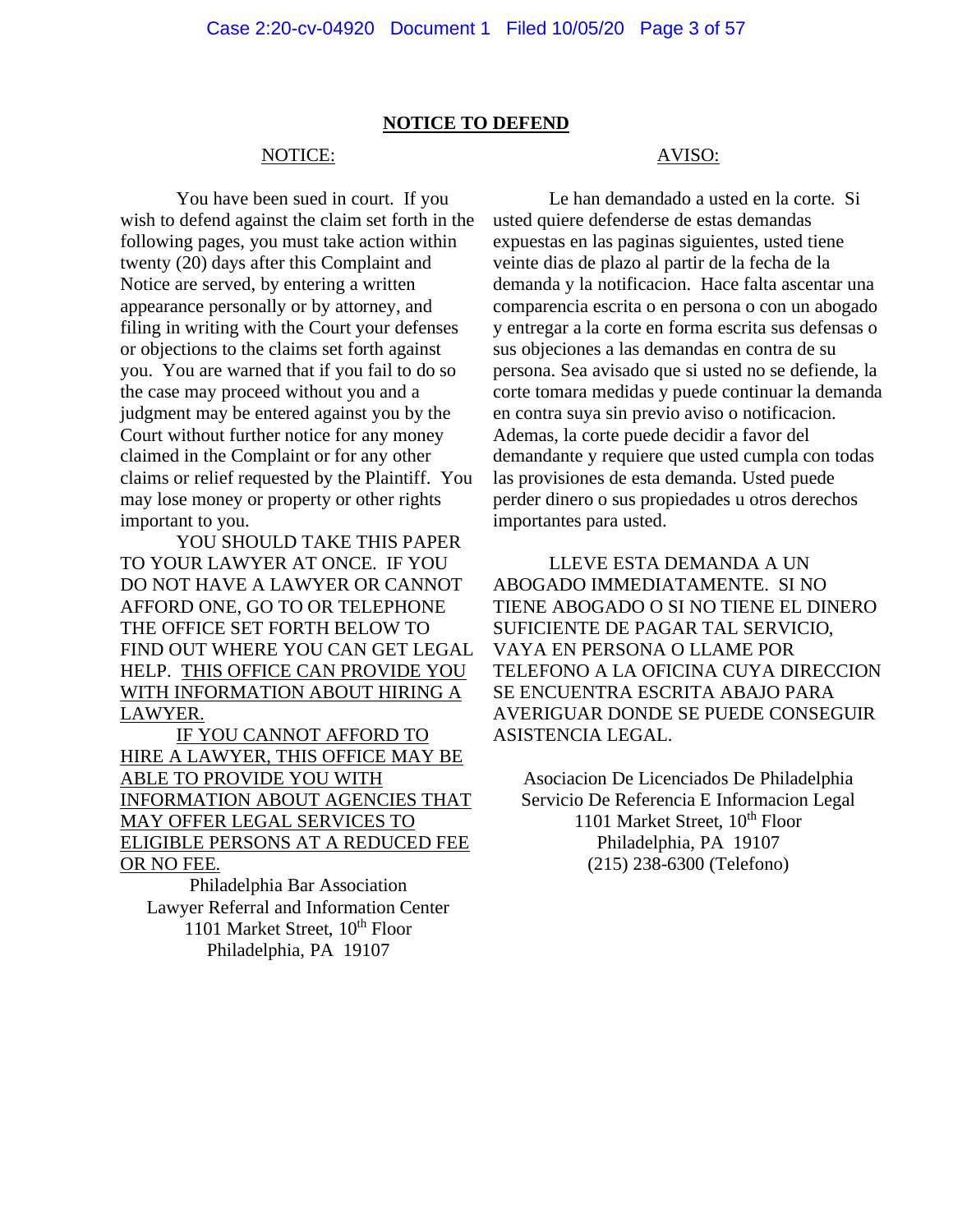#### **COMPLAINT – CIVIL ACTION PRODUCT LIABILITY**

PLAINTIFF, Mary Woodford, by and through undersigned counsel, files this Complaint against Defendants, Luitpold Pharmaceuticals, Inc., American Regent, Inc., Daiichi Sankyo, Inc., Daiichi Sankyo U.S. Holdings, Inc., Vifor Pharma Ltd., Vifor Pharma Participations Ltd., Vifor (International) AG, and Relypsa Inc. (collectively "Defendants"), and in support thereof, makes the following allegations:

#### **PARTIES, JURISDICTION, AND VENUE**

1. Plaintiff, Mary Woodford, is a resident of Emmetsburg, Iowa.

#### **American Regent Defendants**

2. Luitpold Pharmaceuticals, Inc. (hereinafter "Luitpold") was a for-profit corporation incorporated in the state of New York. At all relevant times, Luitpold maintained its principal offices in Norristown, PA and Shirley, NY. Luitpold was a subsidiary and member of the Daiichi Sankyo Group and was the parent company to its own subsidiary, American Regent, Inc. In addition to maintaining an office in the Commonwealth of Pennsylvania, Luitpold was registered to do business throughout the state as well as in the county of Philadelphia, specifically. Luitpold has at all relevant times engaged in the business of researching, developing, testing, designing, licensing, manufacturing, distributing, selling, labeling, promoting, and marketing the Injectafer (*ferric* carboxymaltose) product.

3. American Regent, Inc. (hereinafter "American Regent") is a for-profit corporation incorporated in the state of New York. At all relevant times, American Regent appears to operate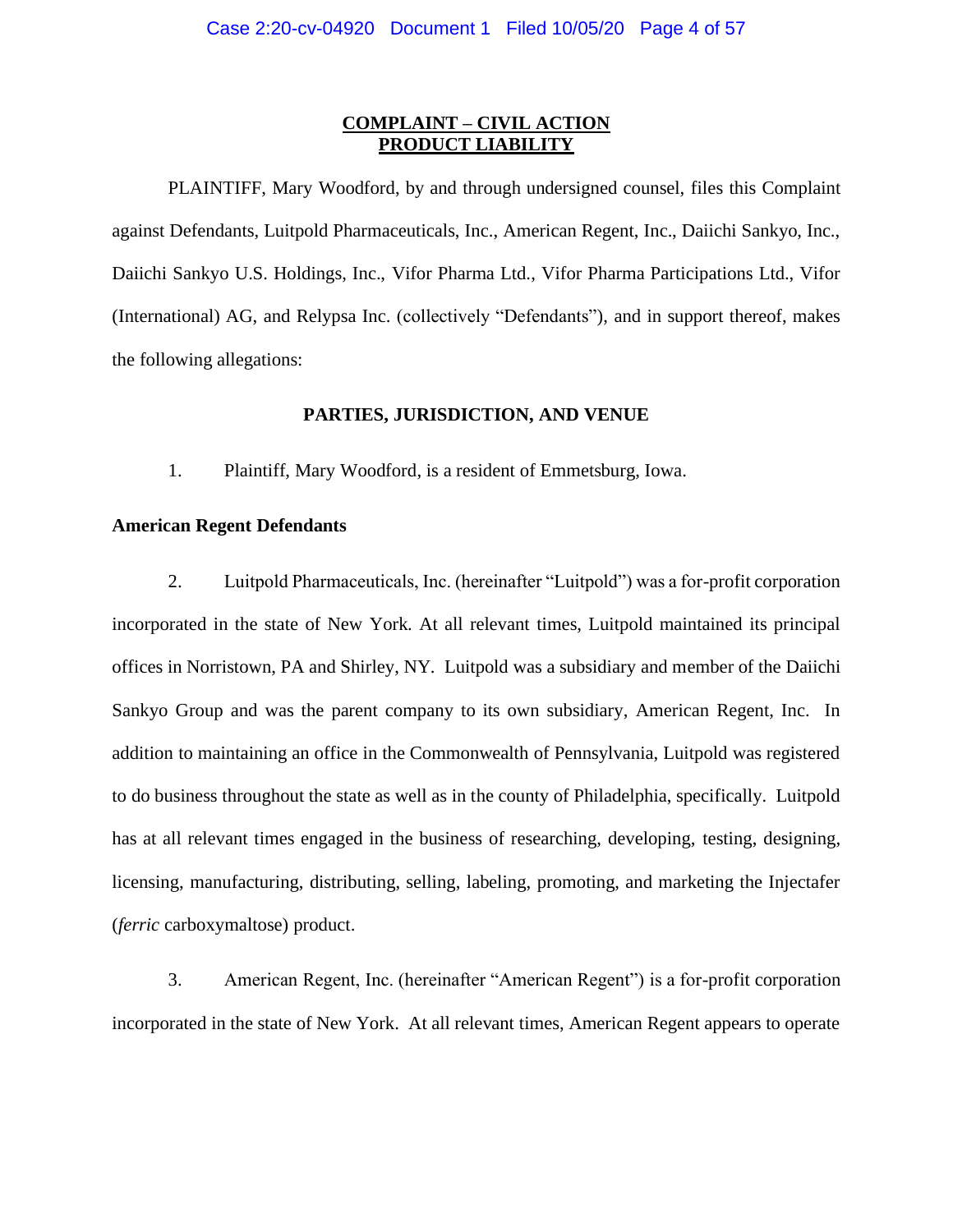#### Case 2:20-cv-04920 Document 1 Filed 10/05/20 Page 5 of 57

its principal office out of Shirley, NY, sharing an office address with Luitpold.<sup>1</sup> Upon information and belief, American Regent also operates out of its Norristown, PA office and is registered to do business in the Commonwealth. American Regent was originally a subsidiary of Luitpold and the Daiichi Sankyo Group. American Regent is the manufacturer listed on the Injectafer label. Along with Defendant Luitpold, American Regent is and was at all relevant times engaged in the business of researching, developing, testing, designing, licensing, manufacturing, promoting, labeling, distributing, selling, and marketing the Injectafer product.

4. Upon information and belief, on or about December 31, 2018, Luitpold merged American Regent into itself, and the surviving entity – Luitpold – was renamed American Regent, Inc. The new entity of American Regent is wholly owned by Daiichi Sankyo, Inc.

#### **Daiichi Sankyo Defendants**

5. Daiichi Sankyo, Inc. (hereinafter "DSI") is a for-profit corporation incorporated in the state of Delaware with its principal office in Basking Ridge, New Jersey. Upon information and belief, DSI is or was also known as Sankyo USA Development, Sankyo Pharma Development, Sankyo Pharma Inc., Daiichi Sankyo Pharma Development, Daiichi Pharmaceuticals, Inc., Daiichi Medical Research, Inc., Daiichi Sankyo Group, and Daiichi Pharma Holdings, Inc. The below allegations are attributable to all such entities now represented by DSI.

<sup>&</sup>lt;sup>1</sup> Upon information and belief, prior to December 31, 2018 when Luitpold merged American Regent into itself, American Regent existed as a corporation that was extensively involved with Injectafer. Therefore, at all times relevant to this case, whether before, during, or after December 31, 2018, American Regent was an active party in the development, design, manufacture, labeling, promotion, marketing, pharmacovigilance, testing, studying, distribution, and sale of Injectafer.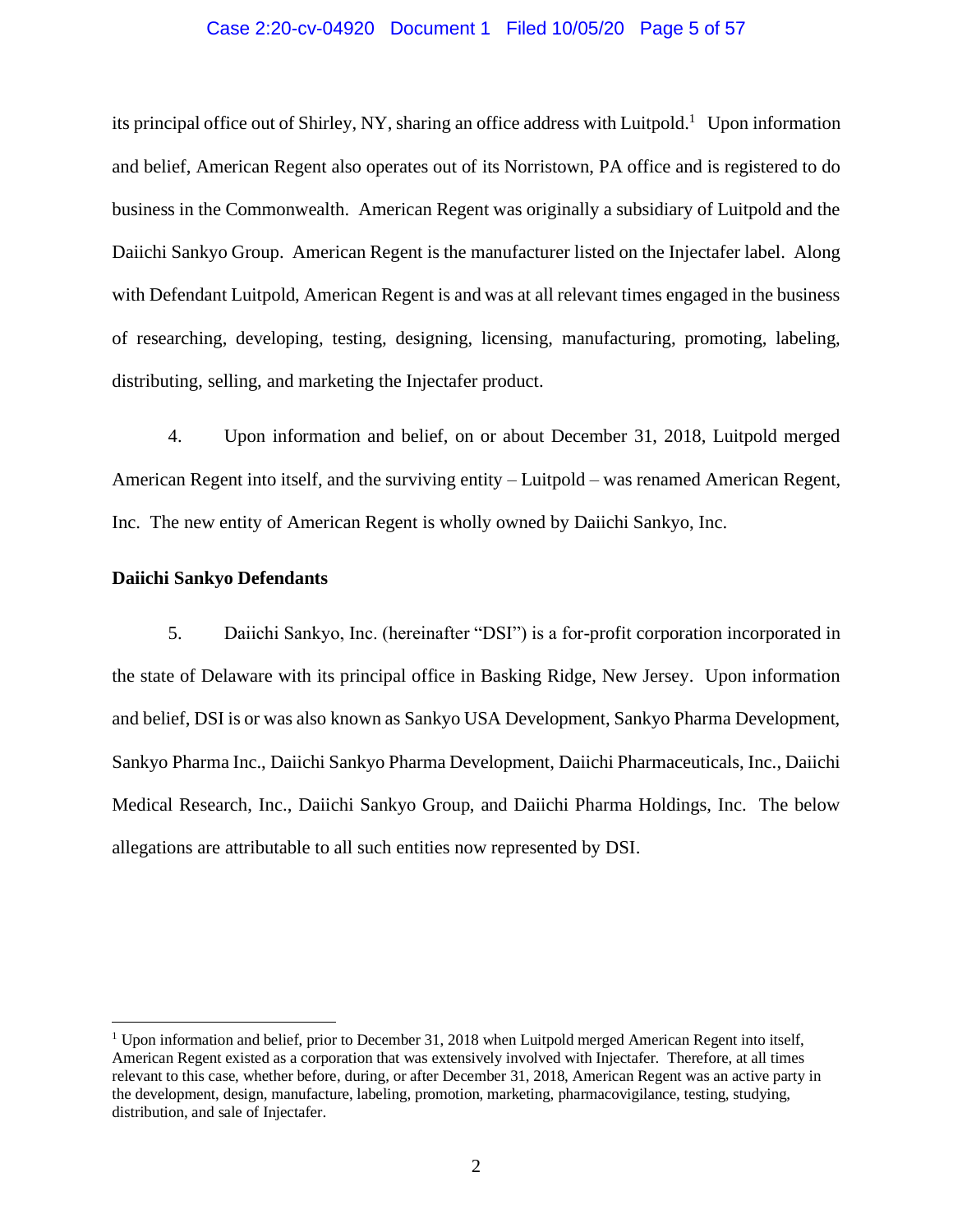#### Case 2:20-cv-04920 Document 1 Filed 10/05/20 Page 6 of 57

6. DSI is the United States subsidiary of Daiichi Sankyo Co., Ltd. (hereinafter "DSC"), located in Tokyo, Japan, and is a member of the Daiichi Sankyo Group. Upon information and belief, both Defendants Luitpold and American Regent are and were members of the Daiichi Sankyo Group.

7. DSI is wholly owned by Defendant, Daiichi Sankyo U.S. Holdings, Inc.

8. DSI is and was at all times engaged in the business of researching, developing, designing, licensing, manufacturing, and distributing, and selling the Injectafer product. Additionally, DSI specifically assumed the roles of promoting and marketing Injectafer in or around January 2017.

9. Upon information and belief, DSI operates as the U.S. headquarters of DSC.

10. Upon information and belief, DSI at all relevant times exercised control over the DSI subsidiaries, Luitpold and American Regent, and had control over all relevant decisions, policies, and conduct with regard to the researching, developing, designing, licensing, manufacturing, and distributing, and marketing, promoting and selling of the Injectafer product.

11. Daiichi Sankyo U.S. Holdings, Inc. (hereinafter "DS Holdings") wholly owns Daiichi Sankyo, Inc. and is located in Basking Ridge, New Jersey.

12. Upon information and belief, DS Holdings is a subsidiary of DSC.

13. Upon information and belief, DS Holdings is and was at all times engaged in the business of researching, developing, designing, licensing, manufacturing, and distributing, and selling the Injectafer product.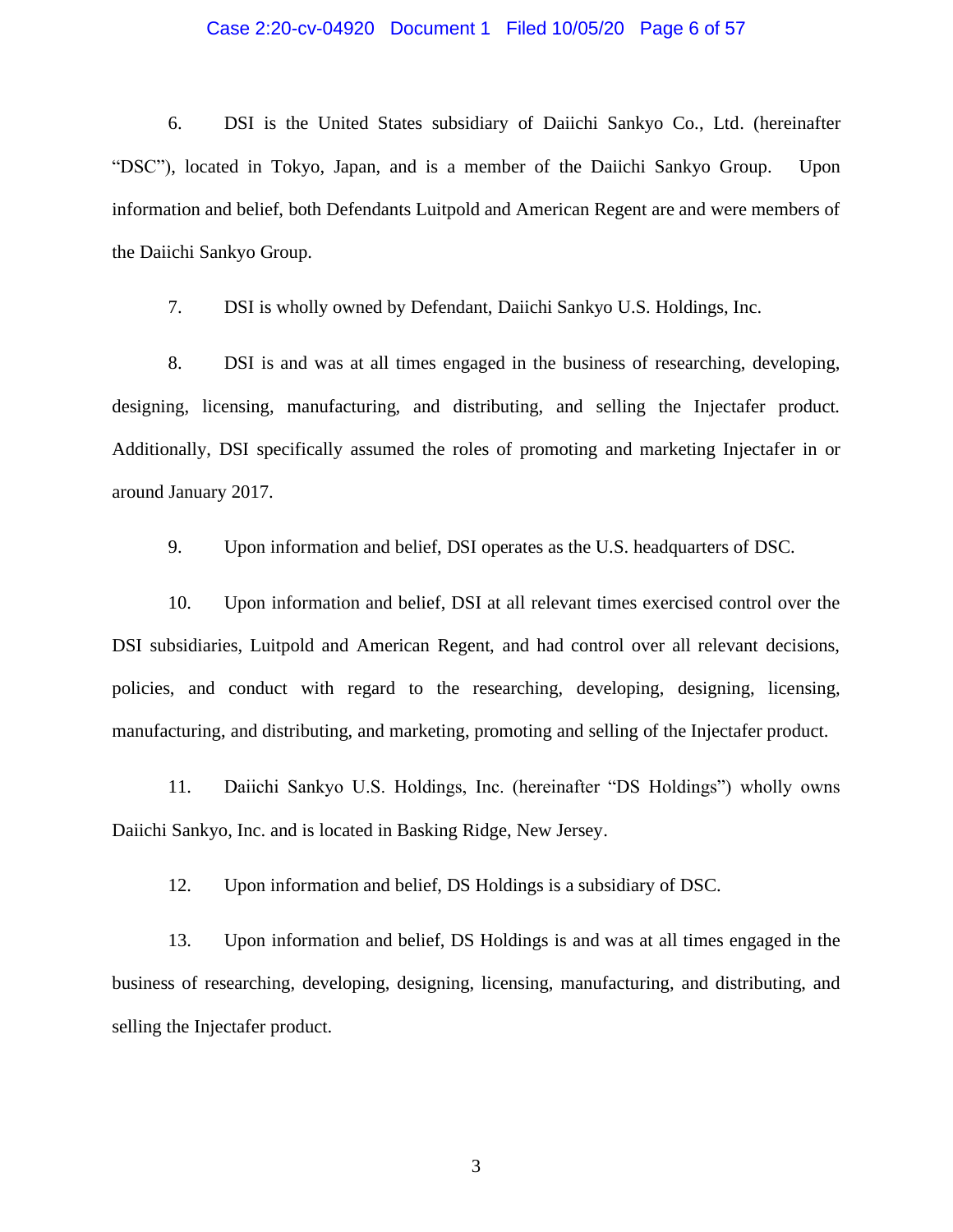#### Case 2:20-cv-04920 Document 1 Filed 10/05/20 Page 7 of 57

14. Upon information and belief, DS Holdings exercised ultimate control, and was responsible for the actions and omission of its wholly owned subsidiary, DSI.

15. Upon information and belief, there existed at all relevant times a unity of interest in ownership between DS Holdings and DSI such that independence from, or separation between, the Daiichi Defendants does not exist and has never existed. Each of them is an alter ego of the other.

16. Because of the unity of operations and ownership, DSI and DS Holdings are hereto after referred to as the "Daiichi Defendants."

#### **Vifor Defendants**

17. Vifor Pharma Ltd. (hereinafter "Vifor Pharma") is a for-profit corporation headquartered in Switzerland with an office location at Rechenstrasse 37 CH-9014 St. Gallen.

18. Vifor Pharma Participations Ltd. (hereinafter "Vifor Participations") is a for-profit corporation headquartered in Switzerland with an office location at Rechenstrasse 37 CH-9014 St. Gallen.

19. Vifor Participations is a wholly owned subsidiary of Vifor Pharma.

20. Vifor (International) AG a/k/a Vifor (International) Inc. (hereinafter "Vifor International") is a for-profit corporation headquartered in Switzerland with an office location at Rechenstrasse 37 CH-9014 St. Gallen.

21. Vifor International is a wholly owned subsidiary of Vifor Participations, which is wholly owned by Vifor Pharma.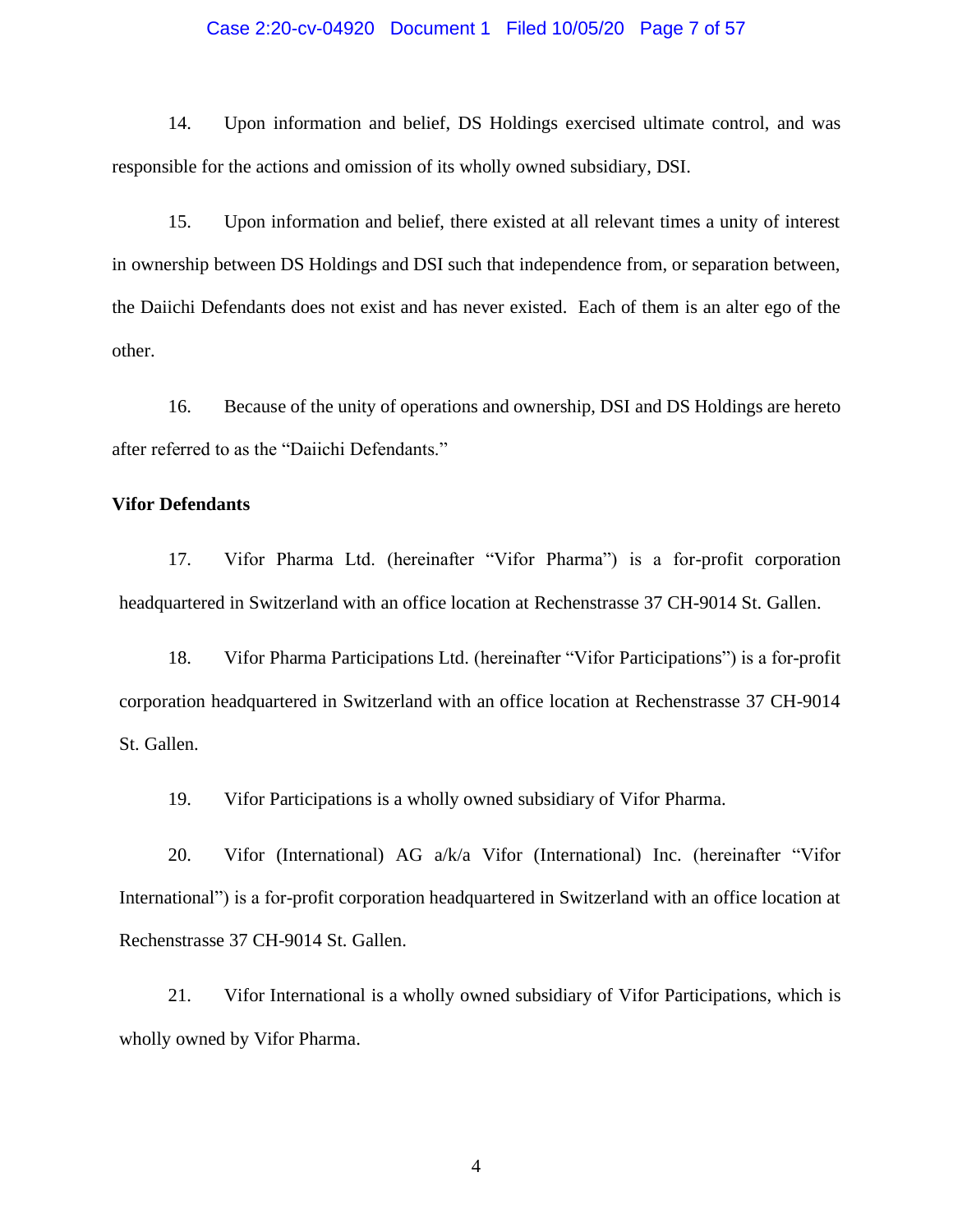#### Case 2:20-cv-04920 Document 1 Filed 10/05/20 Page 8 of 57

22. Relypsa Inc. is a for-profit corporation incorporated in the state of Delaware with its principal office located at 100 Cardinal Way, Redwood City, California.

23. Relypsa Inc. is a United States wholly owned subsidiary of Vifor Pharma, and a United States Corporate Affiliate of Vifor International.

24. Vifor Pharma is the parent company to Vifor Participations, Vifor International, and Relypsa. At all relevant times, Vifor Pharma is and was a corporation organized and existing under the laws of Switzerland, having its principal place of business at Rechenstrasse 37 CH-9014 St. Gallen.

25. Because of the unity of operations and ownership, Vifor Pharma, Vifor Participations, Vifor International, and Relypsa are hereto after referred to as the "Vifor Defendants."

26. The Vifor Defendants are in the business of researching, developing, designing, licensing, manufacturing, distributing, supplying, selling, marketing, and/or introducing into commerce ferric carboxymaltose, or its European brand bioequivalent, Ferinject.

27. Upon information and belief, the Vifor Defendants, by and through Vifor International, are engaged in a licensing deal with Luitpold that permits Luitpold to design, manufacture, market, supply, promote, label, distribute, and sell Injectafer in the United States. Vifor International was the international "partner" of Luitpold in the sale of Injectafer. The licensing agreement between Vifor International and Luitpold awards Vifor International a "share of partner sales" in regard to Injectafer sales in the United States.

28. Upon information and belief, the Vifor Defendants were responsible for the original design and development of the bioequivalent ferric carboxymaltose product, Ferinject.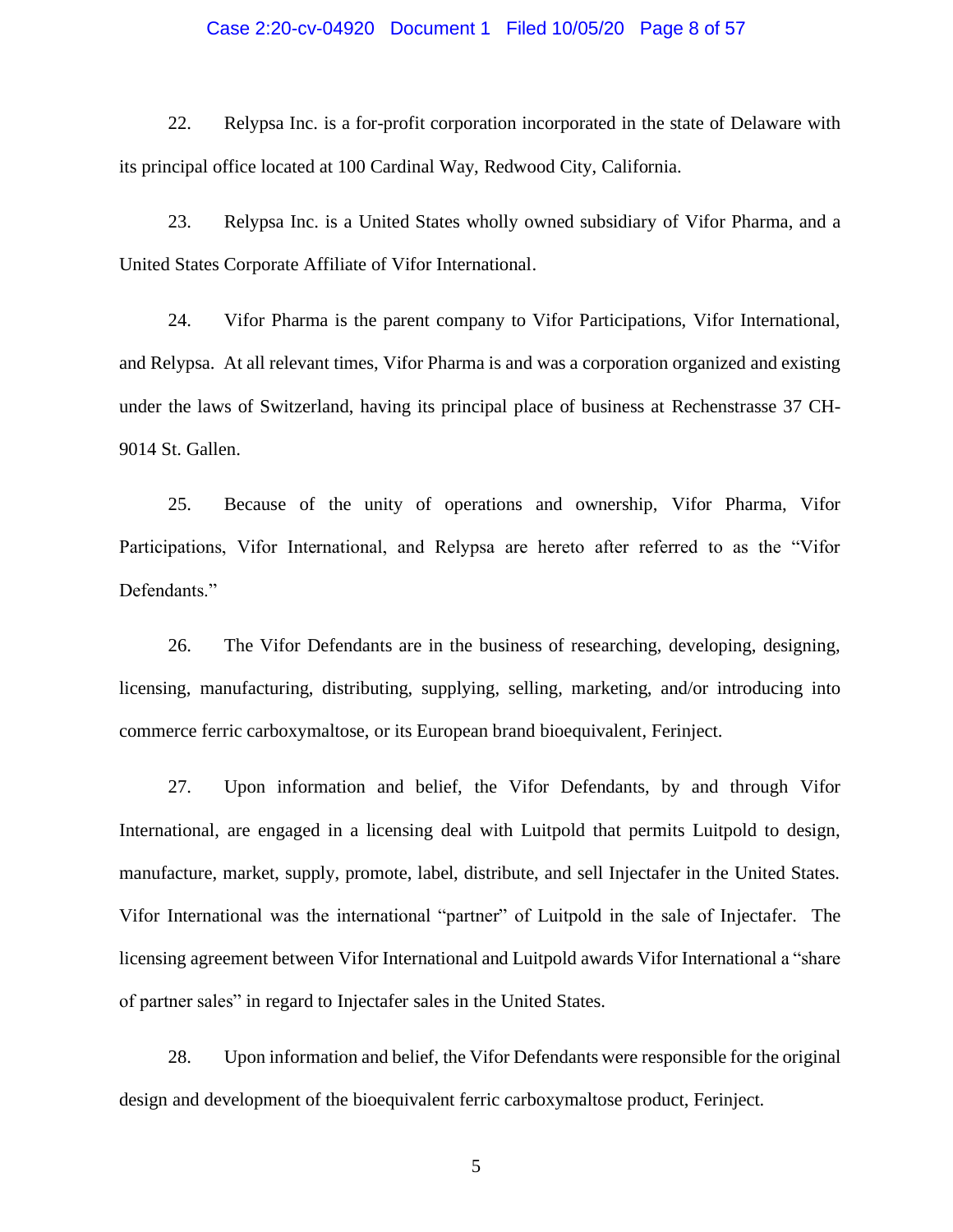#### Case 2:20-cv-04920 Document 1 Filed 10/05/20 Page 9 of 57

29. Upon information and belief, the Vifor Defendants, by and through Vifor International, licensed that ferric carboxymaltose design to Luitpold, which in turn designed, manufactured, marketed, supplied, distributed, and sold the bioequivalent Injectafer product to the United States market.

30. Pursuant to the aforementioned licensing deal and other agreements, the Vifor Defendants assumed a role in the conducting and management of the clinical trials, marketing, promotion, marketing sales organization, and safety reporting for Injectafer.

31. Upon information and belief, the Vifor Defendants, by and through Relypsa, manage the United States iron business, including Injectafer, on behalf of Vifor International, and provide support to American Regent and DSI, on the design, manufacture, distribution, marketing, promotion, pharmacovigilance, and/or sale of Injectafer.

32. Pursuant to 21 C.F.R. § 207 (2019), foreign manufacturers of a pharmaceutical drug that is imposed or offered into the United States must have a Registered Agent. Vifor's Registered Agent in the United States is American Regent.

33. Additionally, since initially introducing ferric carboxymaltose into the world market, Vifor Pharma, and its subsidiaries have been in the business of collecting, supervising, analyzing, and reporting adverse events, peer-reviewed literature, clinical and nonclinical studies, and other epidemiology on ferric carboxymaltose.

34. Each of the above Defendants played a role in the design, manufacture, distribution, marketing, promotion, pharmacovigilance, and/or sale of Injectafer. Plaintiff's injuries were caused by the conduct of one or various combinations of Defendants, and through no fault of Plaintiff.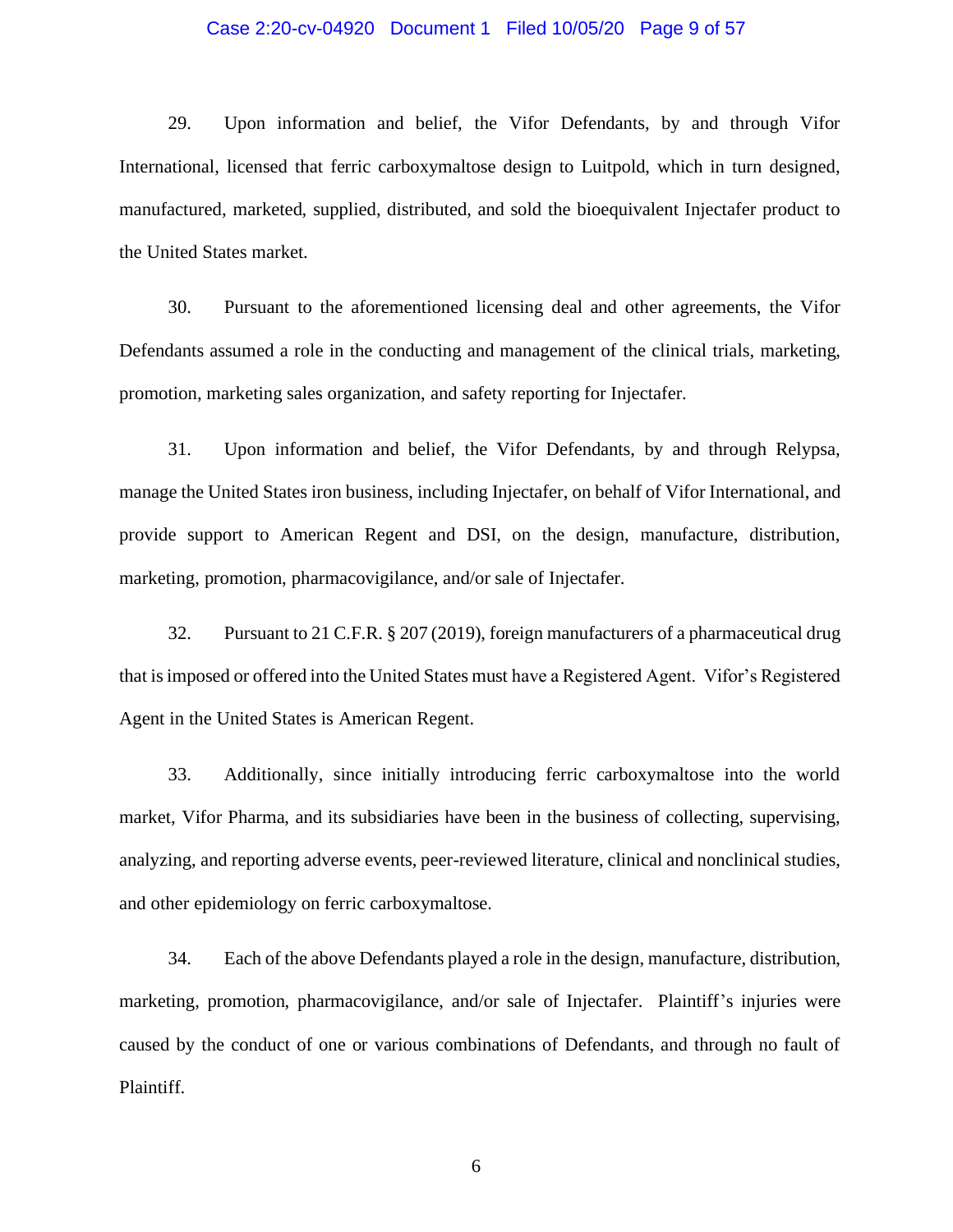#### **JURISDICTION AND VENUE**

35. This Court has original jurisdiction over this matter pursuant to 28 U.S.C.S. § 1332 because the matter in controversy exceeds the sum of \$75,000.00 and because it is between a citizen of Iowa and Defendant pharmaceutical companies that at all relevant times, have engaged in continuous and systematic business activities in the Commonwealth of Pennsylvania. *See* 28 U.S.C.S. § 1332(a)(1).

### **General Personal Jurisdiction**

36. This Court has personal jurisdiction, pursuant to 42 Pa. C.S. § 5301 *et seq.*, over the Defendants because, at all relevant times, they have engaged in continuous and systematic business activities in the Commonwealth of Pennsylvania.

37. This Court also has general personal jurisdiction over the Luitpold, American Regent, and DSI Defendants because each is registered to do business in Pennsylvania and therefore has consented to general personal jurisdiction in Pennsylvania, per 42 Pa. C.S. § 5301 and 42 Pa. C.S § 5322. DS Holdings, as the parent and alter ego to DSI and the Daiichi Sankyo Group, thus has inextricable ties to Pennsylvania.

38. This Court also has general personal jurisdiction over the Vifor Defendants, which do business in Pennsylvania. Specifically, the Vifor Defendants, by and through Vifor International, engaged in a licensing deal for its ferric carboxymaltose product that would see the continuous and systematic sale of Injectafer in the Commonwealth. Additionally, the Vifor Defendants, by and through the Vifor affiliates including, but not limited to, Relypsa, manage the sale of Injectafer in the United States, including in the Commonwealth, and provide support to American Regent and DSI on the design, manufacture, distribution, marketing, promotion,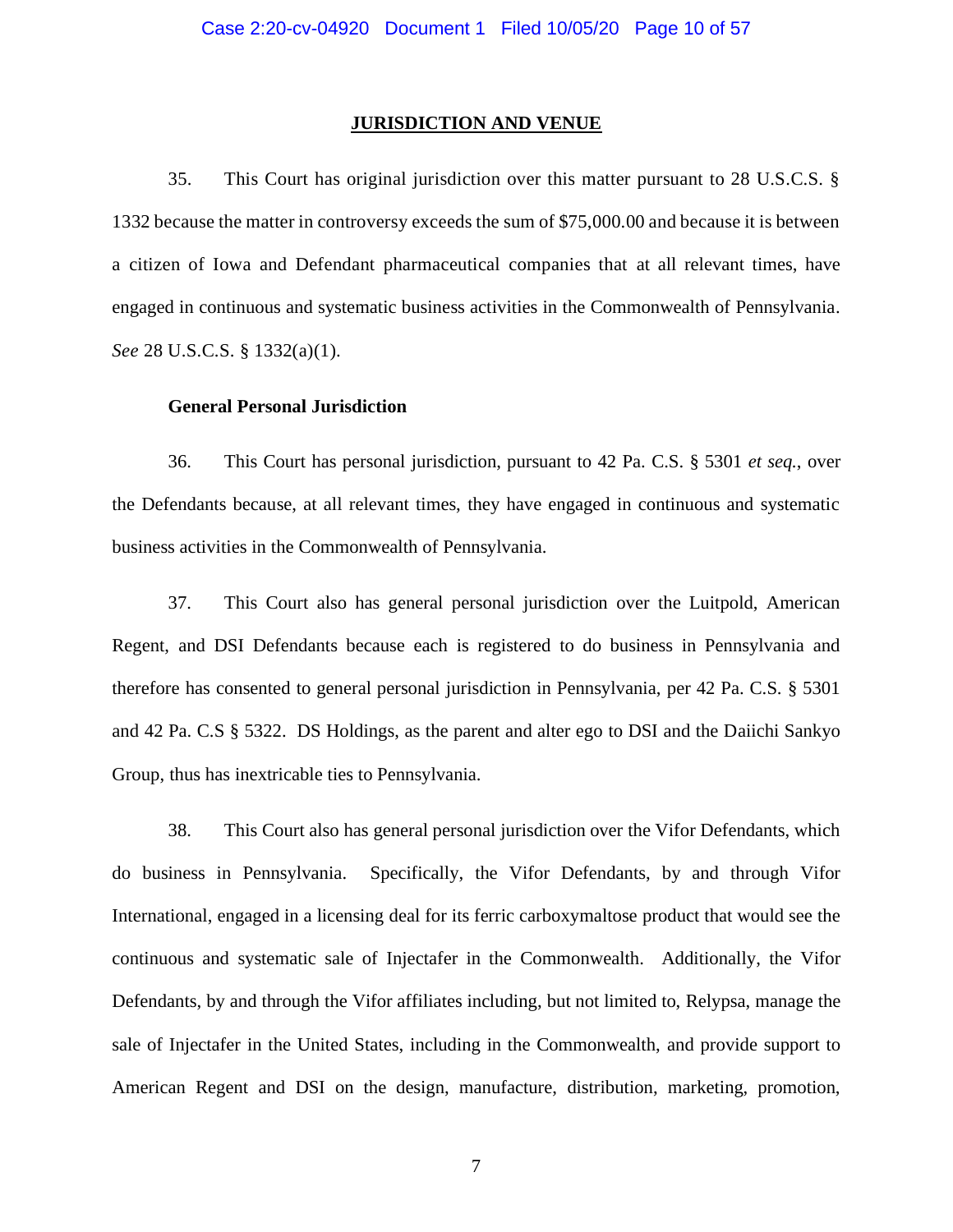#### Case 2:20-cv-04920 Document 1 Filed 10/05/20 Page 11 of 57

pharmacovigilance, and/or sale of Injectafer. Vifor's Registered Agent is American Regent. Vifor Pharma and Vifor Participations, as the parents and alter ego to Vifor International and Relypsa, thus have inextricable ties to Pennsylvania.

39. This Court has additional grounds for general personal jurisdiction as Luitpold and American Regent operate an office and principal place of business at 800 Adams Street, Norristown (*also referred to as Eagleville or Audubon*), PA 19403, which is located in the Eastern District of Pennsylvania. *See* 28 U.S.C.S. § 1391(b)(1)&(2).

40. This Court also has personal jurisdiction over each of the Defendants pursuant to 42 Pa. C.S § 5322.

#### **Specific Personal Jurisdiction**

41. This Court has specific personal jurisdiction over the Defendants due to the Injectafer-specific business activities, including but not limited to the development, testing, pharmacovigilance, safety monitoring, promotion, and sale of Injectafer that take place in parts of the Commonwealth of Pennsylvania which are located in the Eastern District of Pennsylvania.

42. Upon information and belief, Luitpold headquartered its Clinical Division at its Norristown, Pennsylvania office.<sup>2</sup> Norristown, PA was also home to Luitpold's Clinical Research and Development Department, to the extent that group existed separately from the Clinical Division.

<sup>&</sup>lt;sup>2</sup> Given the December 31, 2018 corporate merger that resulted in Luitpold no longer existing, it is believed that American Regent would now continue to be the sole operating corporate entity at the Norristown, PA location. Therefore, any allegation throughout the Complaint specific to Luitpold also applies to its successor, American Regent.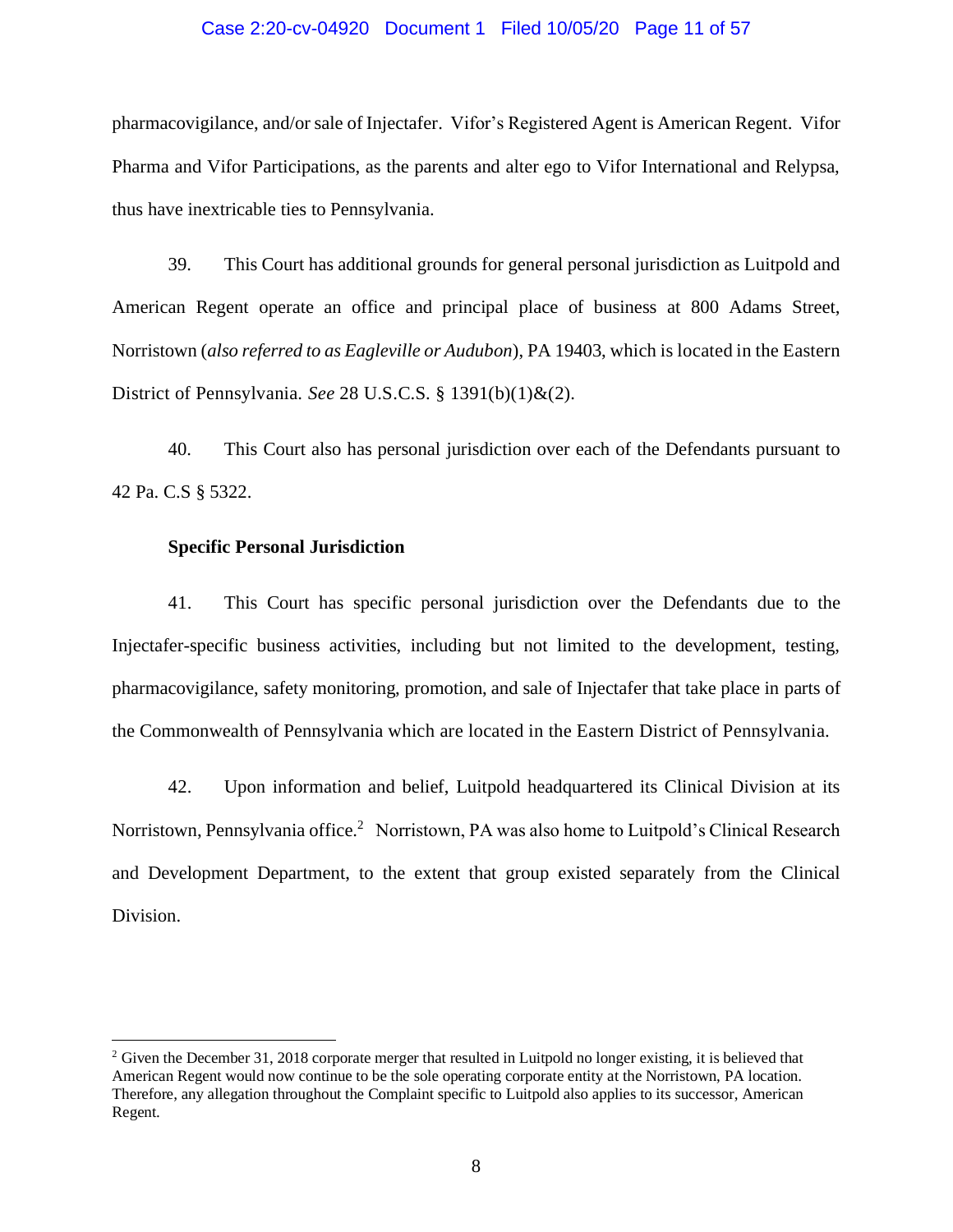#### Case 2:20-cv-04920 Document 1 Filed 10/05/20 Page 12 of 57

43. Upon information and belief, Luitpold's senior Clinical and scientific staff conducted their Injectafer-specific responsibilities out of the Norristown, PA office, including the Senior Clinical Project Manager responsible for Injectafer.

44. Upon information and belief, Luitpold's Regulatory Affairs Department also operated out of the Norristown, PA office. Specifically, Marsha E. Simon, Director of Regulatory Affairs, was employed in the Norristown, PA office and used the Norristown, PA address when making regulatory submissions on behalf of Luitpold and Injectafer to the Food and Drug Administration (FDA).

45. Additionally, the Luitpold Norristown PA office served as either the monitoring hub, organizational headquarters, or specific location for pivotal Injectafer clinical studies run by Defendants, including but not limited to: "Intravenous Ferric Carboxymaltose (FCM) Versus IV Iron Sucrose or IV Iron Dextran in Treating Iron Deficiency Anemia in Women;" "Trial to Evaluate the Utility of Serum Hepcidin Levels to Predict Response to Oral or IV Iron and to Compare Safety, Effect on Quality of Life, and Resource Utilization of Injectafer vs. Intravenous Standard of Care for the Treatment of Iron Deficiency Anemia (IDA) in an Infusion Center Setting;" A Study to Characterize the Pharmacokinetics and Pharmacodynamics Profile of Intravenous Ferric Carboxymaltose in Pediatric Subjects 1-17 Years Old With Iron Deficiency Anemia (IDA);" and, "IRON Clad: Can Iron Lessen Anemia Due to cancer and chemotherapy: A multicenter, randomized, double-blinded, controlled study to investigate the efficacy and safety of Injectafer."

46. Upon information and belief, the Norristown, PA office also was the location at which Luitpold conducted its pharmacovigilance and safety reporting functions for the Injectafer product. Specifically, Luitpold employed its Senior Medical Director, Clinical Quality Assurance,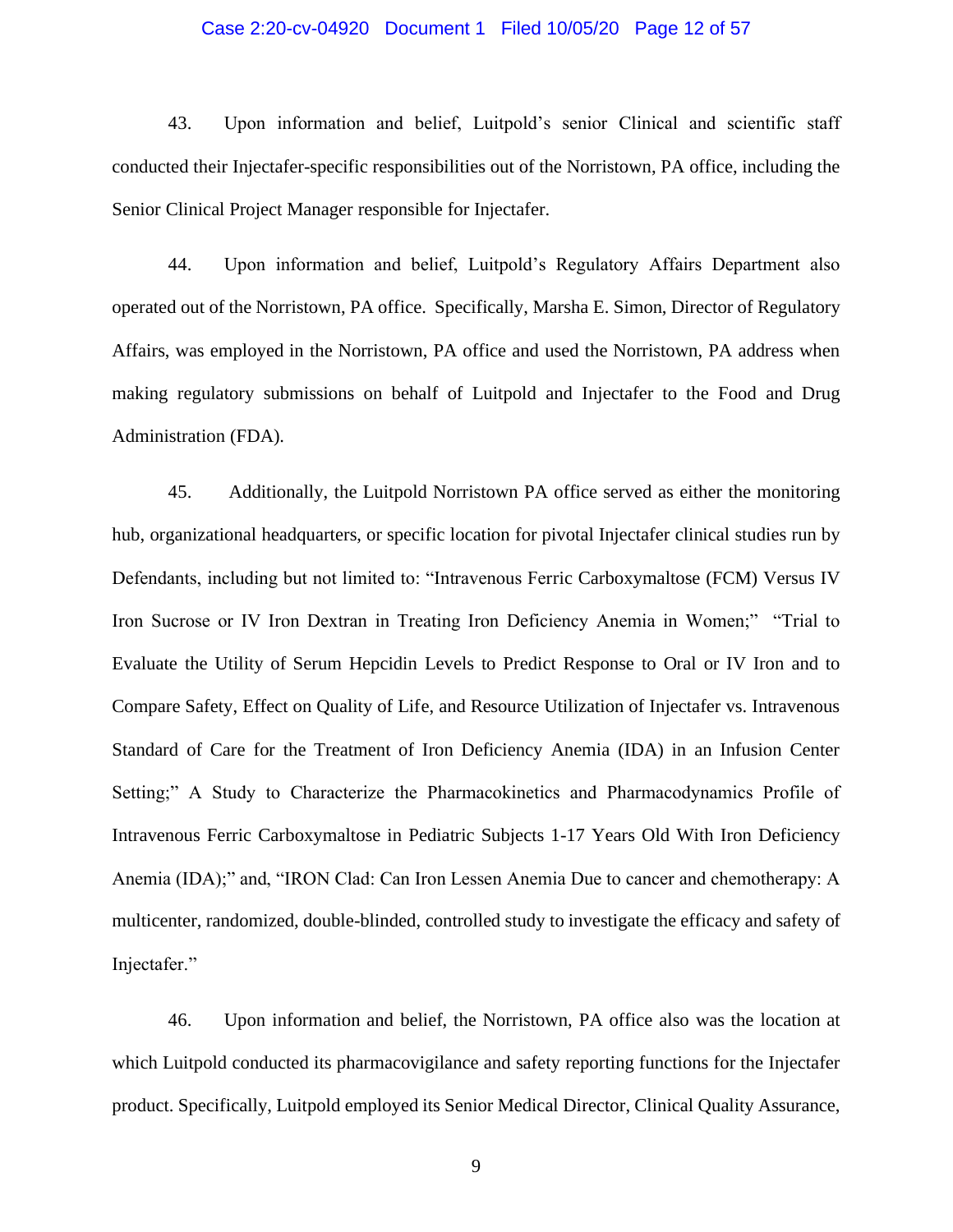#### Case 2:20-cv-04920 Document 1 Filed 10/05/20 Page 13 of 57

Senior Clinical Project Manager, and Clinical Research Associate positions, among other pharmacovigilance and safety positions, all in the Norristown, PA office.

47. Consequently, Luitpold's pharmacovigilance, medical affairs, clinical design, and regulatory functions – either in whole or in substantial part – involving Injectafer all were conducted in the Norristown, PA location.

48. Pursuant to the licensing and safety agreements between Vifor International and Luitpold, the Vifor Defendants directly participated in the registration and clinical trials, marketing, promotion and marketing sales organization, safety reporting, adverse events arising from clinical trials, and pharmacovigilance obligations for Injectafer, which – either in whole or in substantial part – were conducted or managed in Luitpold's Norristown, PA location.

49. Additionally, the Vifor Defendants, by and through the Vifor Affiliates including, but not limited to, Relypsa, and in conjunction with American Regent, are engaged in the design, manufacture, distribution, marketing, promotion, pharmacovigilance, and/or sale of Injectafer, which – either in whole or in substantial part – were conducted or managed in Luitpold's Norristown, PA location.

50. All other Defendants, either as subsidiary, parent, or licensing partner to Luitpold and American Regent, similarly engaged in the aforementioned development, testing, pharmacovigilance, and safety reporting functions for the Injectafer product in the Commonwealth of Pennsylvania. Injectafer was also specifically promoted, marketed, and sold throughout the Commonwealth.

51. Defendants regularly conduct substantial business within the Eastern District of Pennsylvania.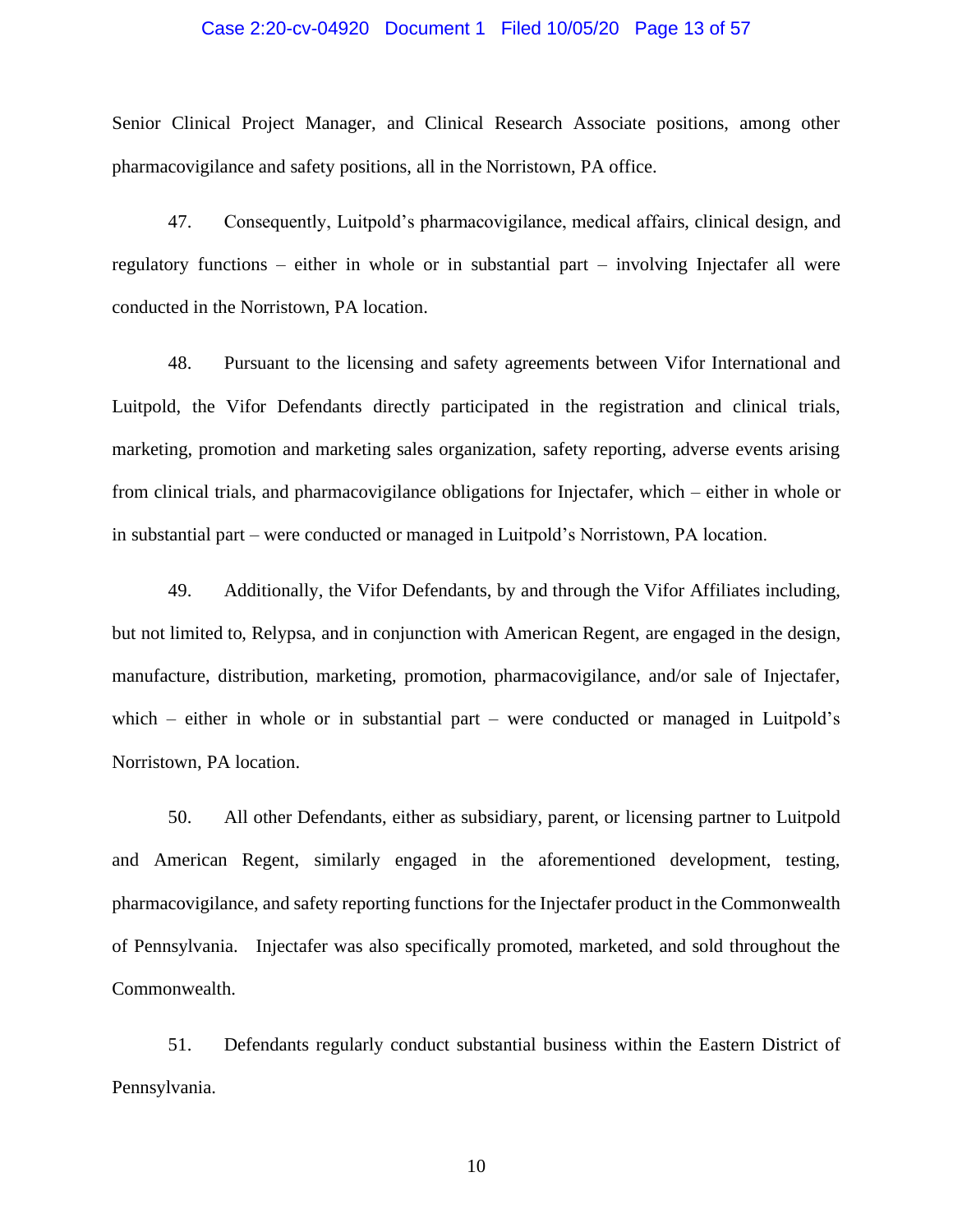#### Case 2:20-cv-04920 Document 1 Filed 10/05/20 Page 14 of 57

52. Injectafer is marketed, promoted, distributed, and sold to hospitals, medical facilities, infusion centers, home health care agencies, and consumers in the Philadelphia region within the Eastern District of Pennsylvania.

53. Venue is proper in the Eastern District of Pennsylvania because Defendants American Regent and Luitpold operate an office out of Norristown, Pennsylvania. *See* 28 U.S.C.S.  $§ 1391(b)(1) \& (2).$ 

54. Venue is also proper in the Eastern District because substantial, specific conduct by the Luitpold Defendant, the American Regent Defendant, and the Vifor Defendants that gave rise to this claim including the design, creation, testing, labeling, development, pharmacovigilance, and sale of Injectafer originated and occurred in Defendants' Philadelphia region office. *See* 28 U.S.C.S. § 1391(b)(2).

### **INTRODUCTION AND NATURE OF CASE**

55. Injectafer (compound: ferric carboxymaltose) is an iron replacement injection medication manufactured by Defendants indicated "for the treatment of iron deficiency anemia (IDA) in adult patients who have intolerance to oral iron or have had unsatisfactory response to oral iron, and in adult patients with non-dialysis dependent chronic kidney disease."

56. Injectafer entered the United States market in 2013, brought to market by Luitpold Defendants and American Regent Defendants, at the direction and under the control of their parent, the Daiichi Sankyo Defendants. Prior to 2013, the compound "ferric carboxymaltose" was available on the European and other markets under the brand name of Ferinject. Ferinject was designed, manufactured, promoted, and sold by the Vifor Defendants, by and through Vifor International. Defendant Vifor International licensed and continues to license ferric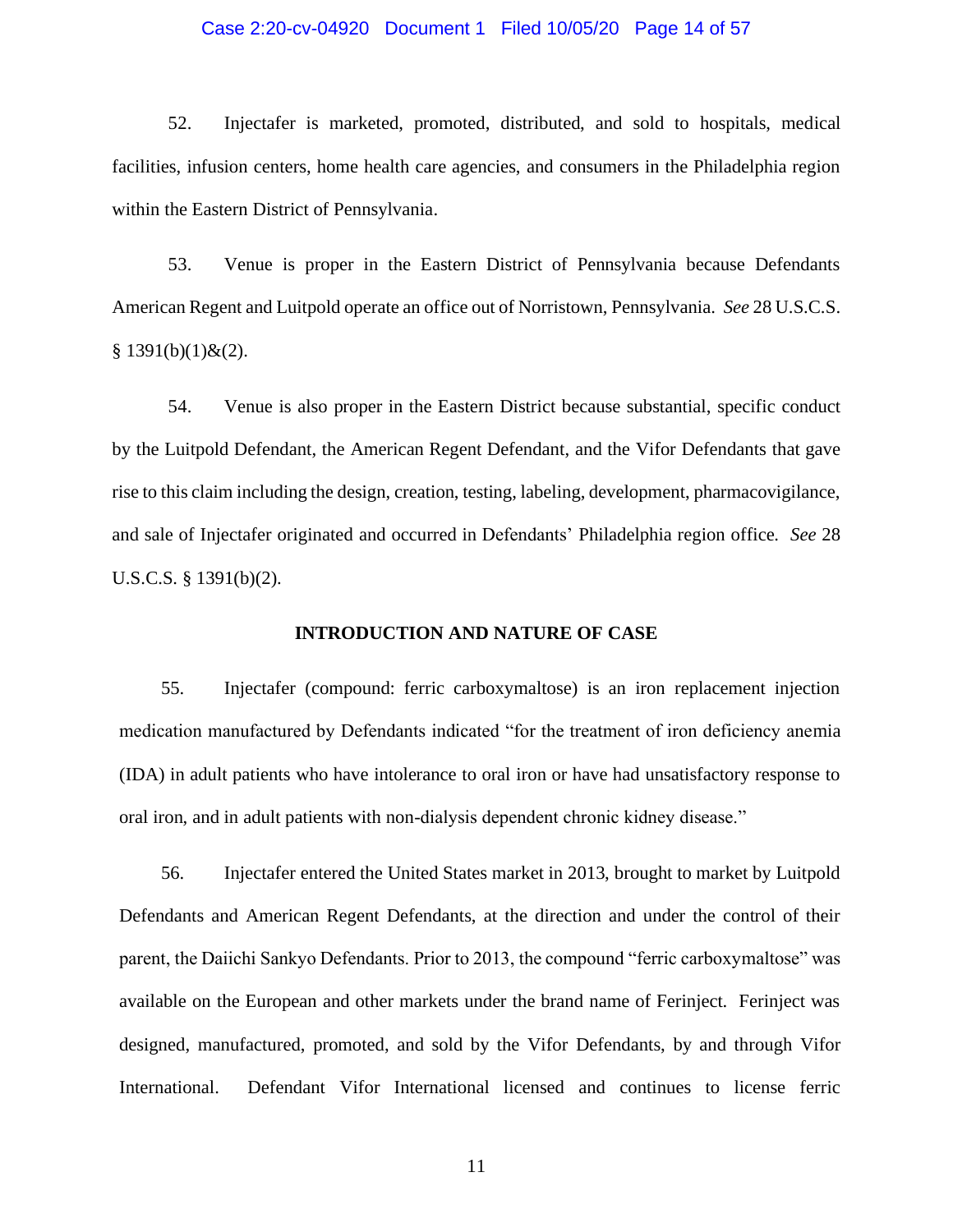#### Case 2:20-cv-04920 Document 1 Filed 10/05/20 Page 15 of 57

carboxymaltose to all other Defendants who in turn have designed, manufactured, and sold the product in the United States. The Vifor Defendants provide support to American Regent and DSI on the design, manufacture, distribution, marketing, promotion, pharmacovigilance, and/or sale of Injectafer in the United States.

57. Iron deficiency anemia (hereinafter "IDA") is, put simply, insufficient levels of iron in an individual's body. Iron is a mineral that is essential for the body to produce a healthy amount of red blood cells. Red blood cells work to carry oxygen throughout the body to tissues and organs. Normally, people ingest iron from the foods they eat. When people have poor nutrition or poor absorption of food, this can lead to a shortage of iron and in turn a shortage of red blood cells. When the body does not have enough red blood cells, it is hard to maintain good health.

58. For years, IDA was treated with oral iron supplements. The pharmaceutical industry recently began to develop and introduce intravenous iron supplements for those unwilling or unable to take oral iron supplements. Injectafer is a member of the class of intravenous iron products available in the United States.

59. Injectafer is to be administered intravenously in two doses separated by at least 7 days. Each dose should be for 750 mg, for a total cumulative dose of 1500 mg of iron per course.

60. Injectafer is one of several products available for intravenous iron, but the only product available in the United States formulated with the unique ferric carboxymaltose (hereinafter "FCM") compound.

61. Unlike the other intravenous iron products available, FCM causes a condition called "Severe Hypophosphatemia" (hereinafter "Severe HPP") and potentially "persistent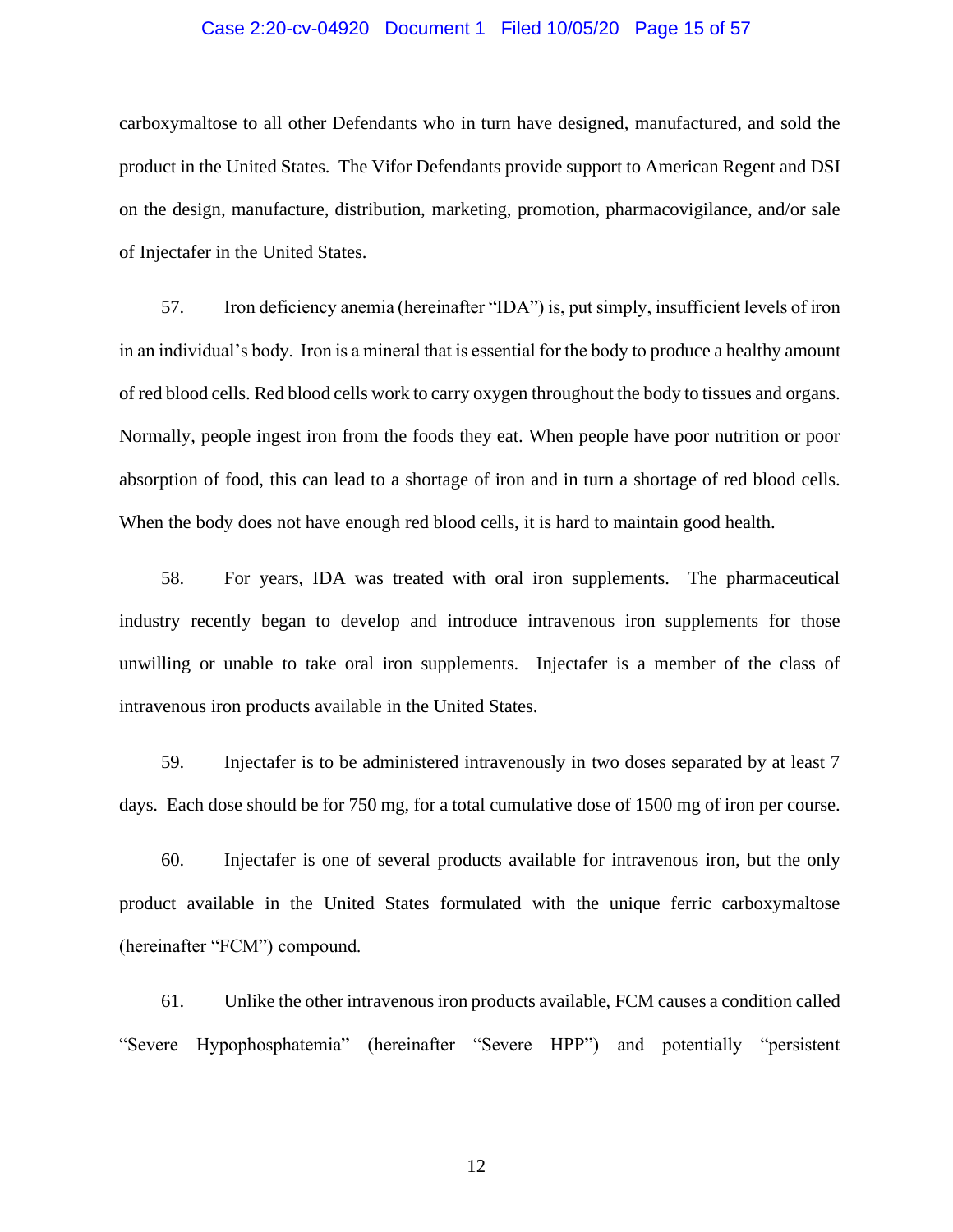#### Case 2:20-cv-04920 Document 1 Filed 10/05/20 Page 16 of 57

hypophosphatemia" (hereinafter "Persistent HPP") after use, the condition suffered by Plaintiff in this lawsuit that caused a number of other injuries to be specific in the below sections.

62. Hypophosphatemia (hereinafter "HPP") is defined as an electrolyte disturbance in which blood tests reveal that there is an abnormally low level of phosphate in the patient's blood. Phosphorous, or serum phosphate, is critically important and vital to several of the body's physiological processes. Phosphorous helps with bone growth, energy storage, and nerve and muscle production.

63. There are several levels of hypophosphatemia, including mild, moderate, and severe. Agreed upon serum phosphate measurements for each level may vary, but typically the measurements break down as:  $2.5 - 4.5$  mg/dl (normal range);  $2.0 - 2.5$  mg/dl serum phosphate (mild hypophosphatemia);  $1.0 - 2.0$  mg/dl (moderate hypophosphatemia); and less than  $1.0$  mg/dl (severe hypophosphatemia). Severe HPP has also been identified in literature as levels less than 1.5 mg/dl or 1.3 mg/dl.

64. Additionally, there is a condition that has been coined as "persistent hypophosphatemia" in which an individual can suffer from hypophosphatemia or severe hypophosphatemia for a sustained period of time.

65. There are clinically significant differences between mild hypophosphatemia  $(2.0 -$ 2.5 mg/dl) and severe hypophosphatemia (less than 1.5, 1.3, or 1.0 mg/dl). While moderate HPP may occur with or without symptomatology or injury, Severe HPP is a dangerous diagnosis that carries with it muscle weakening, fatigue (potentially severe), severe nausea, and can also lead to serious medical complications including osteomalacia, arrhythmias, cardiac arrest, respiratory failure, and/or potentially rhabdomyolysis.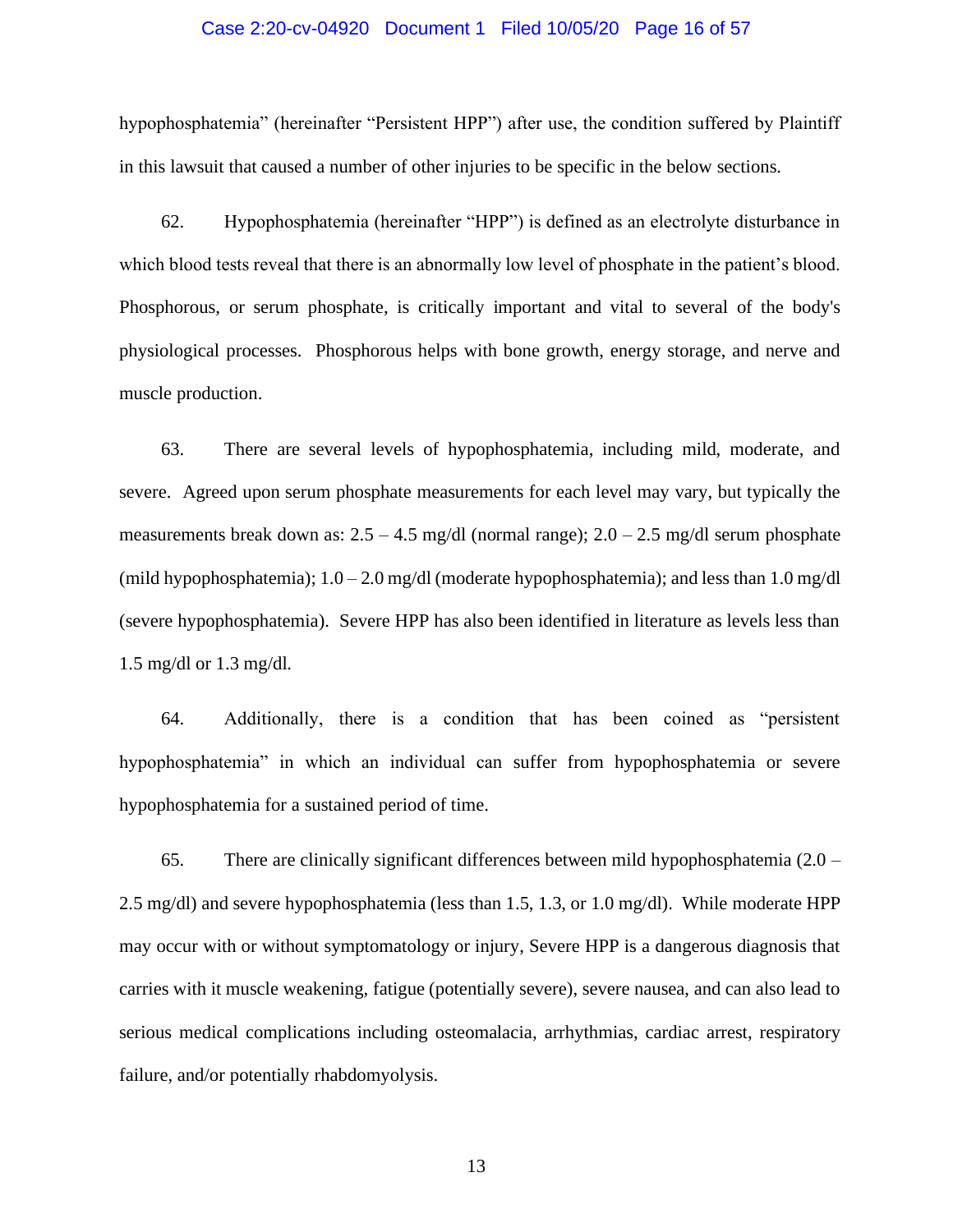#### Case 2:20-cv-04920 Document 1 Filed 10/05/20 Page 17 of 57

66. The dangers of Severe HPP are not just brought on by the extremely low levels of one's serum phosphate, but also the duration (or prolonged period) of the severe hypophosphatemia.

67. Defendants have known for years, even before the pursuit of a New Drug Application (NDA) for Injectafer, that ferric carboxymaltose – and by extension, Injectafer – causes Severe HPP.

68. During ferric carboxymaltose's presence on the European and United States markets, dozens of case reports and important pieces of medical literature emerged revealing the dangers of Severe HPP and linked the ferric carboxymaltose compound to Severe HPP.

69. This includes, but is not limited to, studies which have identified the following findings of which Defendants were on notice:

- (a) An increasing number of case reports and case series that suggest that some intravenous-iron patients develop severe and symptomatic hypophosphatemia. Diagnosis of iron-induced hypophosphatemia requires clinical suspicion, with treatment guided by the severity of hypophosphatemia;
- (b) A comparison between ferric carboxymaltose (Injectafer) and another iron intravenous drug, iron isomaltoside (Monofer) found: "[t]he single most important risk factor for the development of hypophosphatemia appears to be the choice of intravenous iron preparations, **where [ferric carboxymaltose] was associated with a 20-fold higher risk than [iron isomaltoside] and all 18 cases of severe and life-threatening**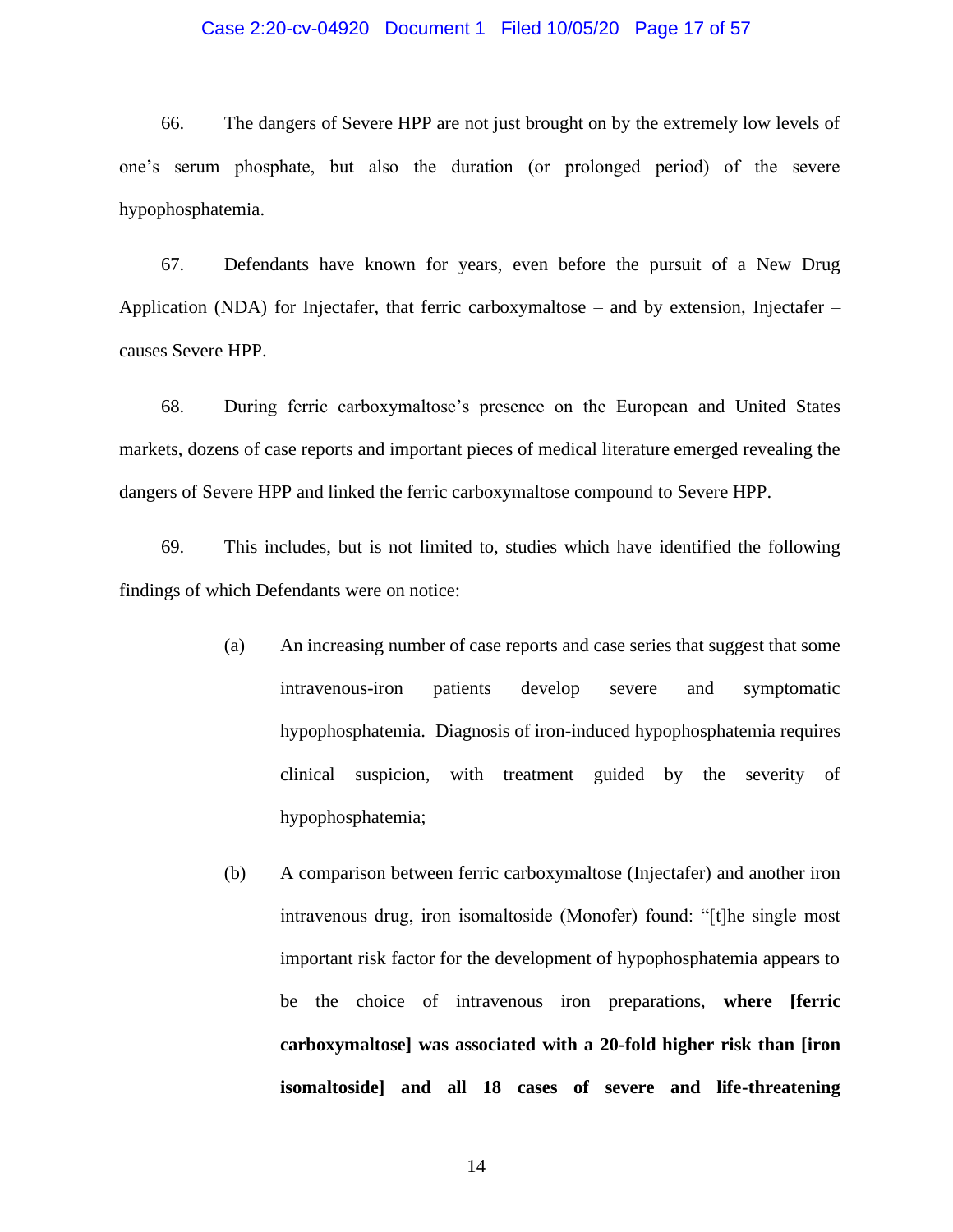**hypophosphatemia developed after administration of [ferric carboxymaltose]."** Moreover, the "prevalence of hypophosphatemia increased from 11% to 32.1% after treatment with [any] intravenous iron." **However, "[t]he hypophosphatemia risk was greater after [ferric carboxymaltose] (45.5%). And cases of "[s]evere hypophosphatemia occurred exclusively after [ferric carboxymaltose] (32.7%)." In conclusion, "[t]reatement with [ferric carboxymaltose] is associated with a high risk of developing severe and prolonged hypophosphatemia and should therefore be monitored";** 

- (c) A separate comparison of ferric carboxymaltose to another intravenous iron drug, isomaltoside 1000 (Monofer) found significantly more HPP events when ferric carboxymaltose was administered to the patient at a rate of 64- 9 (64 patients treated with ferric carboxymaltose contracted HPP and only 9 treated with isomaltoside 1000 contracted HPP). The study found that HPP "occurred in up to 50% of patients who received [ferric carboxymaltose]" **and also found cases of severe HPP only with ferric carboxymaltose administration**;
- (d) Yet another study had the goal of assessing "the prevalence, duration, and potential consequences of hypophosphatemia after iron injection." Of the group of 78 patients treated with ferric carboxymaltose, **51% developed HPP, including 13% developing severe HPP**. Of those 78 patients "the initial mean phosphate level was 1.08 mmol/L and it decreased to 0.82 mmol/L following the iron administration. **"Hypophosphatemia severity**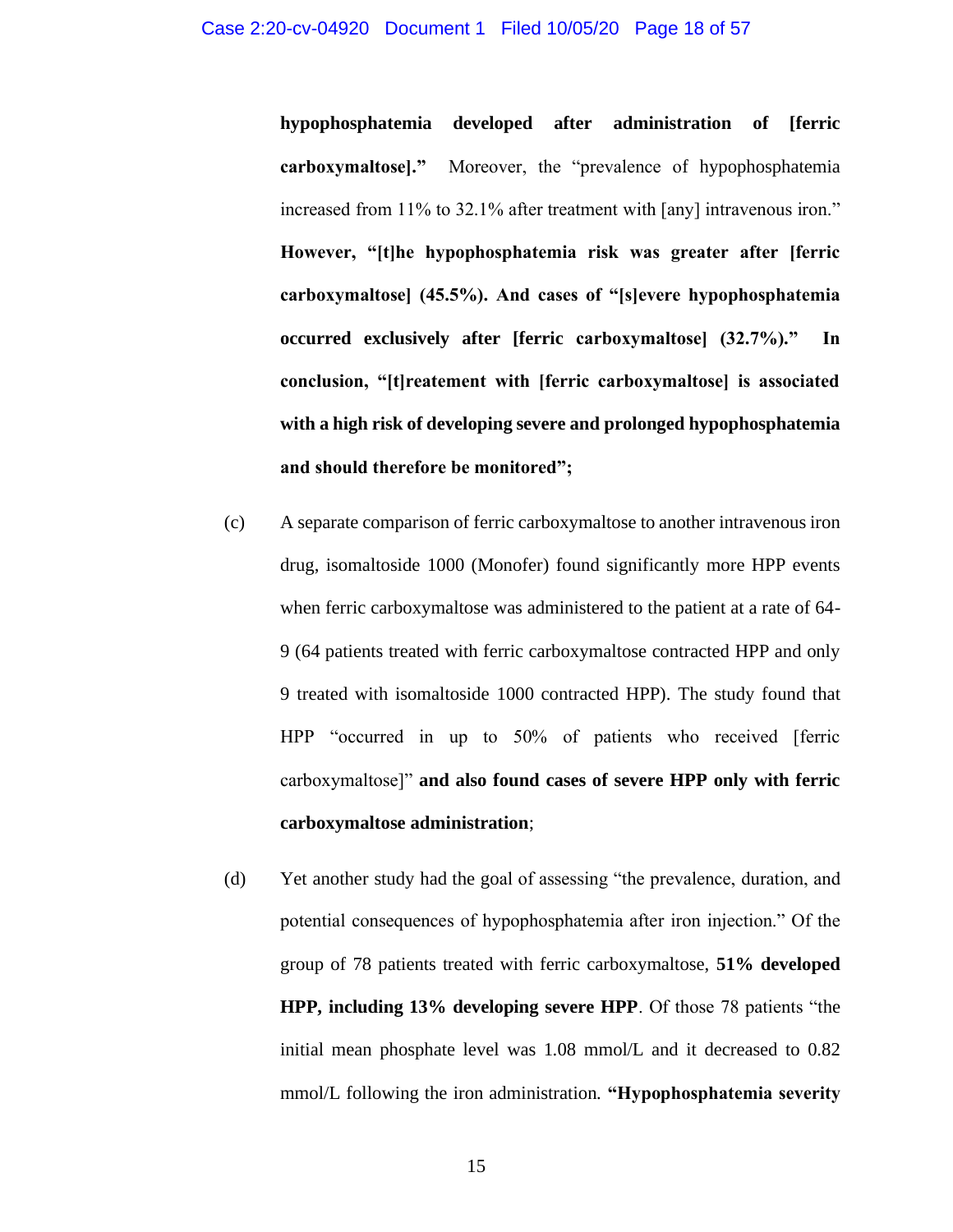**correlated with the dose of [ferric carboxymaltose]." In conclusion, "[h]ypophosphatemia is frequent after parenteral [ferric carboxymaltose] injection and may have clinical consequences"**;

(e) More recently, a comparison between Injectafer and ferumoxytol (Feraheme) found that **58.8% of Injectafer users versus only .9% of Feraheme users had severe hypophosphatemia (***measured in this study as levels under 2.0 mg/dl***); 10% of Injectafer users versus 0% of Feraheme users had extreme hypophosphatemia (***measured in this study as levels below 1.3 mg/dl***); and, 29.1% of Injectafer users versus 0% of Feraheme users continued to have persistence of severe hypophosphatemia at the end of the five-week study period**.

70. In addition to the aforementioned reports and literature, Luitpold had knowledge of the link between Injectafer and Severe HPP from its own clinical studies, some of which it never warned the general public via its labeling.

71. Most recently, in February 2020, a comparison between ferric carboxymaltose (Injectafer) and iron isomaltoside (Monofer) published in the Journal of the American Medical Association (JAMA) found that in one trial (Trial A), the incidence of hypophosphatemia with Monofer was only 7.9% compared with 75% in Injectafer patients; in the other trial (Trial B), the incidence of hypophosphatemia with Monofer was only 8.1% compared with 73.7% in Injectafer patients; **severe hypophosphatemia was not observed in Monofer patients but occurred in 11.3% of Injectafer patients**; and, "**even a single course of Injectafer may adversely affect a person's skeleton which may help explain why repeated dosing of ferric carboxymaltose has been associated with osteomalacia and bone fractures**."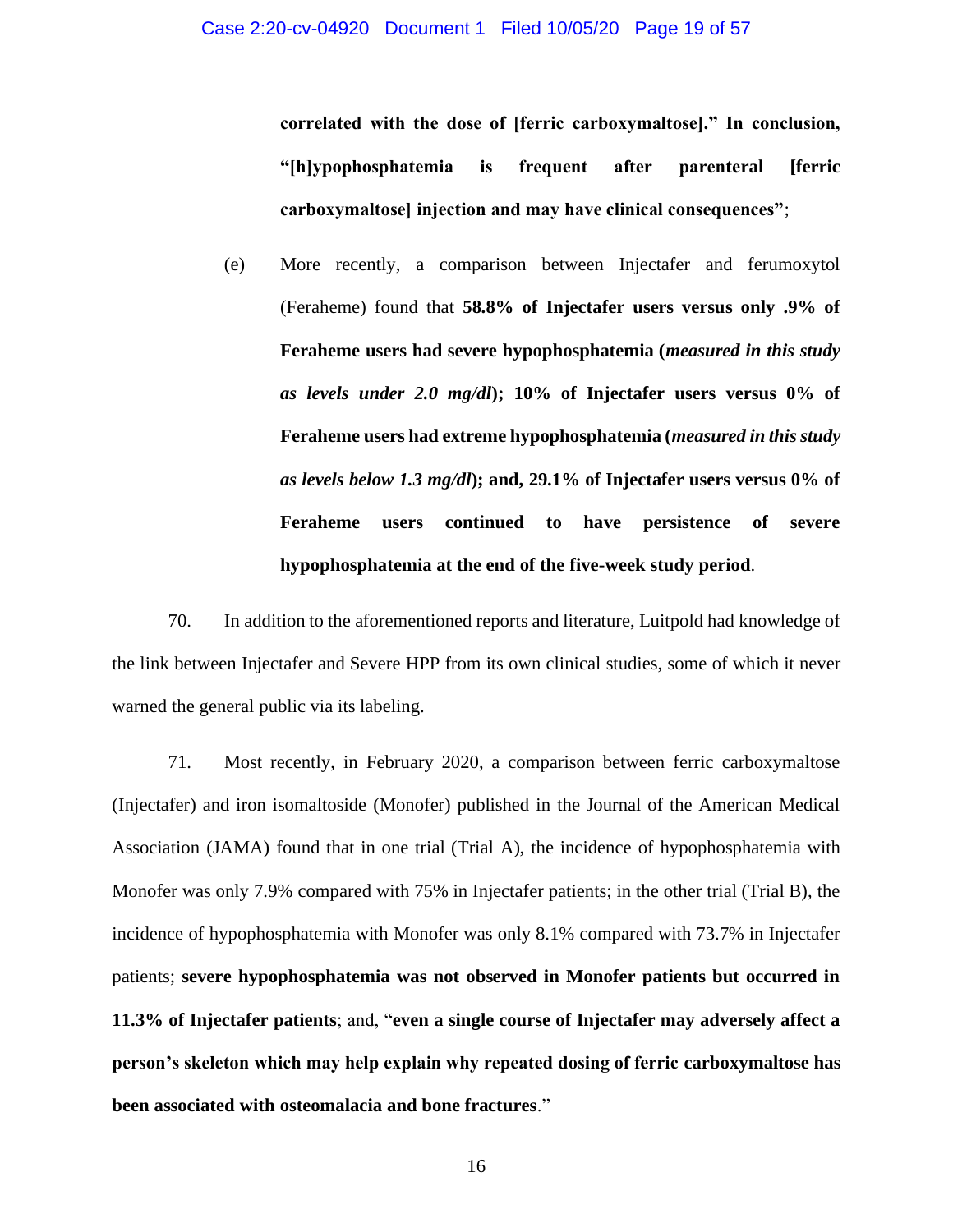#### Case 2:20-cv-04920 Document 1 Filed 10/05/20 Page 20 of 57

72. An original New Drug Application (NDA) submitted by Luitpold to Food and Drug Administration (FDA) in July 2006 received a non-approvable letter in response due to clinical safety concerns. An additional NDA application for Injectafer was submitted in September 2007 and again received a non-approval letter due to clinical safety concerns. Among the safety concerns that halted approval was "**clinically important hypophosphatemia.**" "Clinically important hypophosphatemia" never made its way onto the Injectafer labeling, even after being identified as a cause of earlier application denial.

73. Despite FDA's own assessment that Injectafer caused "clinically important hypophosphatemia" and the multiple reports, adverse event reports, and published studies linking Injectafer to Severe HPP, Luitpold brought Injectafer to the United States market in 2013 without any adequate warnings on the product labeling or to the medical community.

74. **Injectafer's label omits, and has at all relevant times since its introduction into the United States market, any reference to Severe HPP** or "clinically important hypophosphatemia." The labeling makes no attempt to inform the user and medical community of the clinical differences between the varying levels of hypophosphatemia. At the time of Plaintiff's prescription, the labeling did not inform the user or medical community how to monitor serum phosphorous levels so as to be on alert for severely decreasing levels that may result in Severe HPP or additional injury.

75. At the time of Plaintiff's prescription, the label only made passing references to the potential occurrence of hypophosphatemia, downplayed its risk, and made **no reference at all to Severe HPP.** Inadequate to sufficiently warn the user and medical community, hypophosphatemia (not qualified as moderate or Severe) was not listed in the "Warnings or Precautions" section or in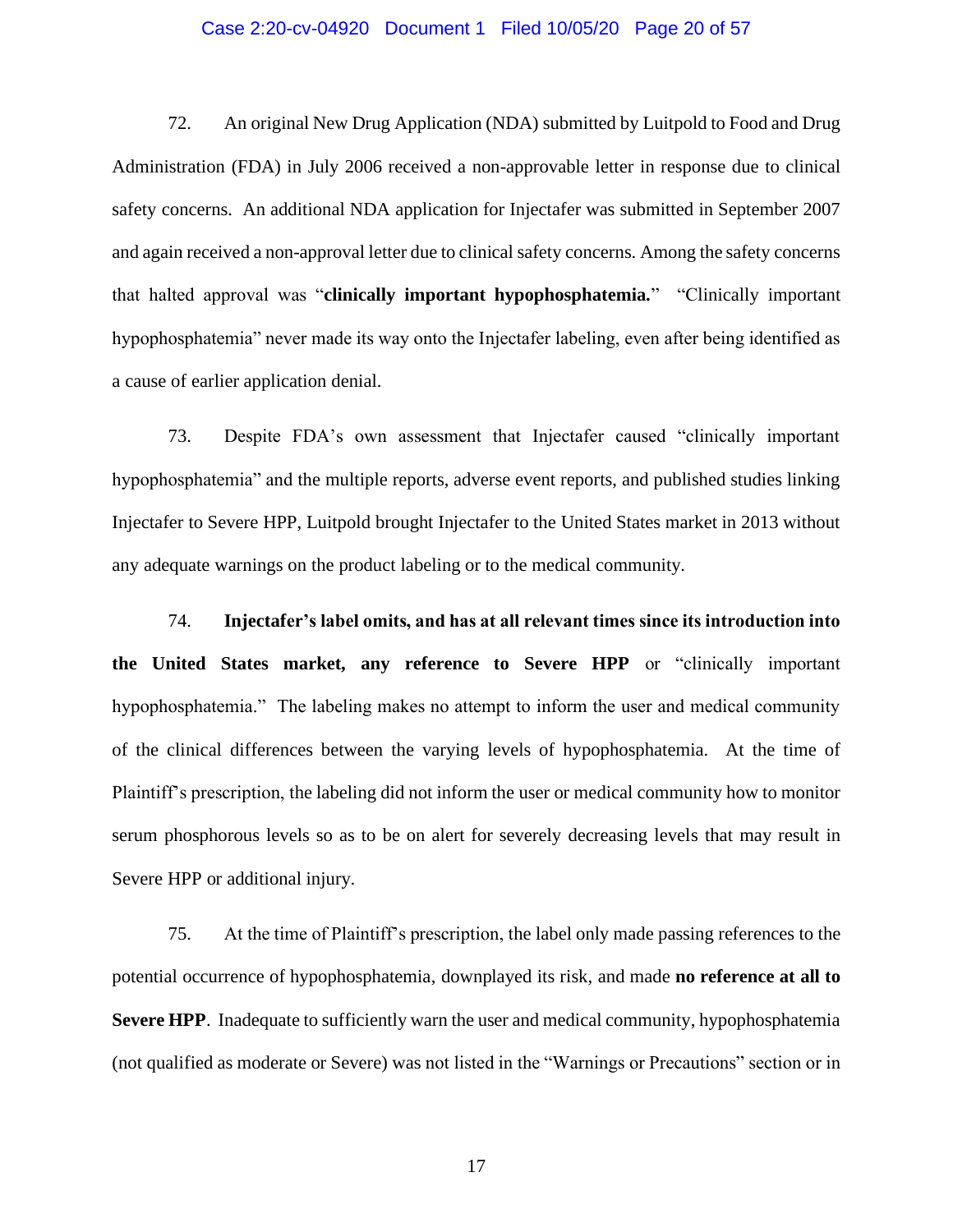#### Case 2:20-cv-04920 Document 1 Filed 10/05/20 Page 21 of 57

a prominently placed "Black Box" warning, but instead was merely listed as an "Adverse Reaction" occurring in greater than 2% of users.

76. When the label did reference the potential adverse reaction of regular hypophosphatemia, it significantly downplayed the risk and potential for injury thus confusing and nullifying the nature of any potential warning:

- (a) From introduction into the market in July 2013 through January 2018, the "Patient Information" leaflet section of the labeling refers to "**asymptomatic** reductions in blood phosphorous";
- (b) In January 2018, Defendants removed the "asymptomatic" reference in the Patient Information leaflet and simply listed "low levels of phosphorous in your blood," still without reference to Severe HPP or any explanation as to the clinical significance of low levels of blood phosphorous. Additionally, no portions of the Prescribing Information were adjusted to reflect a potential increase in warning as to the symptoms and injuries that can accompany even a diagnosis of mild or moderate hypophosphatemia;
- (c) In the "Adverse Reactions in Clinical Trials" section of the 2013 and 2018 labeling, Defendants refer only to "*transient* decreases in laboratory blood phosphorous levels  $\left($  < 2 mg/dl)";

77. The aforementioned references to "transient" or "asymptomatic" reductions of blood phosphorous grossly mischaracterize the known, sharp decrease in blood phosphorous that can result in Severe HPP and persist over a time period of weeks or months, carrying with it dangerous, prolonged, and potentially permanent injuries. The injuries and conditions caused by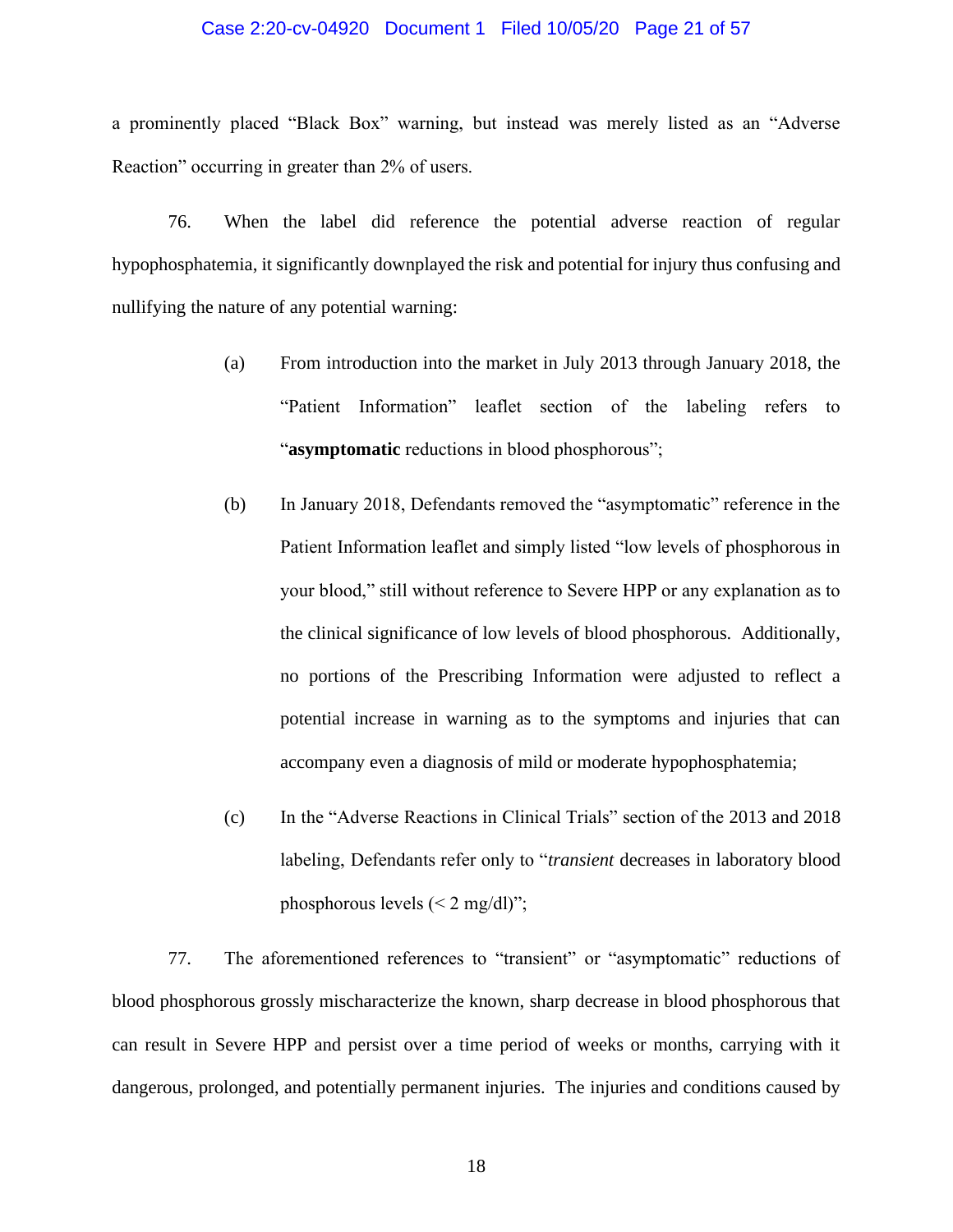#### Case 2:20-cv-04920 Document 1 Filed 10/05/20 Page 22 of 57

Severe HPP can have permanent effects, none of which are conveyed to the medical community via Injectafer's labeling.

78. The labeling made no reference to the following clinical conditions associated with Severe HPP: rhabdomyolysis, cardiac arrest, cardiac arrhythmia, or respiratory failure. The labeling only made passing, inadequate reference in the Post-marketing experience to hypophosphatemic osteomalacia that was reported in *one* individual.

79. In April 2018 or thereabouts, Defendants removed the reference to "asymptomatic" reductions in blood phosphorous from the labeling.

80. Most recently, in February 2020, the FDA approved revised labeling for Injectafer that includes the following changes allegedly related to hypophosphatemia:

- (a) Addition of Section 2.3, entitled "Repeat Treatment Monitoring Safety Assessment," under "Dosage and Administration" that states: "Injectafer treatment may be repeated if iron deficiency anemia reoccurs. **Monitor serum phosphate levels in patients at risk for low serum phosphate who require a repeat course of treatment** [see Warnings and Precautions  $(5.2)$ ]";
- (b) Addition of Section 5.2, entitled "Symptomatic Hypophosphatemia," under "Warnings and Precautions" that states: "Symptomatic hypophosphatemia requiring clinical intervention has been reported in patients at risk of low serum phosphate in the postmarketing setting. These cases have occurred mostly after repeated exposure to Injectafer in patients with no reported history of renal impairment. Possible risk factors for hypophosphatemia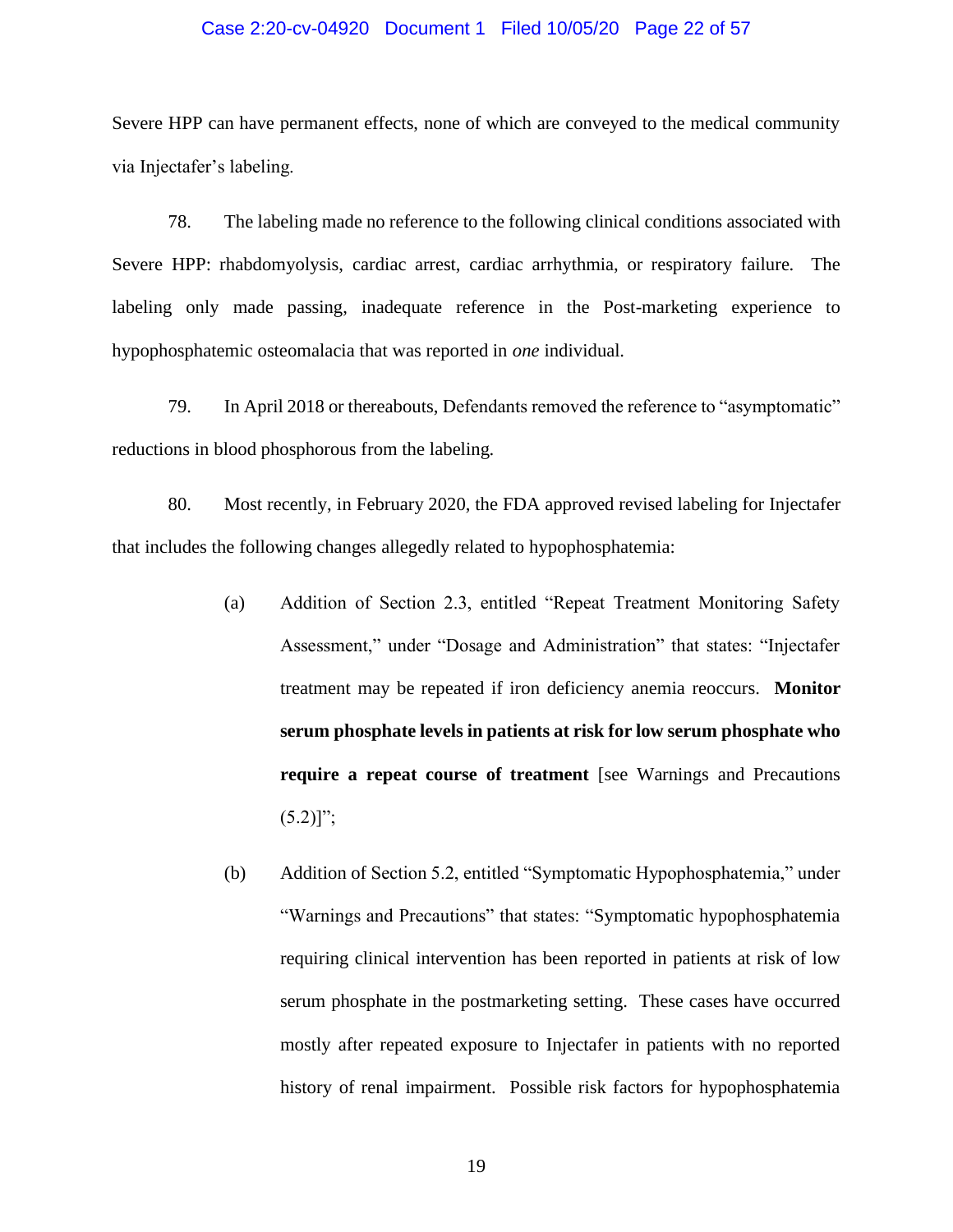include a history of gastrointestinal disorders associated with malabsorption of fat-soluble vitamins or phosphate, concurrent or prior use of medications that affect proximal renal tubular function, hyperparathyroidism, vitamin D deficiency and malnutrition. In most cases, hypophosphatemia resolved within three months.

Monitor serum phosphate levels in patients at risk for low serum phosphate who require a repeat course of treatment. [see Dosage and Administration  $(2.3)$ ]";

- (c) In Section 6, "Adverse Reactions," Hypophosphatemia was added as a bulleted adverse reaction;
- (d) In Section 6.2, "Postmarketing Experience," the following was added: "Metabolism and nutrition disorders: Hypophosphatemia";
- (e) In Section 10, "Overdosage", the following was added: "A patient who received Injectafer 18,000 mg over 6 months developed hemosiderosis with multiple joint disorder, walking disability, and asthenia."

81. Failure to warn of Severe HPP, along with the injuries it can cause – osteomalacia, rhabdomyolysis, cardiac arrest, cardiac arrhythmia, or respiratory failure – given their clinical significance and Defendants' knowledge of the frequency at which they occur in Injectafer users, is a complete derogation of Defendants' responsibilities to properly warn of Injectafer's known dangers in violation of all relevant state and federal laws.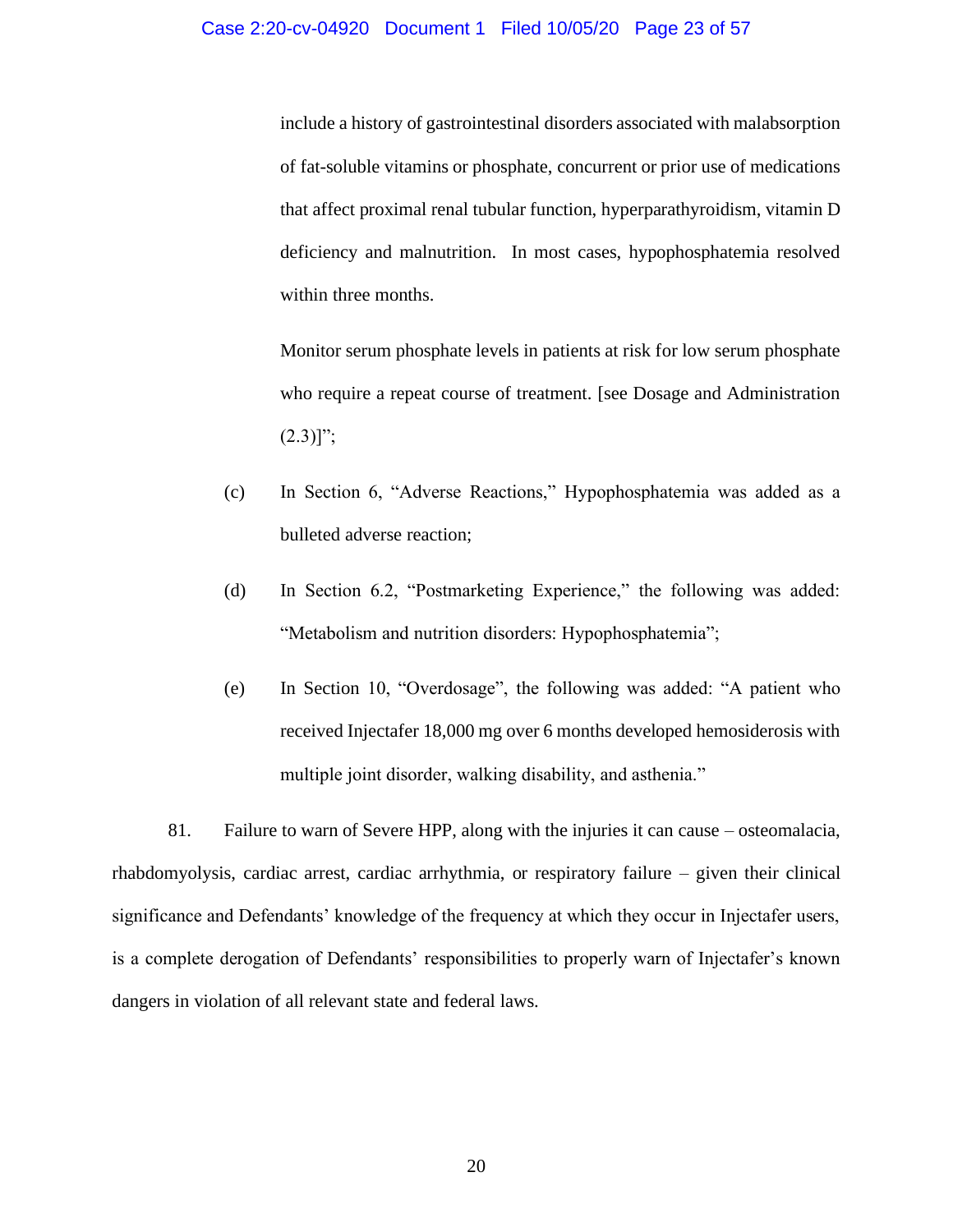#### Case 2:20-cv-04920 Document 1 Filed 10/05/20 Page 24 of 57

82. In addition to the omission of any reference to Severe HPP, the labeling also omits any reference in the Clinical Pharmacology section to ferric carboxymaltose's known effect on the FGF23 hormone, which in turn is associated with a decrease in blood phosphorous.

83. Defendants have long known that ferric carboxymaltose increases the levels of the hormone fibroblast growth factor 23 ("FGF23") at a rate far greater than any other iron drug. Additionally, Defendants have long known that increases in FGF23 can induce hypophosphatemia, possibly through reduction of phosphate reabsorption in the body. Despite these accepted and known facts, Defendants at no place in the Injectafer labeling, nor via any other means of communication to the medical community, notified potential users and physicians of Injectafer's propensity to increase FGF23 levels far beyond the capacity of any other iron drug. Defendants have been aware of these risks since and before Injectafer's entrance into the United States market.

84. Defendants, as the entities responsible for the Injectafer product and labeling, had a duty to warn potential users of Injectafer's known risks of Severe HPP, as well as the injuries that can result from Severe HPP, and also Injectafer's known propensity to increase FGF23 which in turn can cause both acute and potentially prolonged Severe HPP.

85. Defendants at no times have attempted to warn users of these risks and have therefore violated their duties to warn and not misrepresent the benefits of a drug.

86. Defendants also have a duty to explain to the medical community how to properly investigate and monitor a sharp drop in phosphorous levels. Defendants at no time have provided such warnings.

87. Defendants additionally have a duty to not manufacture, market, and sell a product with so unreasonably dangerous that its potential harms far outweigh any potential benefits.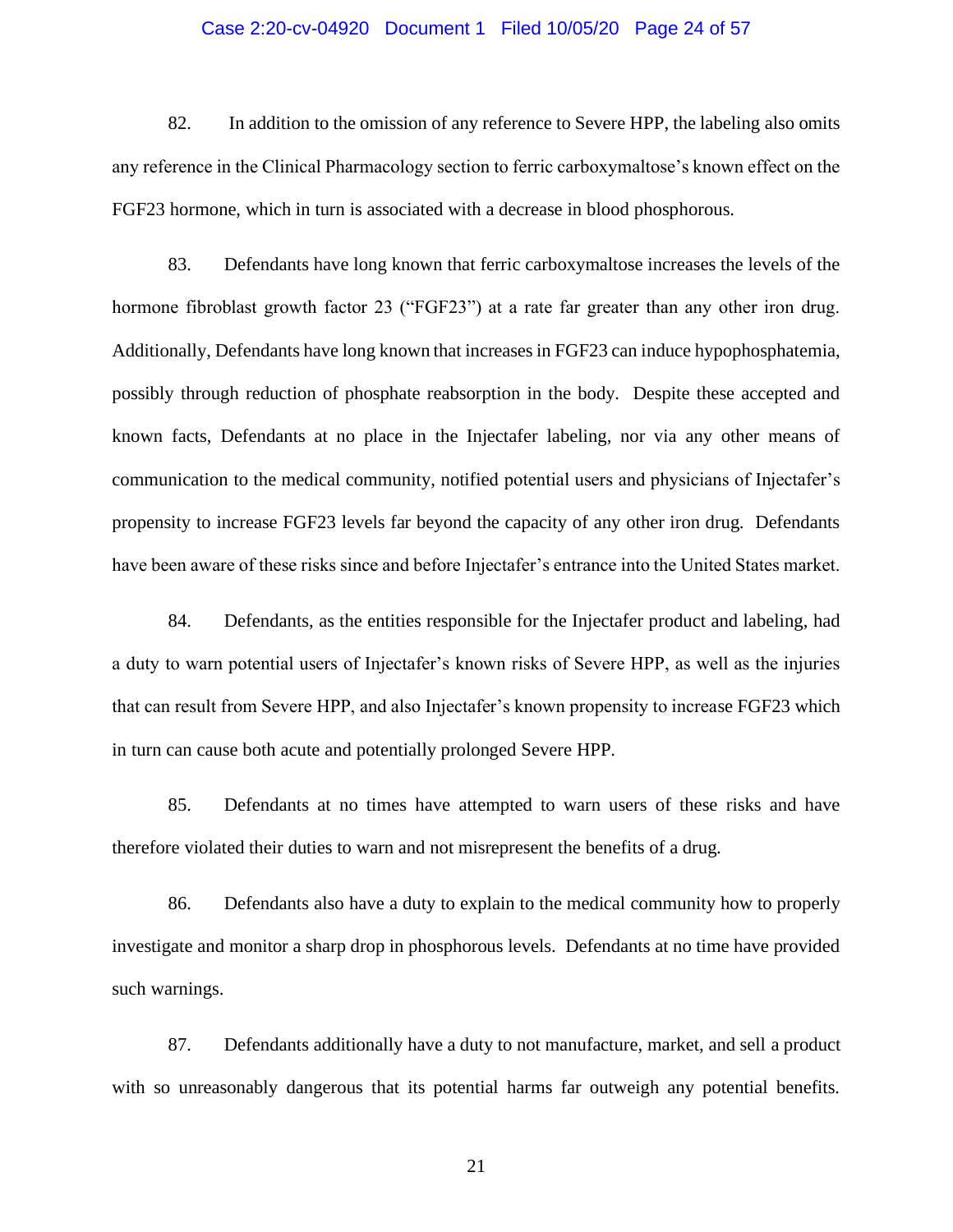#### Case 2:20-cv-04920 Document 1 Filed 10/05/20 Page 25 of 57

Defendants have failed their duty to ensure safe, well-tested, well-monitored, and properly labeled products are entered into the pharmaceutical market.

#### **PLAINTIFF'S USE OF INJECTAFER**

88. Plaintiff incorporates by reference the factual portion of this Complaint as if fully set forth herein and additionally, or in the alternative, if same be necessary, alleges as follows.

89. Plaintiff, Mary Woodford, is a resident of Emmetsburg, Iowa.

90. Plaintiff suffers from iron deficiency anemia (IDA). In April 2019, Plaintiff was prescribed Injectafer iron injection for treatment of her IDA.

91. Plaintiff received her first injection of Injectafer on or around April 30, 2019, her second injection on or around May 21, 2019, and her third Injectafer injection on or around July 2, 2019.

92. Subsequent to Plaintiff's Injectafer use, Plaintiff suffered symptoms indicative of severe and/or symptomatic hypophosphatemia.

93. As a result of her use of Injectafer, Plaintiff has suffered, and will likely suffer in the future, severe and permanent injuries and damages, including, but not limited to: supraventricular tachycardia, supraventricular ectopic beats, ventricular ectopic beats, bradycardia, bilateral stress fractures of the feet, acute bilateral ankle pain, decreased sensation, pedal edema, severe neuropathy, antalgic gait, and difficulty ambulating.

94. Any applicable statutes of limitations have been tolled by the knowing and active concealment and denial of material facts known by the Defendants when they had a duty to disclose those facts. The Defendants' purposeful and fraudulent acts of concealment have kept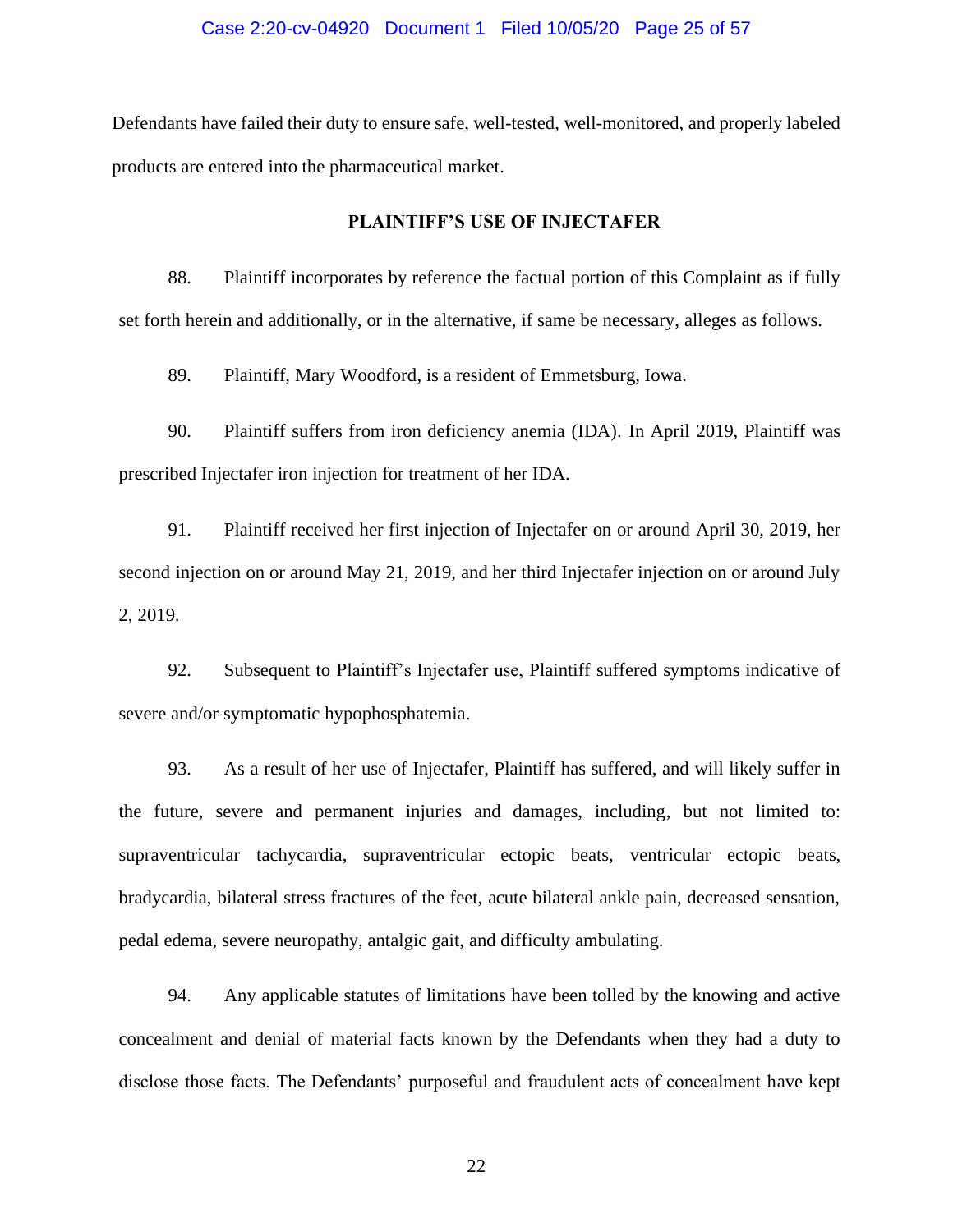#### Case 2:20-cv-04920 Document 1 Filed 10/05/20 Page 26 of 57

Plaintiff ignorant of vital information essential to the pursuit of Plaintiff's claims, without any fault or lack of diligence on Plaintiff's part, for the purpose of obtaining delay on Plaintiff's filing of their causes of action. The Defendants' fraudulent concealment did result in such delay.

95. Despite diligent investigation by Plaintiff into the cause of her injuries, including consultations with her medical providers, the nature of her injuries and damages and their relationship to Injectafer was not discovered, and through reasonable care and diligence could not have been discovered, until a date within the applicable statute of limitations for filing Plaintiff's claims. Therefore, under appropriate application of the discovery rule, Plaintiff's suit was filed well within the applicable statutory limitations period.

96. Defendants are estopped from relying on the statute of limitations defense because Defendants failed to timely disclose, among other things, facts evidencing the defective and unreasonably dangerous nature of Injectafer, as well as information related to Injectafer's known ability to cause Plaintiff's injury.

97. As pled below, Plaintiff seeks the application of the law of the forum state, Pennsylvania, which is also home to Defendants Luitpold and American Regent. However, should this Court determine in a "choice of law" analysis that another state's law should apply to this matter, Plaintiff reserves the right to recover under the laws of that state.

# **COUNT I – NEGLIGENCE (The American Regent Defendants, The Daiichi Sankyo Defendants, and The Vifor Defendants)**

98. Plaintiff realleges and incorporates by reference every allegation of this Complaint as if each were set forth fully and completely herein.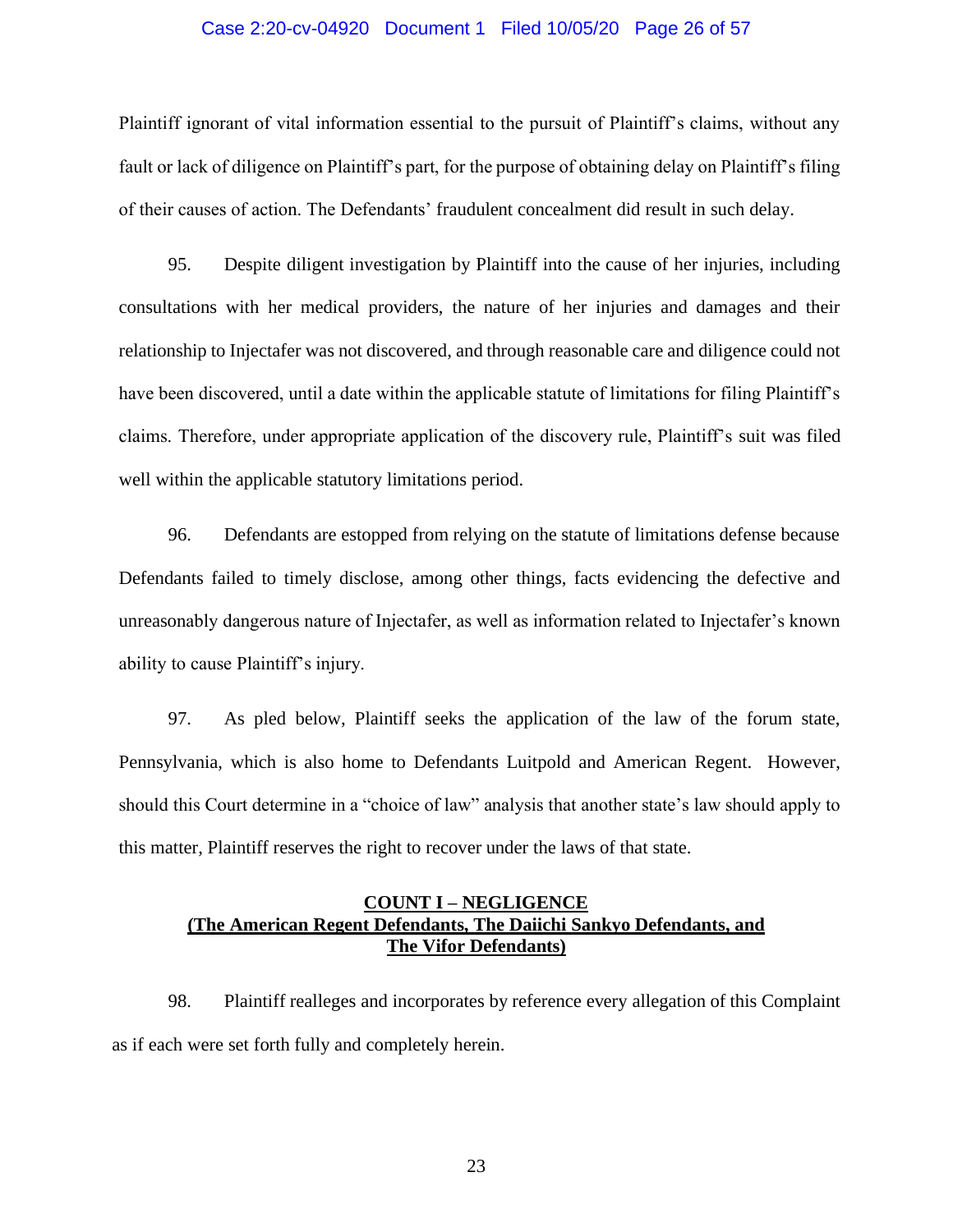#### Case 2:20-cv-04920 Document 1 Filed 10/05/20 Page 27 of 57

99. At all times relevant, the American Regent Defendants, Daiichi Sankyo Defendants, and Vifor Defendants (hereinafter "Defendants") were in the business of designing, developing, testing, manufacturing, labeling, marketing, advertising, promoting, monitoring, selling and/or distributing Injectafer, including the product administered to Plaintiff.

100. Each of the Defendants played a role in the design and testing of Injectafer, either by virtue of the Defendants' control of the Injectafer product and labeling, ownership of the entity which controlled in the product and labeling, or involvement in contractual agreements that required participation and engagement in the design and testing of the Injectafer product.

101. Defendants had a duty to exercise reasonable and ordinary care in the designing, developing, testing, manufacturing, labeling, marketing, advertising, promoting, monitoring, selling and/or distributing of Injectafer so as to avoid exposing others to foreseeable and unreasonable risks of harm.

102. Defendants breached their duty of care to the Plaintiff and her physicians, in the testing, monitoring, and pharmacovigilance of Injectafer.

103. Defendants knew or reasonably should have known that Injectafer was dangerous or likely to be dangerous when used in its intended or reasonably foreseeable manner.

104. At the time of the development and design of Injectafer, Defendants knew or should have known that ferric carboxymaltose, the active ingredient in Injectafer, was designed in such a manner as to cause Severe Hypophosphatemia and additional injuries that are known to stem from that diagnosis. Defendants knew or should have known of the problems and defects with ferric carboxymaltose due to information and scientific evidence that existed from ferric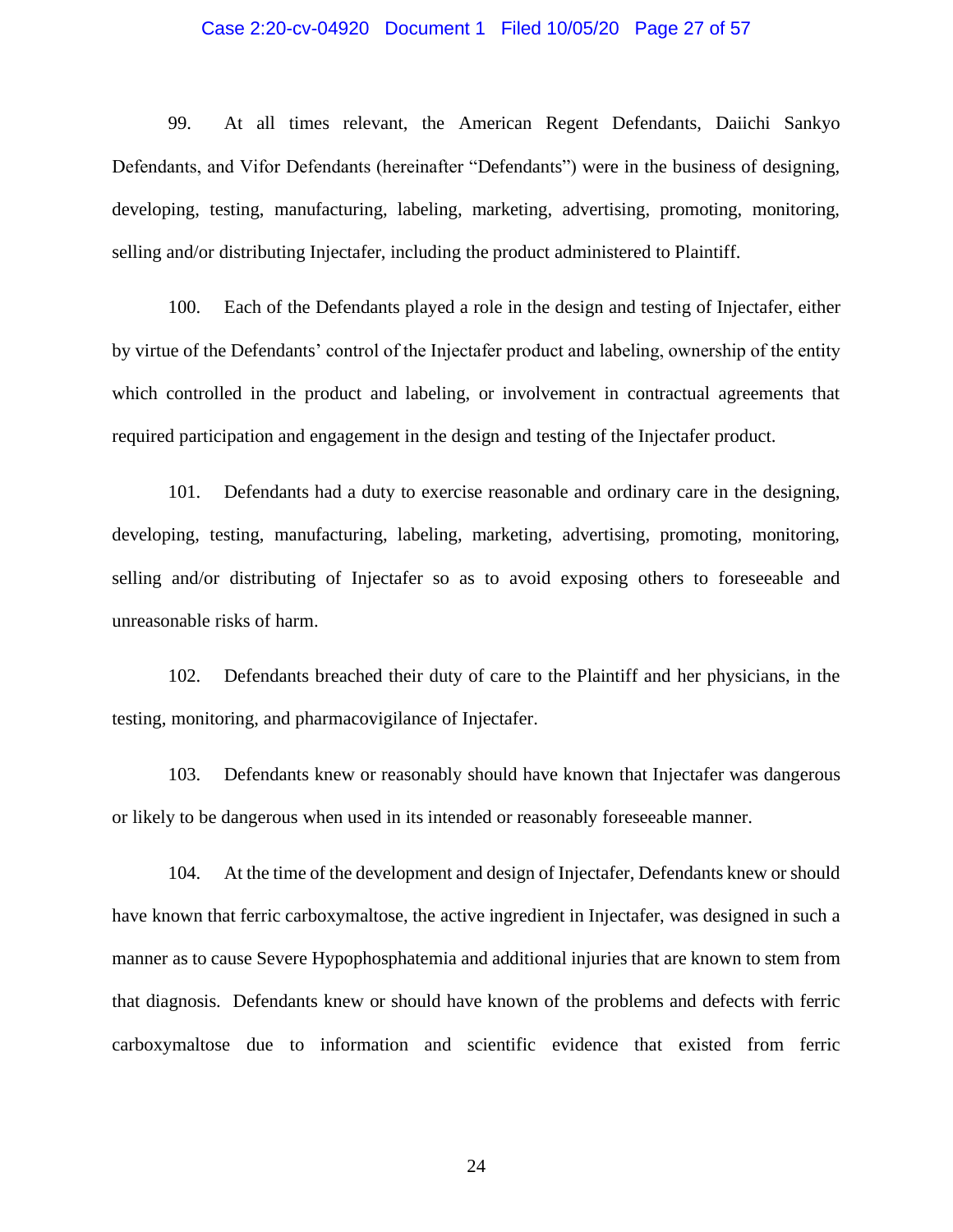#### Case 2:20-cv-04920 Document 1 Filed 10/05/20 Page 28 of 57

carboxymaltose's time on the European and world markets in the form of Injectafer's bioequivalent, Ferinject.

105. At the time of the development and design of Injectafer, Defendants knew or should have known that ferric carboxymaltose caused a sharp increase in the hormone FGF23, which in turn is associated with a decrease in blood phosphorous and a host of other sequelae not evident in other iron injection formulation. Defendants knew or should have known of the problems and defects with ferric carboxymaltose and FGF23 due to information and scientific evidence that existed from ferric carboxymaltose's time on the European and world markets in the form of Injectafer's bioequivalent, Ferinject.

106. At the time of the development and design of Injectafer, Defendants knew or should have known from the available adverse event reports, literature, clinical studies, and case studies, that using ferric carboxymaltose for its intended use to treat IDA, or for other indicated or unindicated conditions promoted by Defendants, created a significant risk of a patient suffering severe injuries, including but not limited to diagnosis of Severe Hypophosphatemia and the injuries that result consequent to severely low levels of blood phosphorous.

107. At the time of the manufacture and sale of Injectafer to Plaintiff, Defendants knew or should have known from the available adverse event reports, literature, clinical studies, and case studies that had built up over years of ferric carboxymaltose and, specifically, Injectafer use in the European and US marketplaces, that the active ingredient in Injectafer could cause Severe Hypophosphatemia and the injuries that result consequent to severely low levels of blood phosphorous.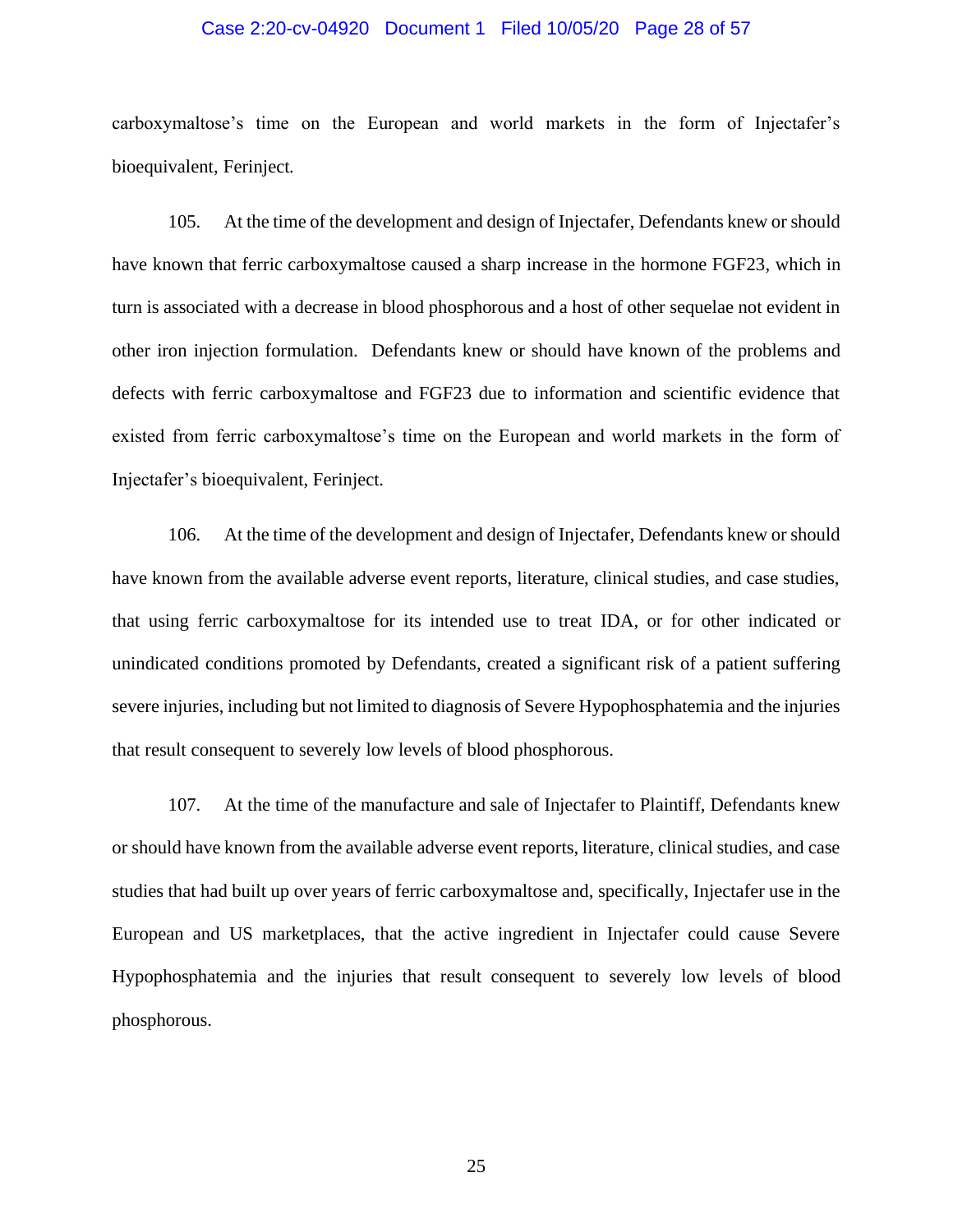#### Case 2:20-cv-04920 Document 1 Filed 10/05/20 Page 29 of 57

108. Defendants knew or reasonably should have known that the consumers of Injectafer would not realize the danger associated with administration of the drug for its intended use and/or in a reasonably foreseeable manner.

109. Defendants had a duty to perform adequate testing on Injectafer to ensure the product that entered in the United States marketplace did not cause Severe Hypophosphatemia at the recommended levels of dosing.

110. Defendants had a duty to perform testing on Injectafer that investigated and demonstrated, if applicable, the extent of blood phosphorous decrease that could result from ingestion of Injectafer.

111. Defendants had a duty to place a product into the United States marketplace that was adequately tested to avoid the potential to decrease blood phosphorous to the life-threatening levels experienced by Plaintiff.

112. Defendants breached their duty to exercise reasonable and prudent care in the testing, monitoring, and pharmacovigilance of Injectafer in the following ways:

- (a) Failing to perform reasonable and adequate testing of the product, including but not limited to clinical trials, preclinical trials, surveys, and prospective studies, to investigate Injectafer's (ferric carboxymaltose) propensity to cause Severe Hypophosphatemia;
- (b) Failing to adequately monitor the adverse events related to Injectafer (ferric carboxymaltose) known to Defendants from published case reports, studies, and reports submitted to Defendants and the FDA;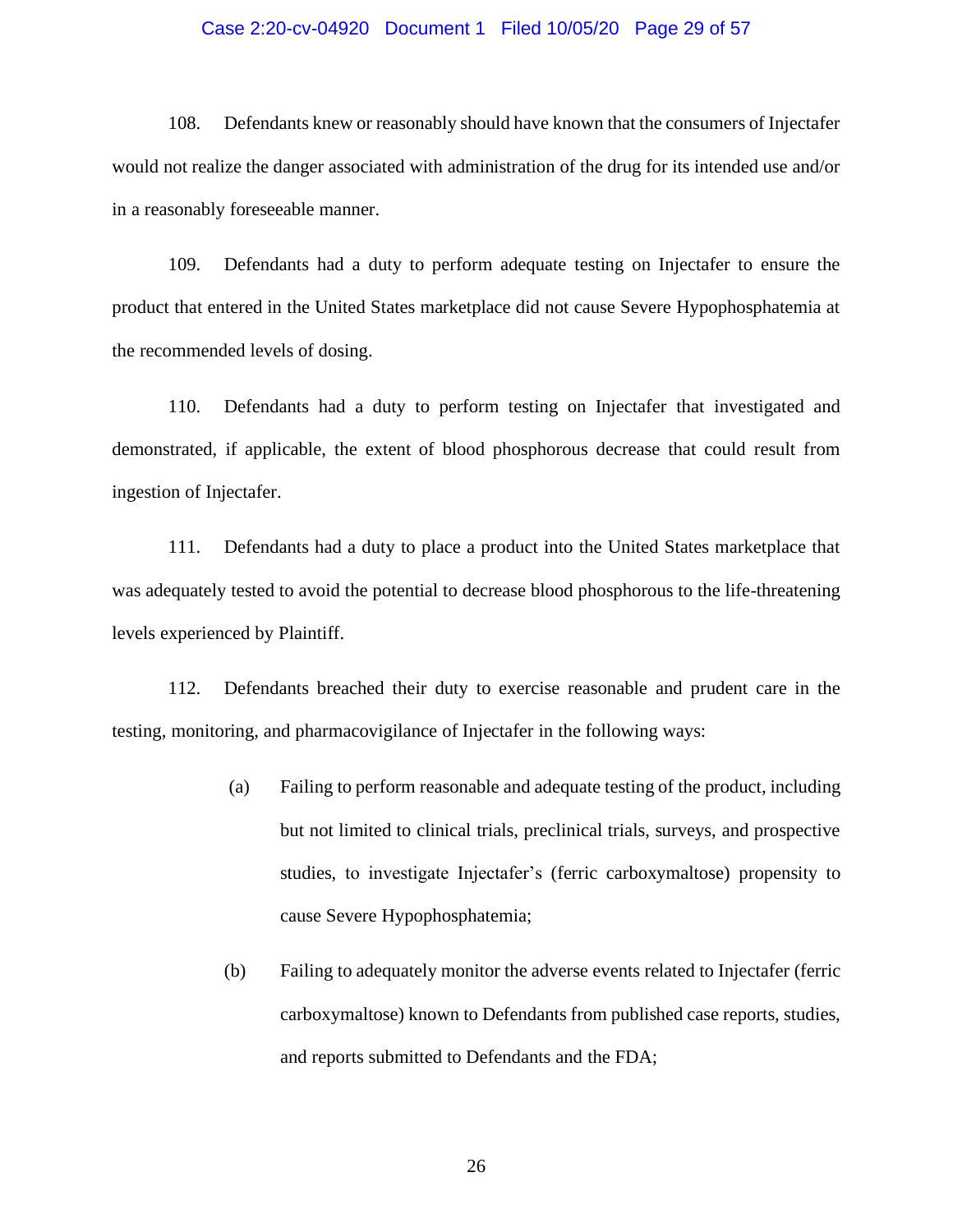- (c) Failing to establish and maintain an adequate post-marketing surveillance program for Injectafer (ferric carboxymaltose) given Defendants' knowledge of the link between product and Severe Hypophosphatemia from experiences with ferric carboxymaltose in non-United States markets;
- (d) Failing to investigate in clinical trials and other testing for Injectafer the extent of the decrease in blood phosphorous that can result from ingestion of Injectafer;
- (e) Failing to investigate in clinical trials and other testing for Injectafer the consequence of severe decreases in blood phosphorous and the conditions that can result from prolonged Severe Hypophosphatemia;
- (f) Failing to investigate in clinical trials and other testing for Injectafer how to offset or mitigate the sharp increase in the FGF23 hormone that ferric carboxymaltose was known to trigger.

113. A reasonable manufacturer, designer, distributor, promotor, or seller under the same or similar circumstances would not have engaged in the aforementioned acts and omissions given the extensive knowledge of ferric carboxymaltose's link to Severe Hypophosphatemia both at the time of development and ingestion.

114. As a direct and proximate result of the Defendants' negligent testing, monitoring, and pharmacovigilance of Injectafer (ferric carboxymaltose), Defendants introduced a product into the United States marketplace that is known to cause Severe Hypophosphatemia at the recommended dosing, and Plaintiff has been injured catastrophically and sustained severe and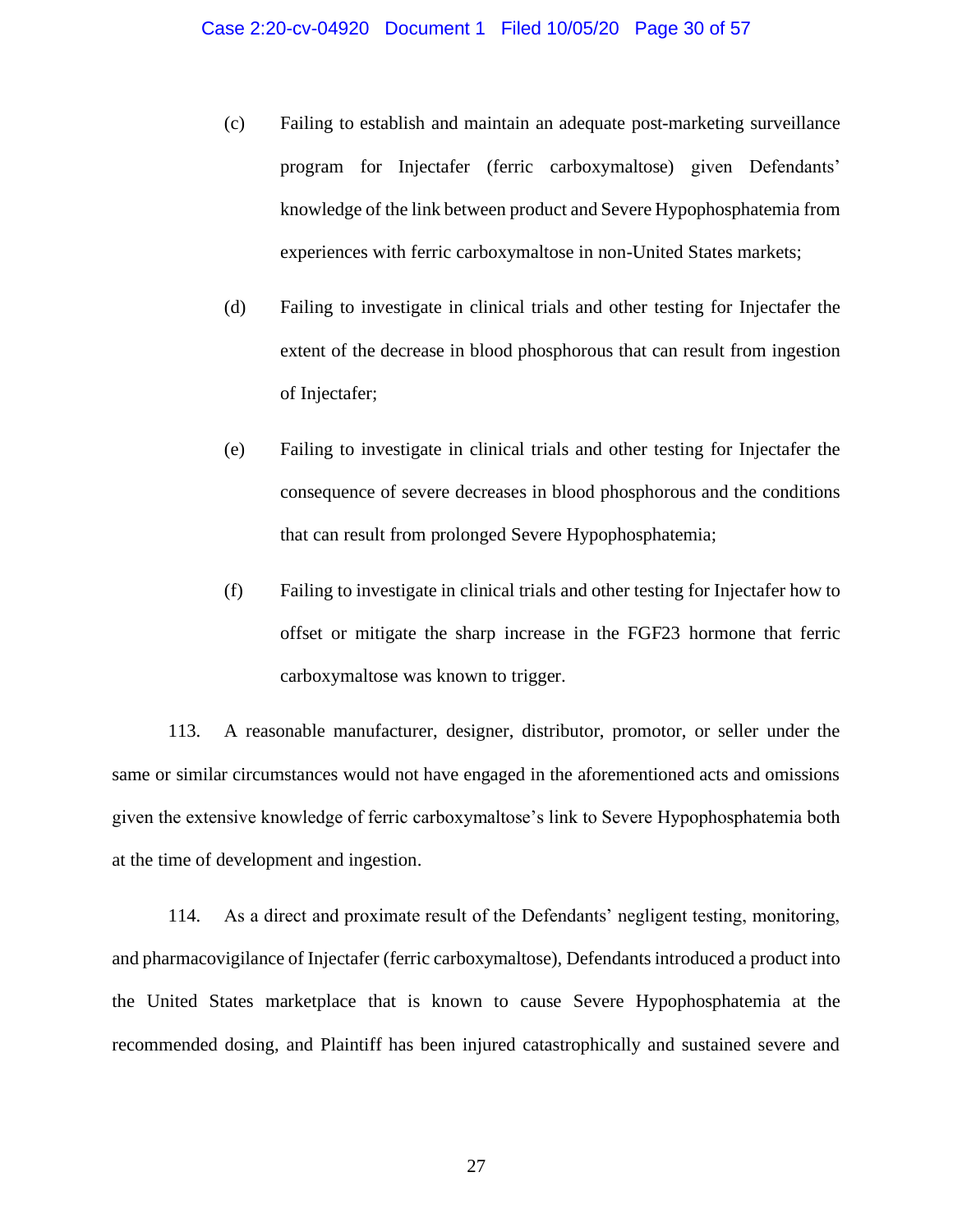#### Case 2:20-cv-04920 Document 1 Filed 10/05/20 Page 31 of 57

permanent pain, suffering, disability, and impairment, loss of enjoyment of life, loss of care, comfort, and economic damages.

115. The aforementioned negligence and wrongs done by the Defendants were aggravated by the kind of malice, fraud, and grossly negligent disregard for the rights of others, the public, and Plaintiff, Mary Woodford, for which the law would allow, and which Plaintiff will seek at the appropriate time under governing law for the imposition of exemplary (or, punitive) damages, in that Defendants' conduct was specifically intended to cause substantial injury to Plaintiff; or when viewed objectively from Defendants' standpoint at the time of the conduct, involved an extreme degree of risk, considering the probability and magnitude of the potential harm to others, and Defendants were actually, subjectively aware of the risk involved, but nevertheless proceeded with conscious indifference to the rights, safety, or welfare of others; or included material representations that were false, with Defendants knowing that they was false or with reckless disregard as to the truth and as a positive assertion, with the intent that the representation is acted on by Plaintiff.

116. Defendants are liable in tort to Plaintiff for their wrongful conduct pursuant to Iowa common law.

WHEREFORE, Plaintiff demands judgment against the Defendants, jointly and severally, for compensatory damages, for punitive damages and for costs, in an as yet unliquidated sum in excess of \$75,000.00, and such other relief as this Court deems just and for a trial by jury on all issues so triable as a matter of right.

# **COUNT II – NEGLIGENT FAILURE TO WARN (The American Regent Defendants, The Daiichi Sankyo Defendants, and The Vifor Defendants)**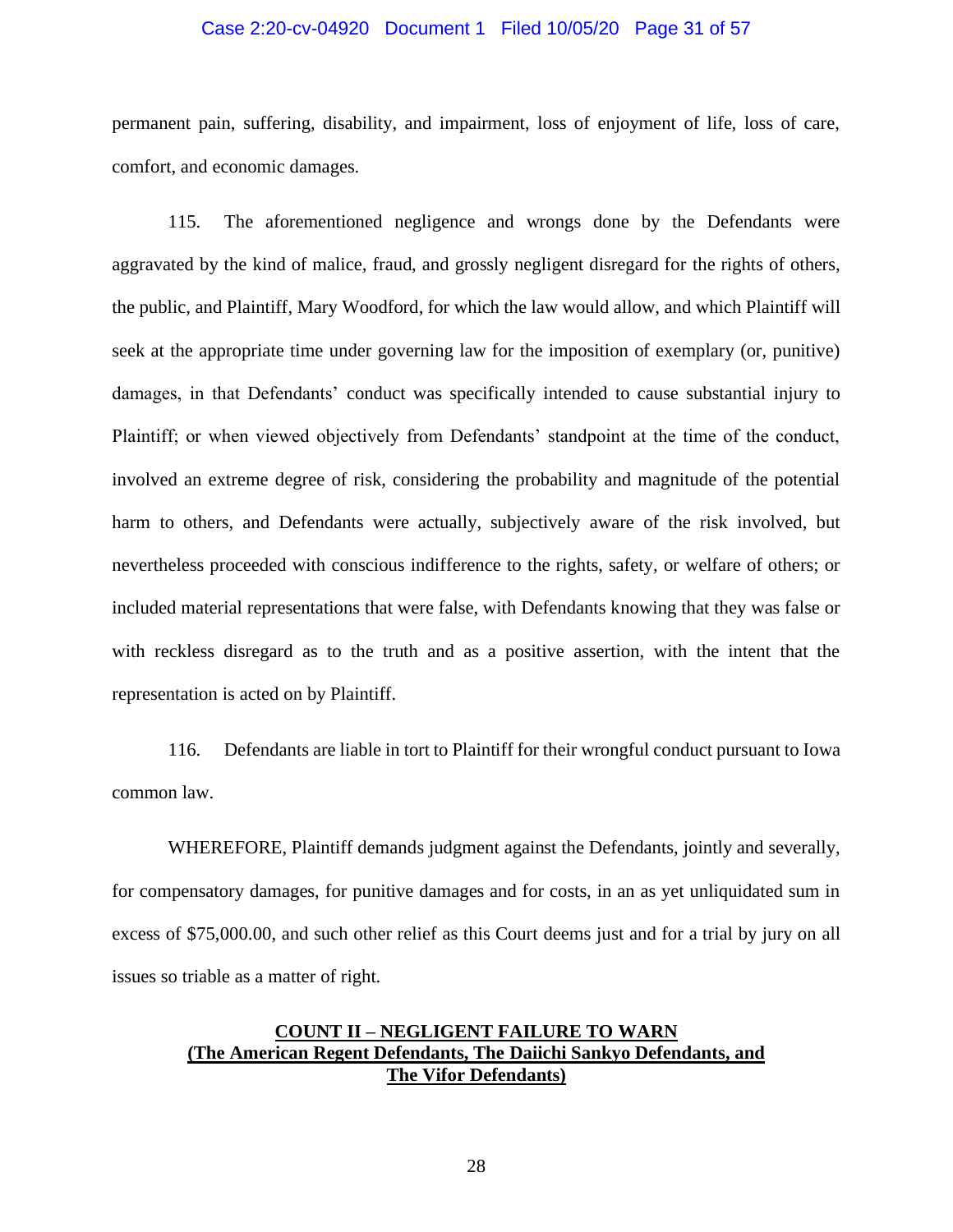#### Case 2:20-cv-04920 Document 1 Filed 10/05/20 Page 32 of 57

117. Plaintiff realleges and incorporates by reference every allegation of this Complaint as if each were set forth fully and completely herein.

118. Defendants had a duty to exercise reasonable care and comply with existing standards of care in the marketing, promotion, labeling, packaging, and sale of Injectafer.

119. Defendants failed to exercise reasonable care and failed to comply with existing standards of care in the marketing, promotion, labeling, packaging, and sale of Injectafer. Defendants knew or should have known that using Injectafer as instructed in the labeling created an unreasonable risk of harm.

120. Defendants, its agents, servants, partners, and/or employees, failed to exercise reasonable care and failed to comply with existing standards of care in the following acts and/or omissions, among others:

(a) Promoting and marketing Injectafer while knowing at the time of its NDA approval and prior that Injectafer caused Severe Hypophosphatemia;

- (b) Failing to warn in all Injectafer labeling that Injectafer and ferric carboxymaltose caused Severe Hypophosphatemia;
- (c) Failing to warn in all Injectafer promotions, Continuing Medical Education (CME), symposia, luncheons, seminars, advertising, publications, and other means of communication to medical community and targeted patient populations that Injectafer caused Severe Hypophosphatemia;
- (d) Failing to warn of the true incident rates of Severe Hypophosphatemia and Hypophosphatemia from all clinical studies completed by Defendants;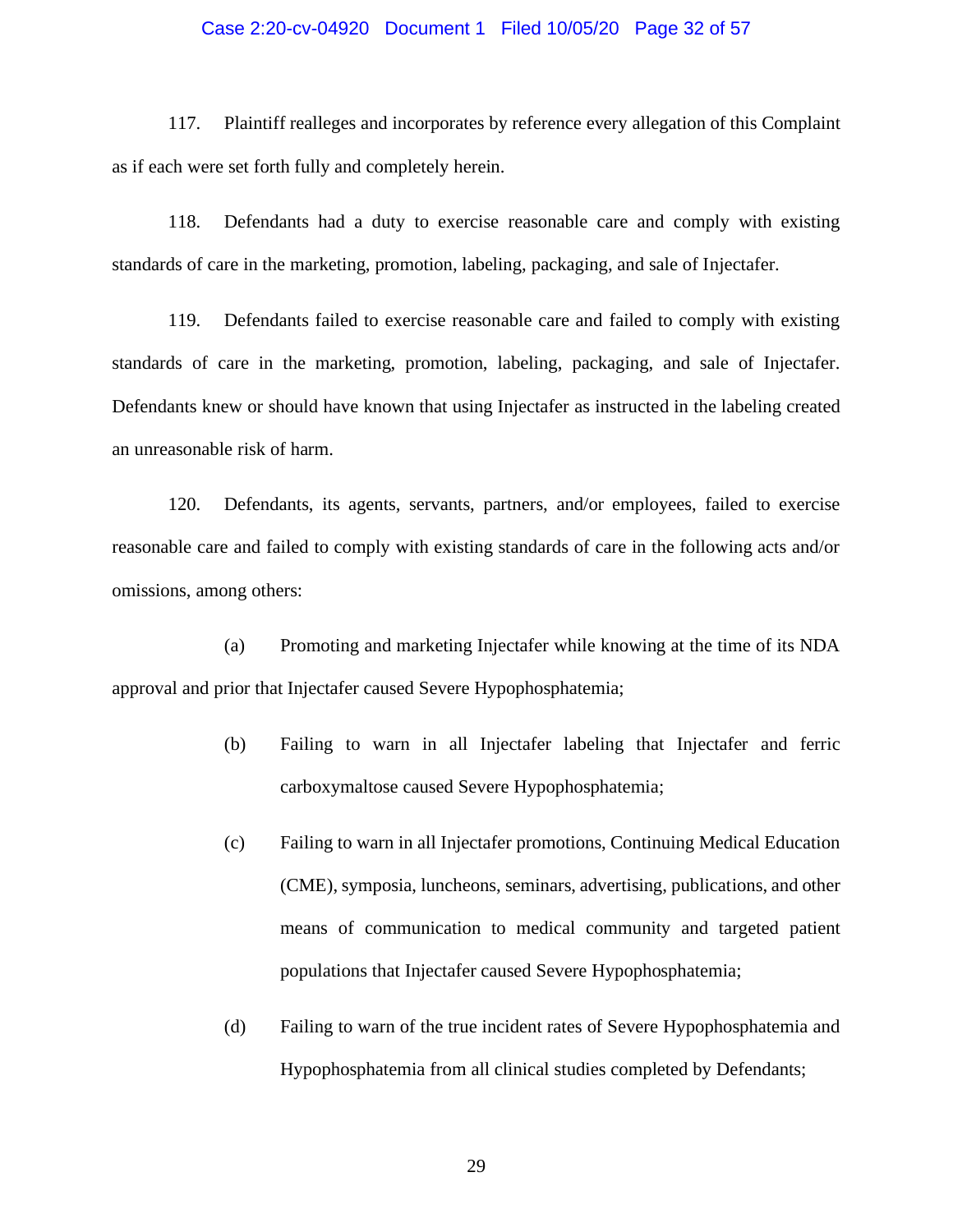- (e) Failing to warn of the accurate and known long-term effects of hypophosphatemia and Severe Hypophosphatemia;
- (f) Failing to warn of the differences in severity between mild, moderate, and severe hypophosphatemia;
- (g) Failing to warn physicians and users of need to monitor serum phosphorous levels after administration of Injectafer;
- (h) Failing to warn physicians and consumers of need to supplement phosphorous levels after administration of Injectafer;
- (i) Failing to instruct physician and consumers of available treatments for injuries, including but not limited to Severe Hypophosphatemia, caused by Injectafer; and,
- (j) Failing to disclose their knowledge that Injectafer was known to increase the hormone FGF23 which was known to be associated with a decrease in levels of serum phosphate.

121. Defendants' failure to warn of the above was the proximate cause of Plaintiff's injuries, harm, and economic loss, which Plaintiff continue to suffer.

122. The aforementioned negligence and wrongs done by the Defendants were aggravated by the kind of malice, fraud, and grossly negligent disregard for the rights of others, the public, and Plaintiff, Mary Woodford, for which the law would allow, and which Plaintiff will seek at the appropriate time under governing law for the imposition of exemplary (or, punitive) damages, in that Defendants' conduct was specifically intended to cause substantial injury to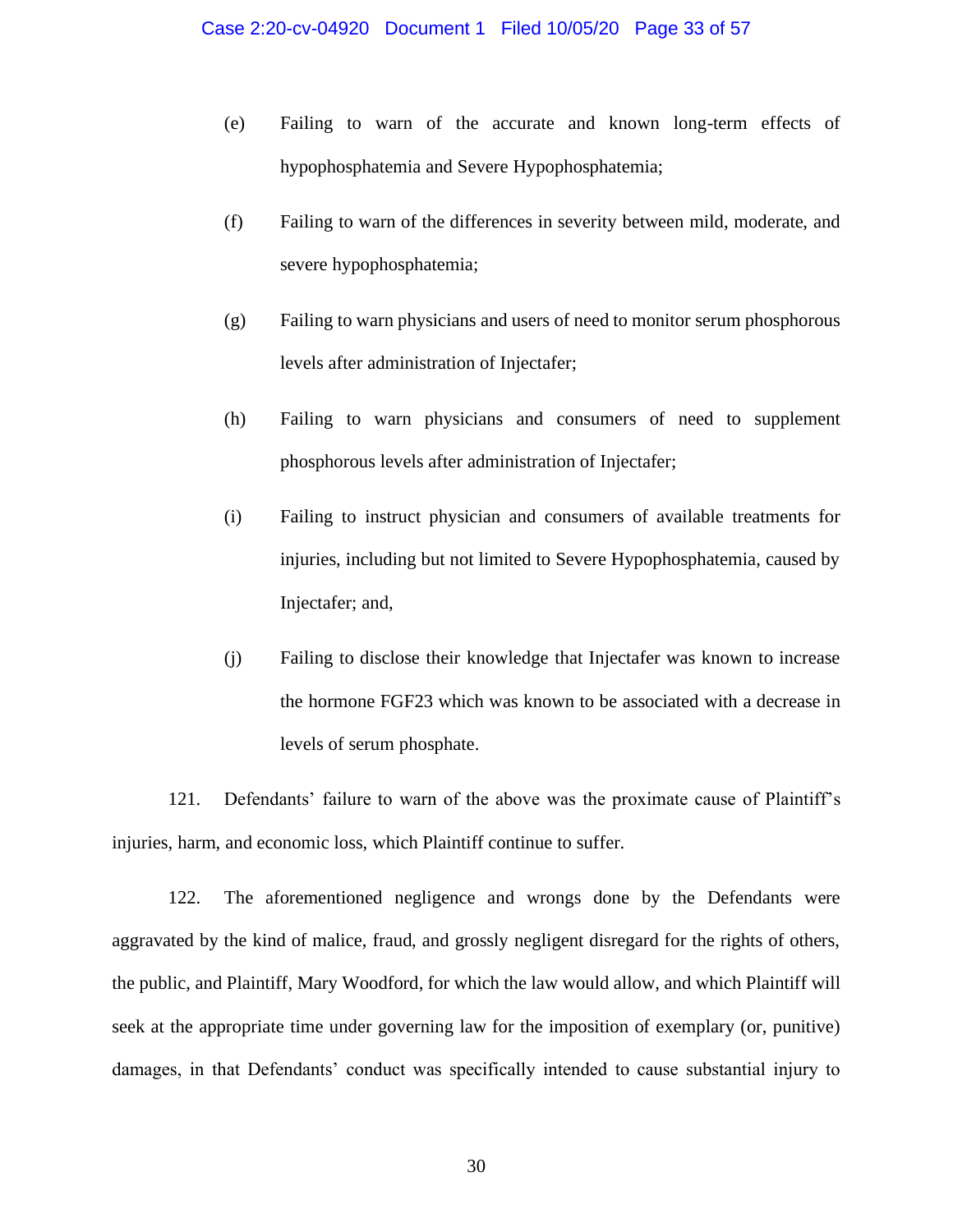#### Case 2:20-cv-04920 Document 1 Filed 10/05/20 Page 34 of 57

Plaintiff; or when viewed objectively from Defendants' standpoint at the time of the conduct, involved an extreme degree of risk, considering the probability and magnitude of the potential harm to others, and Defendants were actually, subjectively aware of the risk involved, but nevertheless proceeded with conscious indifference to the rights, safety, or welfare of others; or included material representations that were false, with Defendants knowing that they was false or with reckless disregard as to the truth and as a positive assertion, with the intent that the representation is acted on by Plaintiff.

123. Defendants are liable in tort to Plaintiff for their negligent failure to warn pursuant to Iowa common law.

WHEREFORE, Plaintiff demands judgment against the Defendants, jointly and severally, for compensatory damages, for punitive damages and for costs, in an as yet unliquidated sum in excess of \$75,000.00, and such other relief as this Court deems just and for a trial by jury on all issues as triable as a matter of right.

# **COUNT III – NEGLIGENT DESIGN DEFECT (The American Regent Defendants, The Daiichi Sankyo Defendants, and The Vifor Defendants)**

124. Plaintiff realleges and incorporates by reference every allegation of this Complaint as if each were set forth fully and completely herein.

125. Defendants are liable to Plaintiff for the injuries and damages sustained by her due to Defendants negligent design and/or formulation of Injectafer.

126. At all relevant times to this lawsuit, Defendants owed a duty to consumers including Plaintiff and her health care providers, to assess, manage, and communicate the risks, dangers, and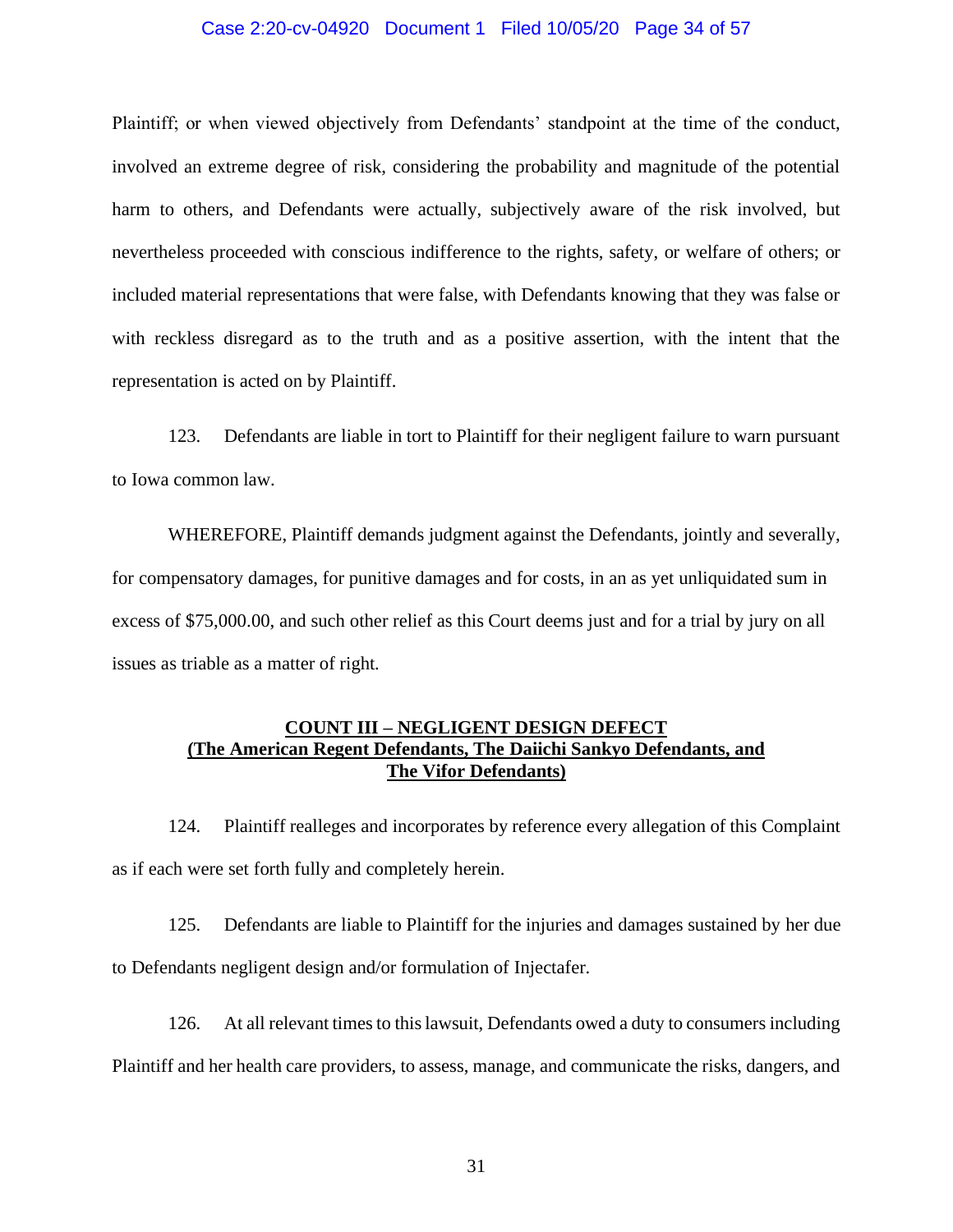#### Case 2:20-cv-04920 Document 1 Filed 10/05/20 Page 35 of 57

adverse effects of Injectafer. The Defendants' duties included, but were not limited to, carefully and properly designing, testing, studying, and manufacturing Injectafer.

127. The Defendants negligently and carelessly breached the above-described duties to Plaintiff by, among other acts and omissions, negligently and carelessly:

- (a) Failing to use ordinary care in designing, testing, and manufacturing Injectafer;
- (b) Failing to design Injectafer as to properly minimize the effects on the hormone FGF23 that was known when increased to in turn decrease serum phosphorous;
- (c) Failing to counteract in the design the known effects of ferric carboxymaltose that result in an increase in FGF23 and decrease of serum phosphorus;
- (d) Failing to counteract in the design the known effects of ferric carboxymaltose that result in the condition of renal phosphate wasting;
- (e) Designing a product with excessive amounts of iron where the benefits of additional iron were greatly outweighed by the risks of excessive iron injected into the body;
- (f) Designing a product without taking into consideration the proper dosage and necessary break in time between administrations.

128. The Injectafer that was designed, manufactured, distributed, sold and/or supplied by Defendants was defective in design or formulation in that, when it left the hands of the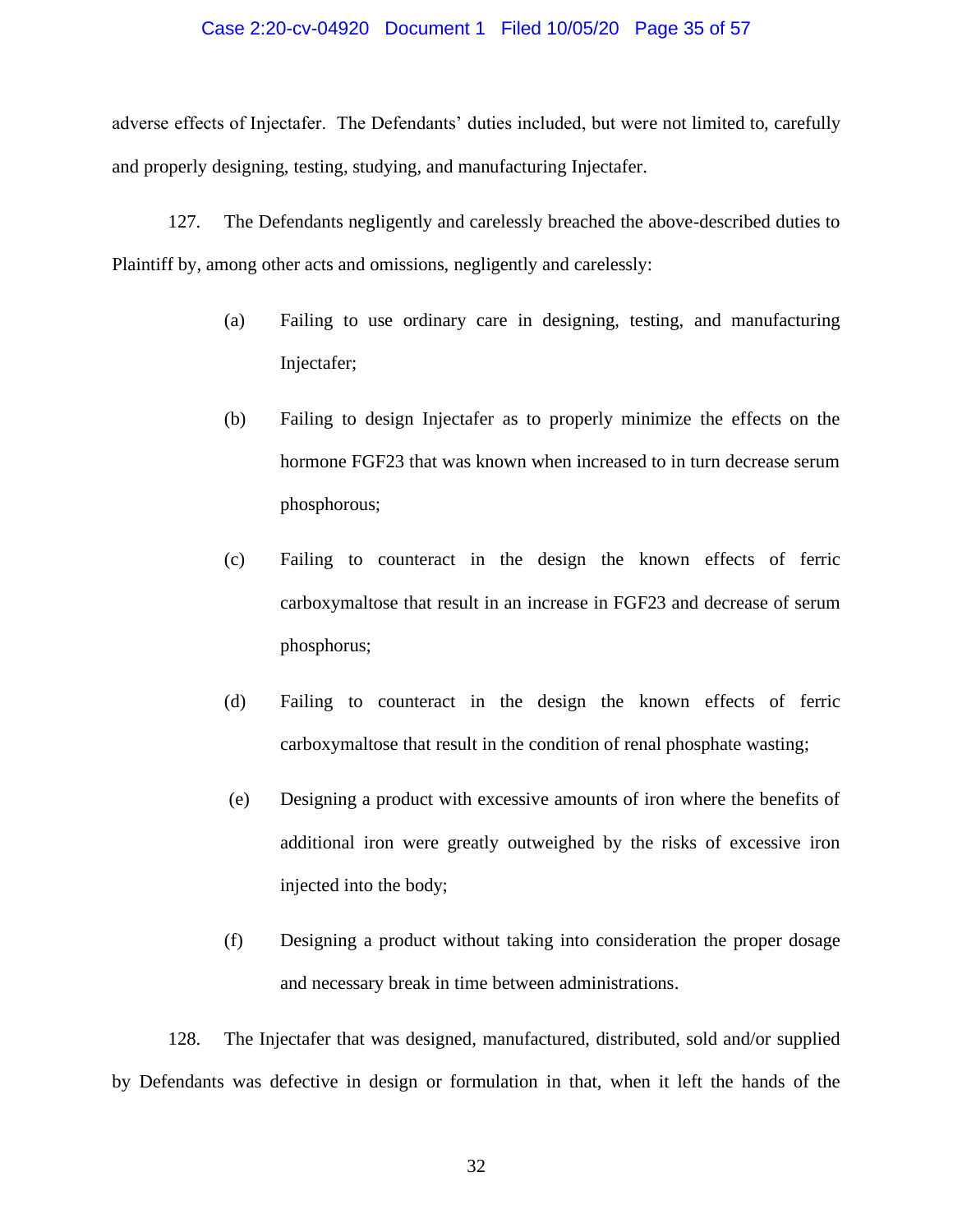#### Case 2:20-cv-04920 Document 1 Filed 10/05/20 Page 36 of 57

manufacturers and/or suppliers and/or distributors, the foreseeable risks exceeded the benefits associated with the design or formulation.

129. The Injectafer manufactured, distributed, sold and/or supplied by Defendants was defective in design or formulation in that, when it left the hands of the manufacturers and/or suppliers and/or distributors, it was unreasonably dangerous, more dangerous than an ordinary consumer would expect, and more dangerous than other iron injection drugs.

130. Despite Defendants' knowledge of the foreseeable risks and unreasonably dangerous nature of Injectafer at all times relevant, Defendants designed and brought the product to market and continued to market the drug when there were safer alternatives available and in actual use in the United States, including but not limited to other intravenous iron products utilized in a similar fashion and for similar indications as Injectafer.

131. As a result of Defendants' negligent and reckless design of Injectafer, Plaintiff sustained life-threatening and potentially permanent injuries.

132. The aforementioned negligence and wrongs done by the Defendants were aggravated by the kind of malice, fraud, and grossly negligent disregard for the rights of others, the public, and Plaintiff, for which the law would allow, and which Plaintiff will seek at the appropriate time under governing law for the imposition of exemplary (or, punitive) damages, in that Defendants' conduct was specifically intended to cause substantial injury to Plaintiff; or when viewed objectively from Defendants' standpoint at the time of the conduct, involved an extreme degree of risk, considering the probability and magnitude of the potential harm to others, and Defendants were actually, subjectively aware of the risk involved, but nevertheless proceeded with conscious indifference to the rights, safety, or welfare of others; or included material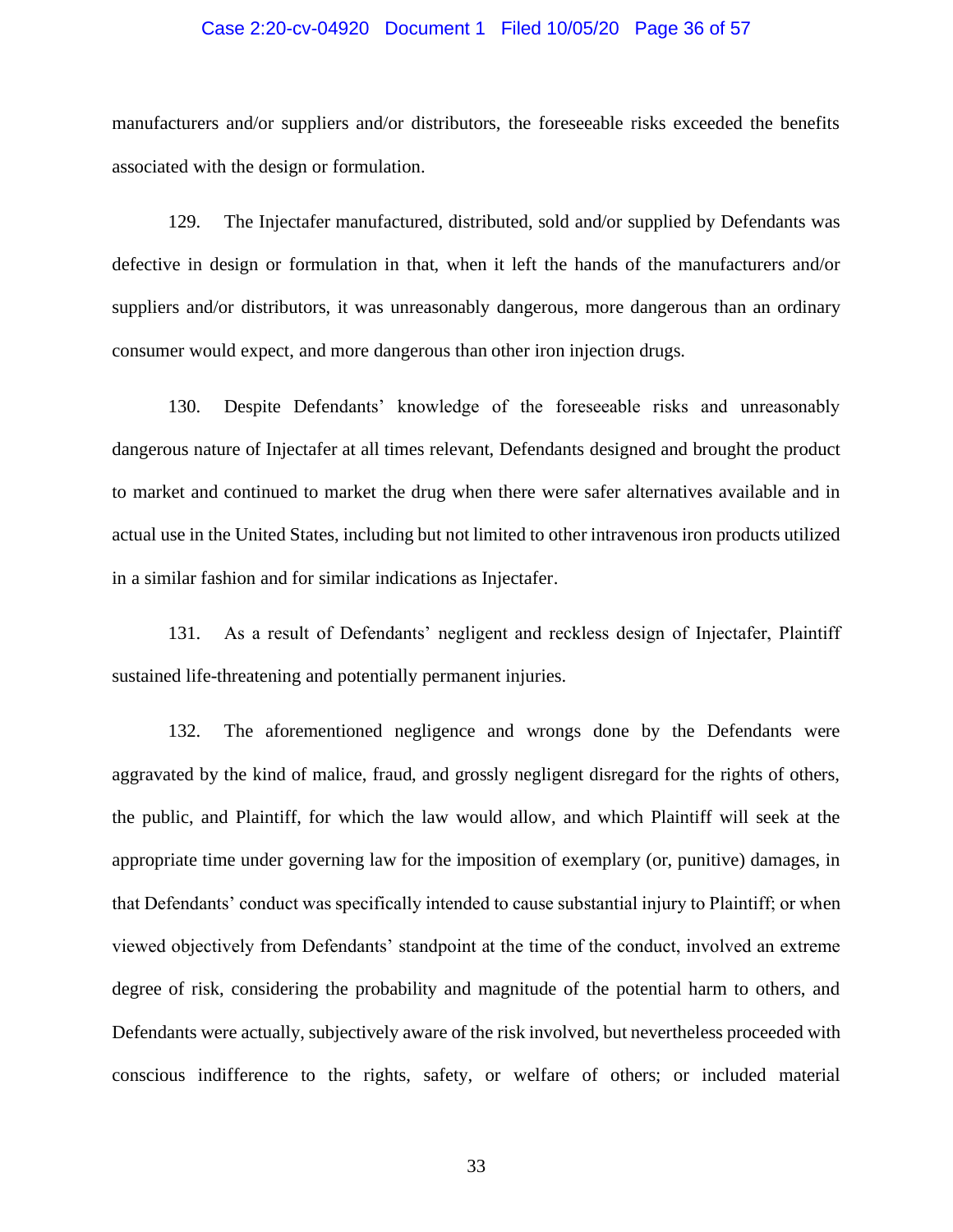#### Case 2:20-cv-04920 Document 1 Filed 10/05/20 Page 37 of 57

representations that were false, with Defendants knowing that they was false or with reckless disregard as to the truth and as a positive assertion, with the intent that the representation is acted on by Plaintiff.

133. Defendants are liable in tort to Plaintiff for their negligent acts and design of Injectafer pursuant to Iowa common law.

WHEREFORE, Plaintiff demands judgment against the Defendants, jointly and severally, for compensatory damages, for punitive damages and for costs, in an as yet unliquidated sum in excess of \$75,000.00, and such other relief as this Court deems just and for a trial by jury on all issues as triable as a matter of right.

# **COUNT IV – NEGLIGENT MISREPRESENTATION (The American Regent Defendants, The Daiichi Sankyo Defendants, and The Vifor Defendants)**

134. Plaintiff realleges and incorporates by reference every allegation of this Complaint as if each were set forth fully and completely herein.

135. At all relevant times, Defendants negligently provided Plaintiff, her healthcare providers, and the general medical community with false or incorrect information, or omitted or failed to disclose material information concerning Injectafer, including, but not limited to, misrepresentations regarding the safety and known risks of Injectafer.

136. The information distributed by the Defendants to the public, the medical community, Plaintiff and her healthcare providers, including advertising campaigns, labeling materials, print advertisements, commercial media, was false and misleading and contained omissions and concealment of truth about the dangers of Injectafer.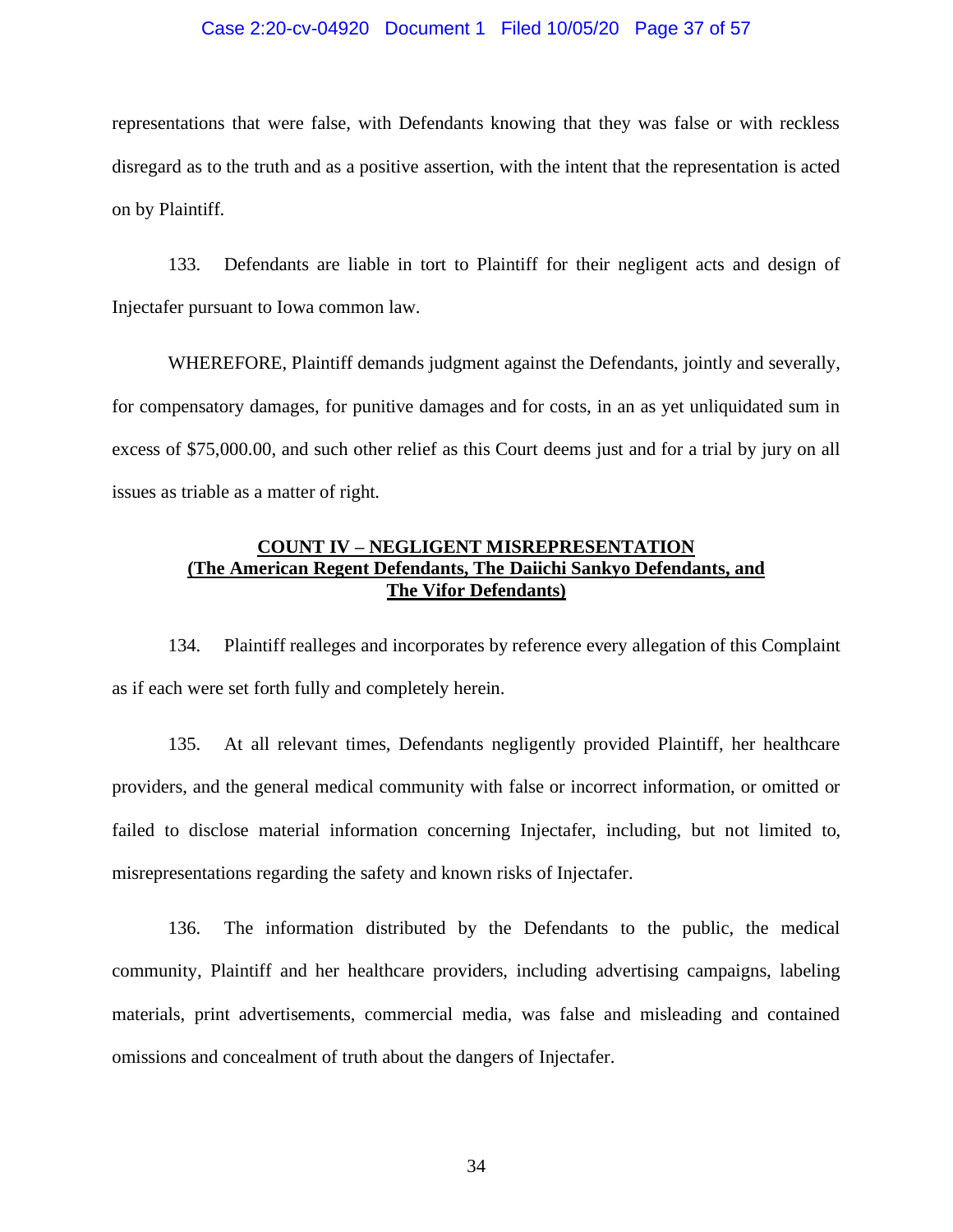#### Case 2:20-cv-04920 Document 1 Filed 10/05/20 Page 38 of 57

137. Defendants' intent and purpose in making these misrepresentations was to deceive and defraud the public and the medical community, including Plaintiff and Plaintiff's health care providers; to falsely assure them of the quality of Injectafer and induce the public and medical community, including Plaintiff and her healthcare provider to request, recommend, purchase, and prescribe Injectafer.

138. The Defendants had a duty to accurately and truthfully represent to the medical and healthcare community, medical device manufacturers, Plaintiff, her healthcare providers and the public, the known risks of Injectafer involving its propensity to cause Severe Hypophosphatemia.

139. Defendants made continued misrepresentations in the Injectafer labeling, including but not limited to:

- (a) Decrease in serum phosphorous are simply "transient";
- (b) Decreases in serum phosphorous are "asymptomatic";
- (c) Misrepresenting the total number of incidences of low blood phosphorous findings in the multiple clinical studies completed by Defendants;
- (d) Misrepresenting the severity of hypophosphatemia associated with Injectafer by failing to warn of Severe Hypophosphatemia while only referencing in passing an adverse effect of hypophosphatemia, which was interpreted by Plaintiff, Plaintiff's treaters, and the medical community to not rise to the level of Severe Hypophosphatemia;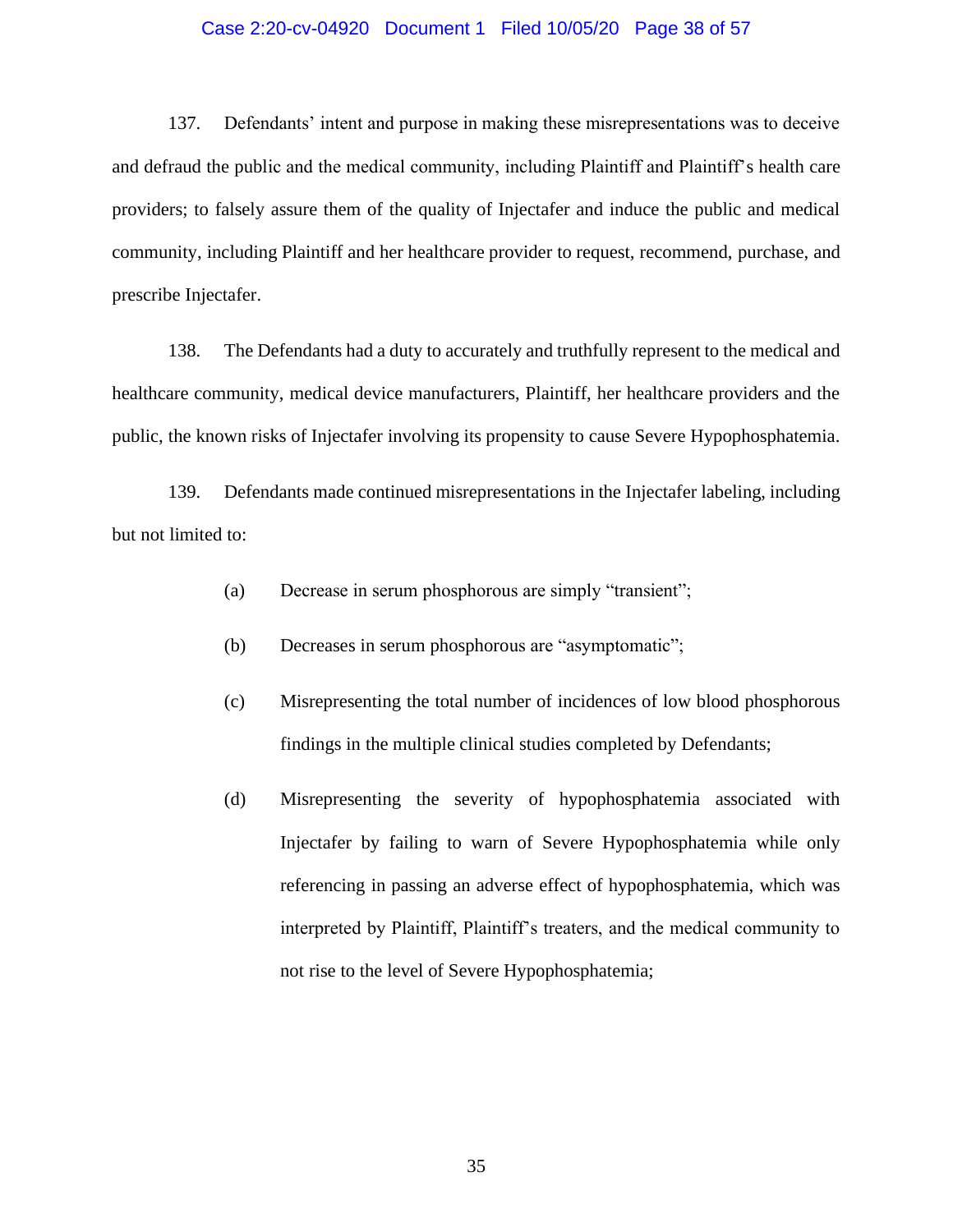(e) Advertising, promoting, and marketing Injectafer as a safe and superior iron injection drug to the other iron injection drugs on the market that were not known to cause Severe Hypophosphatemia.

140. Defendants have made additional misrepresentations beyond the product labeling by representing Injectafer as a safe and superior intravenous iron product with only minimal risks.

141. Defendants misrepresented and overstated the benefits of Injectafer to Plaintiff, Plaintiff's treaters, and the medical community without properly advising of the known risks related to decreases in serum phosphorous.

142. In reliance upon the false and negligent misrepresentations and omissions made by the Defendants, Plaintiff and Plaintiff's healthcare providers were induced to, and did use the Injectafer, thereby causing Plaintiff to endure severe and permanent injuries.

143. In reliance upon the false and negligent misrepresentations and omissions made by the Defendants, Plaintiff and Plaintiff's healthcare providers were unable to associate the injuries sustained by Plaintiff with her Injectafer use, and therefore unable to provide adequate treatment.

144. Defendants knew and had reason to know that the Plaintiff, Plaintiff's healthcare providers, and the general medical community did not have the ability to determine the true facts which were intentionally and/or negligently concealed and misrepresented by the Defendants.

145. Plaintiff and her healthcare providers would not have used or prescribed Injectafer had the true facts not been concealed by the Defendants.

146. Defendants had sole access to many of the material facts concerning the defective nature of Injectafer and its propensity to cause serious and dangerous side effects.

147. At the time Plaintiff was prescribed and administered Injectafer, Plaintiff and her healthcare providers were unaware of Defendants' negligent misrepresentations and omissions.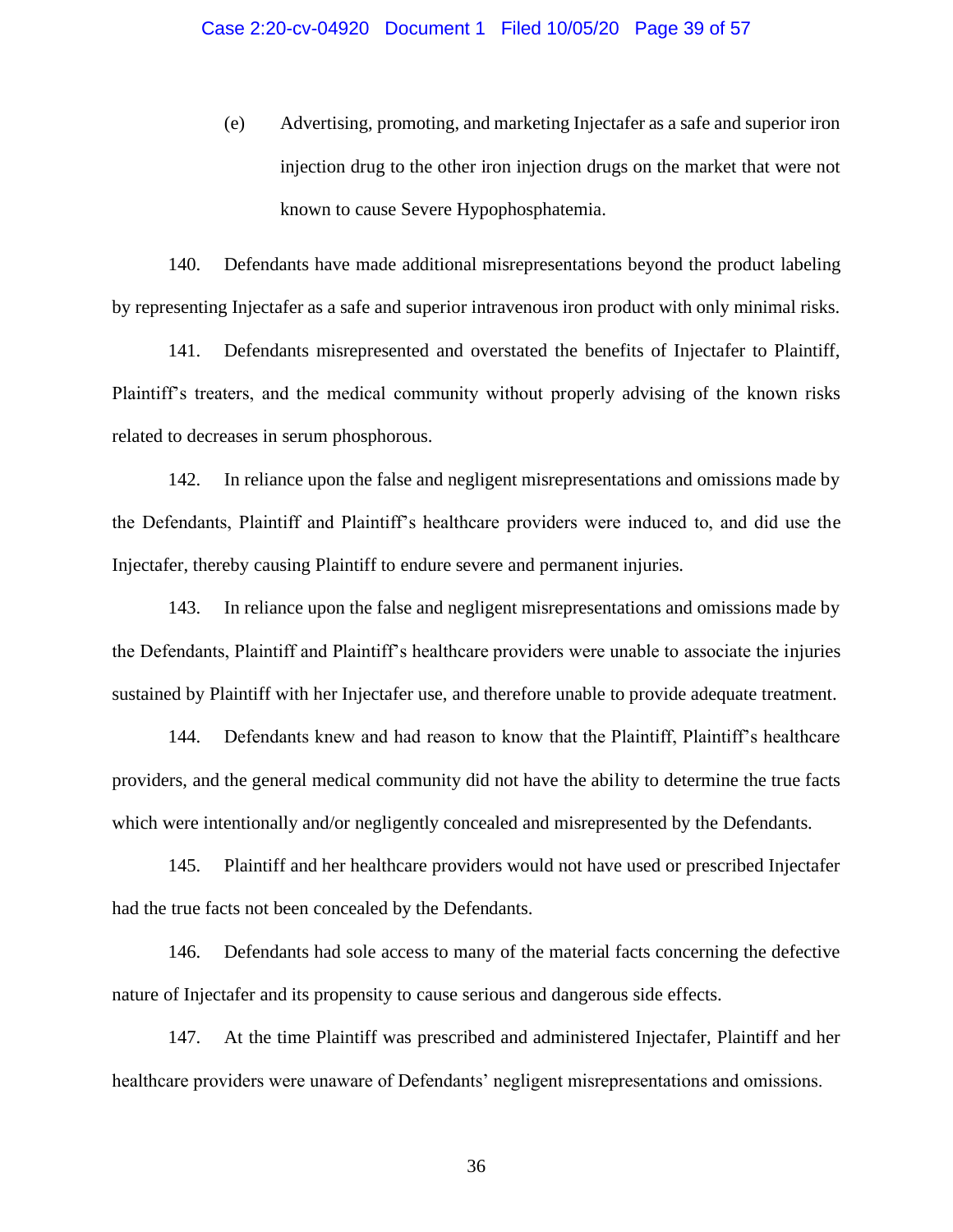#### Case 2:20-cv-04920 Document 1 Filed 10/05/20 Page 40 of 57

148. The Defendants failed to exercise ordinary care in making representations concerning Injectafer while they were involved in their manufacture, design, sale, testing, quality assurance, quality control, promotion, marketing, labeling, and distribution in interstate commerce, because the Defendants negligently misrepresented Injectafer's high risk of unreasonable and dangerous adverse side effects.

149. Plaintiff and Plaintiff's healthcare providers reasonably relied upon the misrepresentations and omissions made by the Defendants where the concealed and misrepresented facts were critical to understanding the true dangers inherent in the use of the Injectafer.

150. Plaintiff and Plaintiff's healthcare providers' reliance on the foregoing misrepresentations and omissions was the direct and proximate cause of Plaintiff's injuries.

151. The aforementioned misrepresentations and wrongs done by the Defendants were aggravated by the kind of malice, fraud, and grossly negligent disregard for the rights of others, the public, and Plaintiff, for which the law would allow, and which Plaintiff will seek at the appropriate time under governing law for the imposition of exemplary (or, punitive) damages, in that Defendants' conduct was specifically intended to cause substantial injury to Plaintiff; or when viewed objectively from Defendants' standpoint at the time of the conduct, involved an extreme degree of risk, considering the probability and magnitude of the potential harm to others, and Defendants were actually, subjectively aware of the risk involved, but nevertheless proceeded with conscious indifference to the rights, safety, or welfare of others; or included material representations that were false, with Defendants knowing that they was false or with reckless disregard as to the truth and as a positive assertion, with the intent that the representation is acted on by Plaintiff.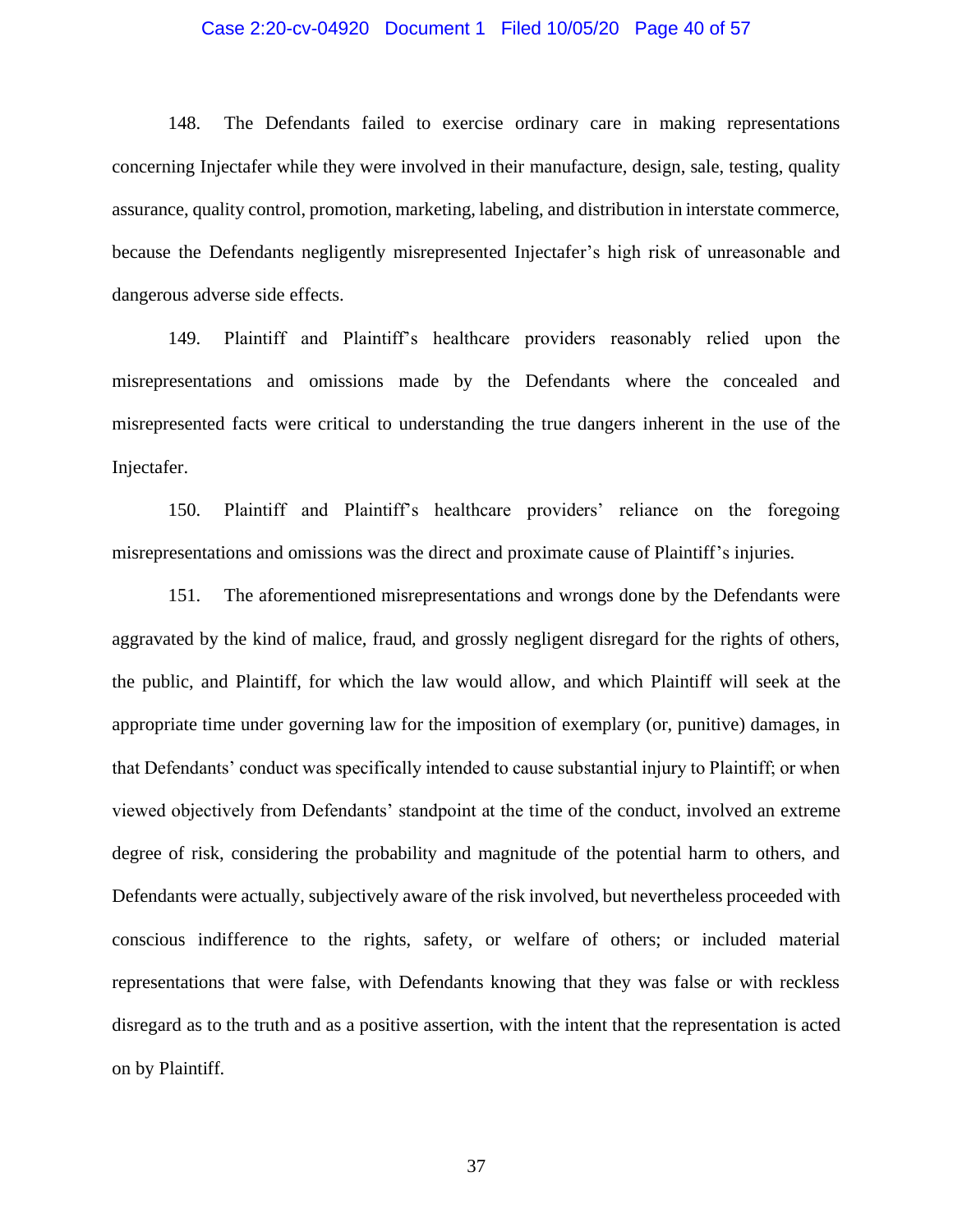#### Case 2:20-cv-04920 Document 1 Filed 10/05/20 Page 41 of 57

152. Defendants are liable in tort to Plaintiff for their wrongful conduct pursuant to Iowa common law.

WHEREFORE, Plaintiff demands judgment against the Defendants, jointly and severally, for compensatory damages, for punitive damages and for costs, in an as yet unliquidated sum in excess of \$75,000.00, and such other relief as this Court deems just and for a trial by jury on all issues as triable as a matter of right.

# **COUNT V – FRAUD (The American Regent Defendants and The Daiichi Sankyo Defendants)**

153. Plaintiff realleges and incorporates by reference every allegation of this Complaint as if each were set forth fully and completely herein.

154. The Defendants, specifically American Regent, Luitpold, and Daiichi Sankyo, falsely and fraudulently have represented and continue to represent to the medical and healthcare community, Plaintiff and her physicians, and/or the public that Injectafer has been appropriately tested and was found to be safe and effective.

155. The representations made by the Defendants American Regent, Luitpold, and Daiichi Sankyo were, in fact, false. When the Defendants made their representations, they knew and/or had reason to know that those representations were false, and they willfully, wantonly, and recklessly disregarded the inaccuracies in their representations and the dangers and health risks to users of Injectafer.

156. These representations were made by the Defendants American Regent, Luitpold, and Daiichi Sankyo with the intent of defrauding and deceiving the medical community, Plaintiff, and the public, and also inducing the medical community, Plaintiff, Plaintiff's physicians, and/or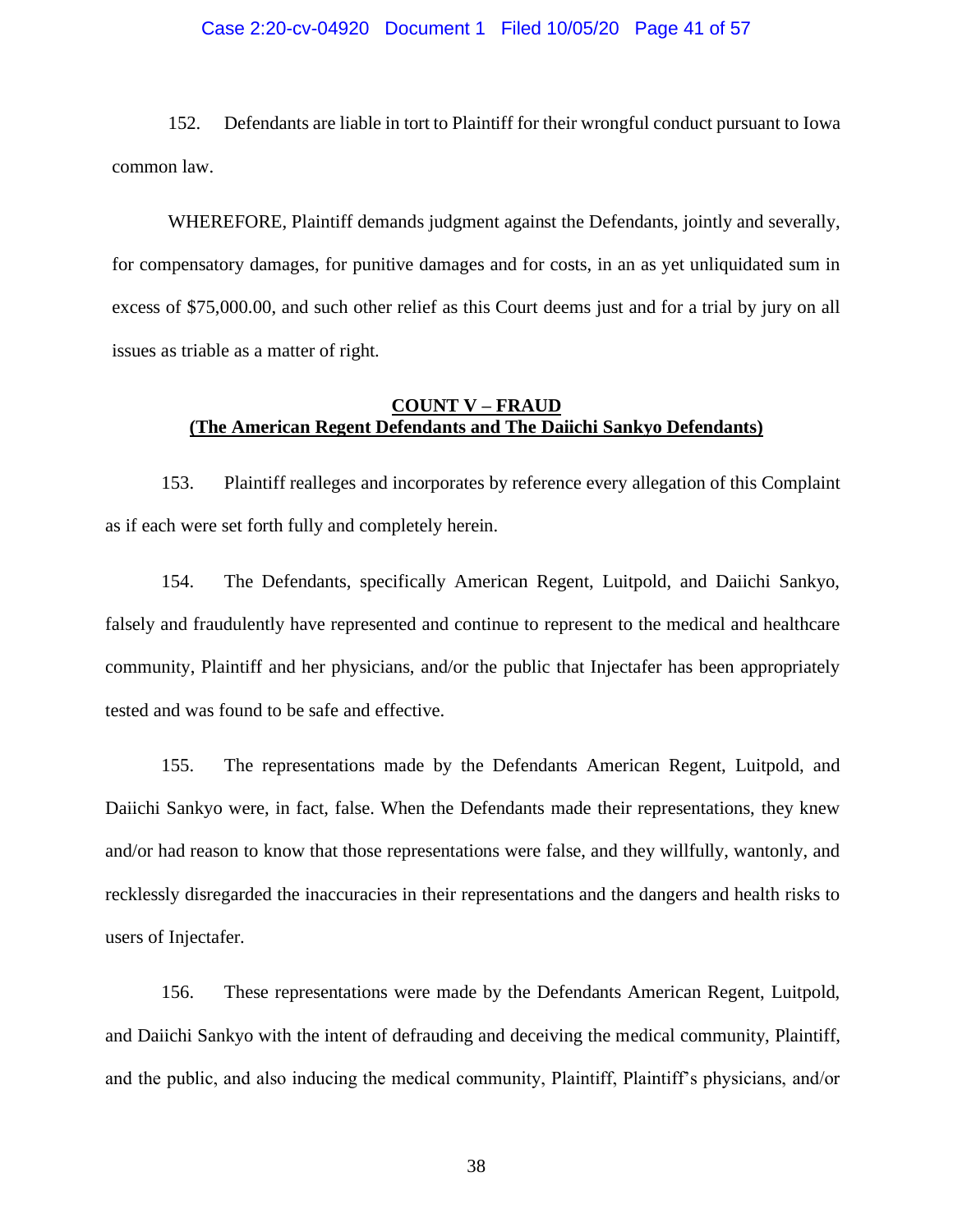#### Case 2:20-cv-04920 Document 1 Filed 10/05/20 Page 42 of 57

the public, to recommend, prescribe, dispense, and purchase Injectafer for use as a treatment for Iron Deficiency Anemia (IDA) while concealing the drug's known propensity to cause Severe Hypophosphatemia and the consequent injuries that occur from low levels of blood phosphorous.

157. In representations to Plaintiff and/or to her healthcare providers, including Plaintiff's prescribing physician, Dr. Glen Preston, the Defendants American Regent, Luitpold, and Daiichi Sankyo fraudulently stated on the Injectafer product labeling in existence at the time Plaintiff was prescribed Injectafer in April 2019, specifically the Injectafer (ferric carboxymaltose) labeling revised July 2013 and April 2018:

- (a) Decreases in serum phosphorous are simply "transient" (Section 6.1 in July 2013 and April 2018 labeling);
- (b) Decreases in serum phosphorous are "asymptomatic" (July 2013 Patient Information labeling);
- (c) Misrepresenting the total number of incidences of low blood phosphorous findings in the multiple clinical studies completed by Defendants (Section 6.1 in July 2013 and April 2018 labeling);
- (d) That Injectafer was safe and efficacious for adult Patients regardless of preexisting conditions related to blood phosphorous disease or deficiency, or FGF23 disease or deficiency.

158. In representations to Plaintiff and/or to her healthcare providers, including Plaintiff's prescribing physician, Dr. Glen Preston, the Defendants American Regent, Luitpold, and Daiichi Sankyo fraudulently concealed and intentionally omitted the following material information from the Injectafer product labeling in existence at the time Plaintiff was prescribed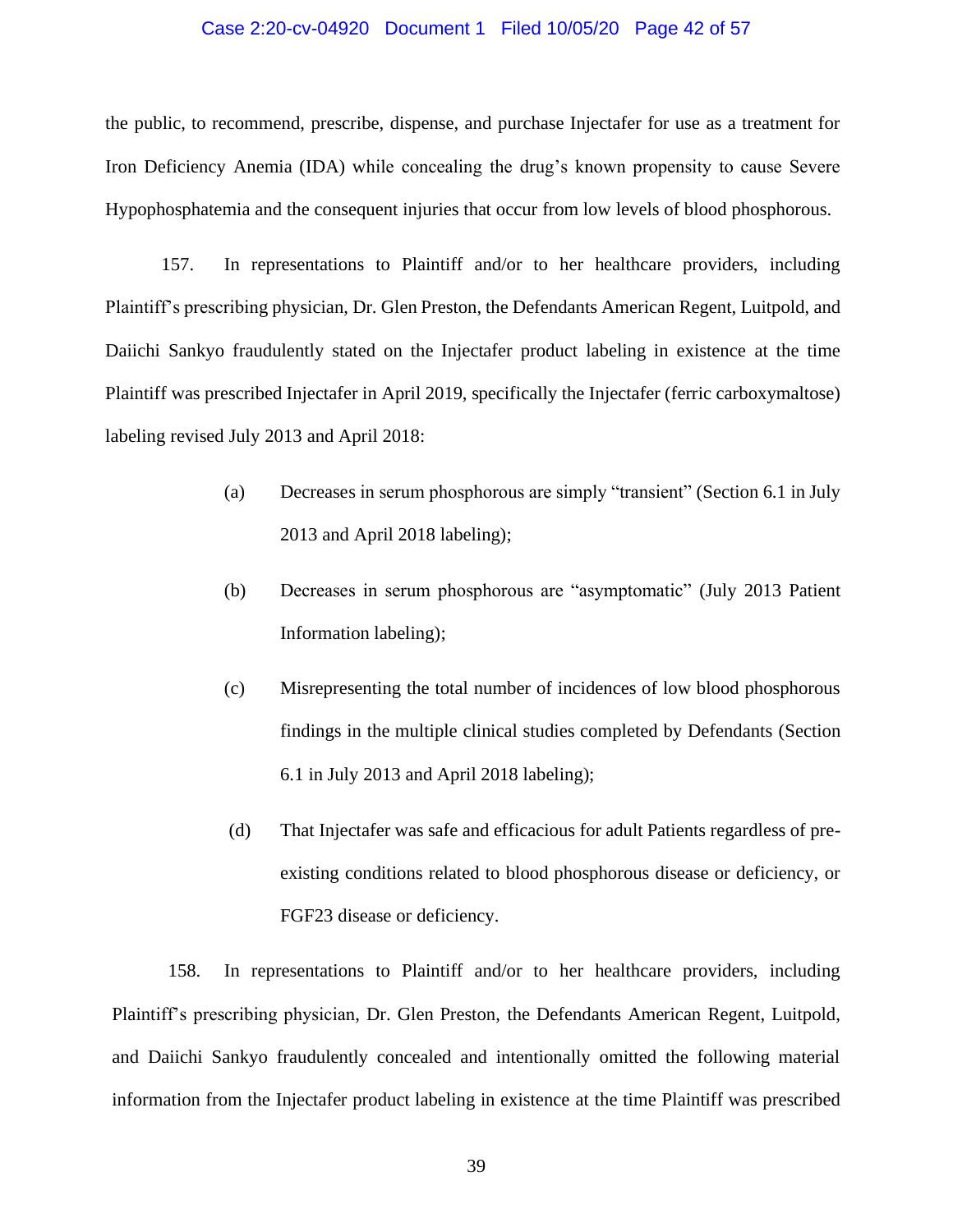#### Case 2:20-cv-04920 Document 1 Filed 10/05/20 Page 43 of 57

Injectafer in April 2019, specifically the Injectafer (ferric carboxymaltose) labeling revised July 2013 and April 2018:

- (a) That Injectafer causes Severe Hypophosphatemia and potentially long-term and permanent injuries that result from low blood phosphorous including but not limited to osteomalacia, rhabdomyolysis, respiratory failure, cardiac arrest, cardiac arrhythmia;
- (b) That Injectafer was known to increase the hormone FGF23 which in turn is associated with the decreased of blood phosphorus levels;
- (c) That Injectafer was considerably less safe than the other iron supplement and iron injection products on the market given its unique propensity to cause Severe Hypophosphatemia;
- (e) That Injectafer was not adequately tested following the Defendants' knowledge that the drug was causing Severe Hypophosphatemia at increased and alarming levels;
- (f) That Defendants deliberately failed to follow up on the adverse results from clinical studies and formal and informal reports from physicians and other healthcare providers and either ignored, concealed and/or misrepresented those findings;
- (g) That there is a clinically important difference between mild or moderate hypophosphatemia and Severe Hypophosphatemia, the latter of which is a serious harm caused by Injectafer use; and,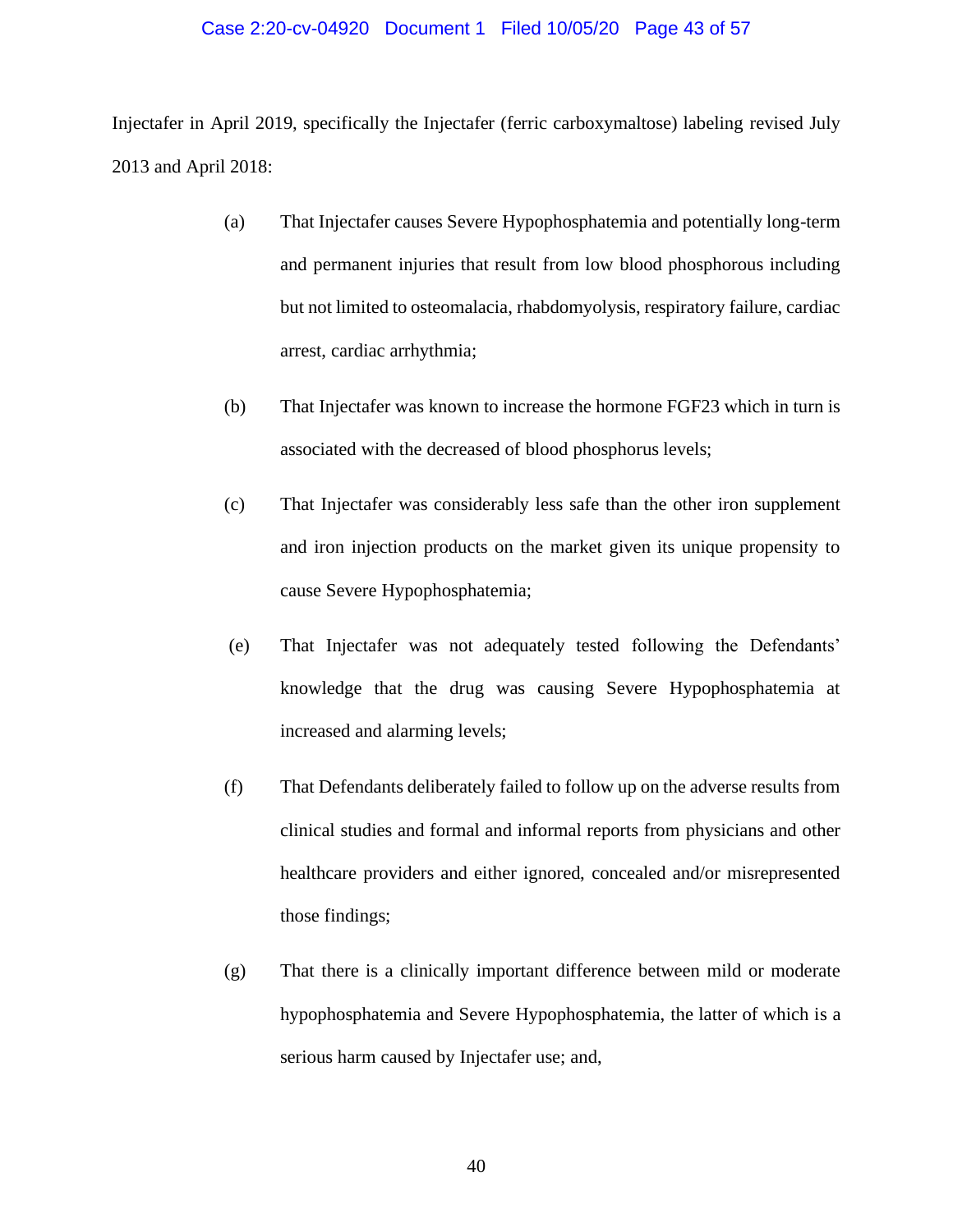(h) That Injectafer was negligently designed as set forth in the Negligent Defective Design Count.

159. The American Regent, Luitpold, and Daiichi Sankyo Defendants were under a duty to disclose to Plaintiff and her physicians the defective nature of Injectafer, including but not limited to, the risk of Severe Hypophosphatemia and its ability to cause debilitating and/or permanent injuries.

160. The Defendants American Regent, Luitpold, and Daiichi Sankyo had a duty when disseminating information to the public to disseminate truthful information; and a parallel duty not to deceive the public, Plaintiff, and/or her physicians.

161. The American Regent, Luitpold, and Daiichi Sankyo Defendants knew or had reason to know that incidences of decreased in blood phosphorous were not temporary, transient, or asymptomatic, as a result of information from case studies, clinical trials, literature, and adverse event reports available to the Defendants at the time of the development and sale of Injectafer, as well as at the time of Plaintiff's Injectafer prescription.

162. The American Regent, Luitpold, and Daiichi Sankyo Defendants knew or had reason to know that Injectafer caused Severe Hypophosphatemia and related conditions as a result of information from case studies, clinical trials, literature, and adverse event reports available to the Defendants at the time of the development and sale of Injectafer, as well as at the time of Plaintiff's Injectafer prescription.

163. The American Regent, Luitpold, and Daiichi Sankyo Defendants' concealment and omissions of material facts concerning the safety of the Injectafer were made purposefully,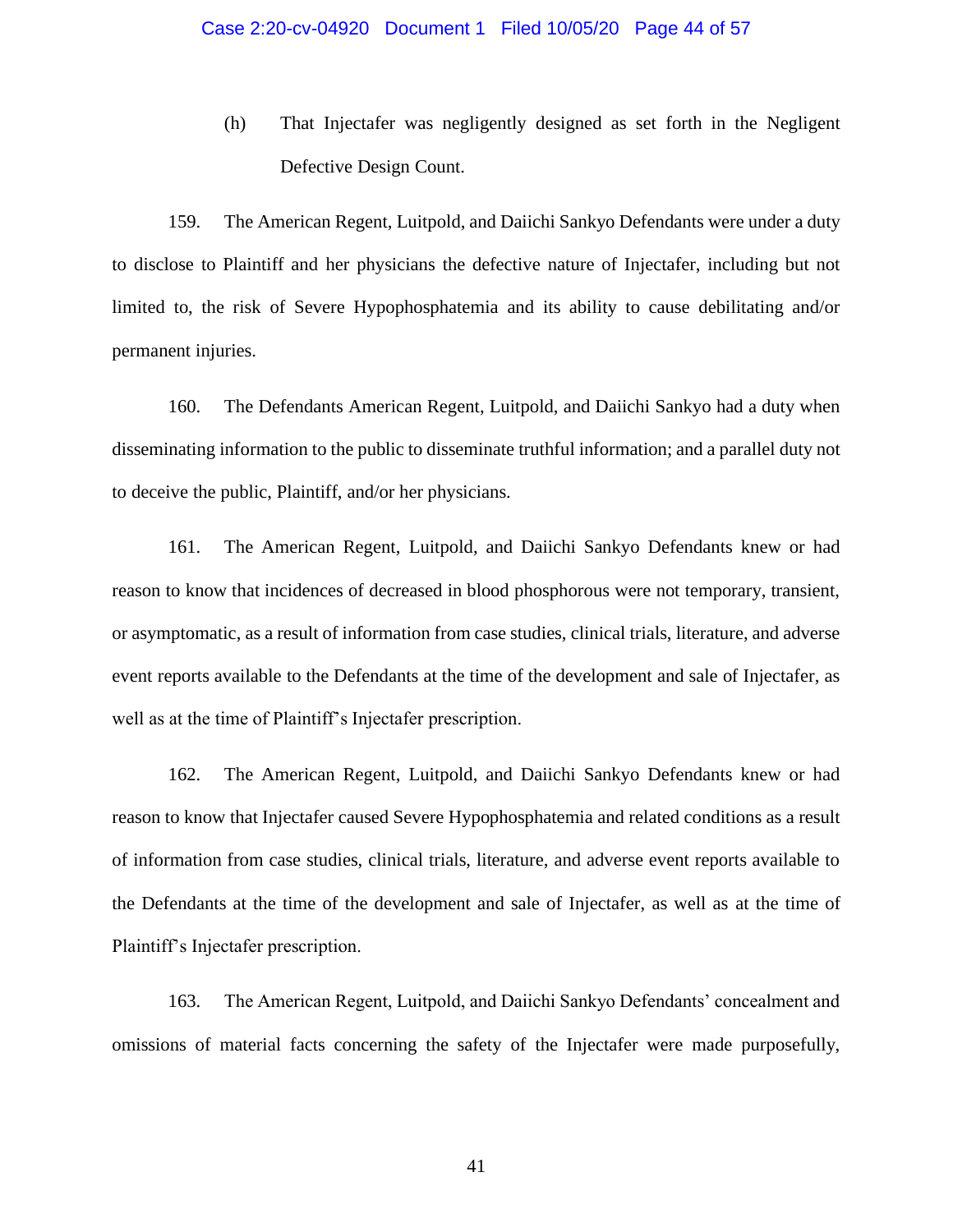#### Case 2:20-cv-04920 Document 1 Filed 10/05/20 Page 45 of 57

willfully, wantonly, and/or recklessly to mislead Plaintiff and Plaintiff's healthcare providers and to induce them to purchase, prescribe, and/or use Injectafer.

164. At the time these representations were made by Defendants, and at the time Plaintiff and/or her physicians used Injectafer, Plaintiff and/or her physicians were unaware of the falsehood of these representations.

165. In reliance upon these false representations, Plaintiff was induced to, and did use Injectafer, thereby causing severe, debilitating, and potentially permanent personal injuries and damages to Plaintiff. The Defendants knew or had reason to know that the Plaintiff had no way to determine the truth behind the Defendants' concealment and omissions, and that these included material omissions of facts surrounding the use of Injectafer, as described in detail herein.

166. In comporting with the standard of care for prescribing physicians, Plaintiff's prescribing physician relied on the labeling for Injectafer in existence at the April 2019 date of prescription that included the aforementioned fraudulent statements and omissions.

167. These representations made by American Regent, Luitpold, and Daiichi Sankyo were false when made and/or were made with the pretense of actual knowledge when such knowledge did not actually exist, and were made recklessly and without regard to the true facts.

168. Plaintiff did not discover the true facts about the dangers and serious health and/or safety risks, nor did Plaintiff discover the false representations of the Defendants American Regent, Luitpold, and Daiichi Sankyo, nor would Plaintiff with reasonable diligence have discovered the true facts about the Defendants' misrepresentations at the time when Injectafer was prescribed to her.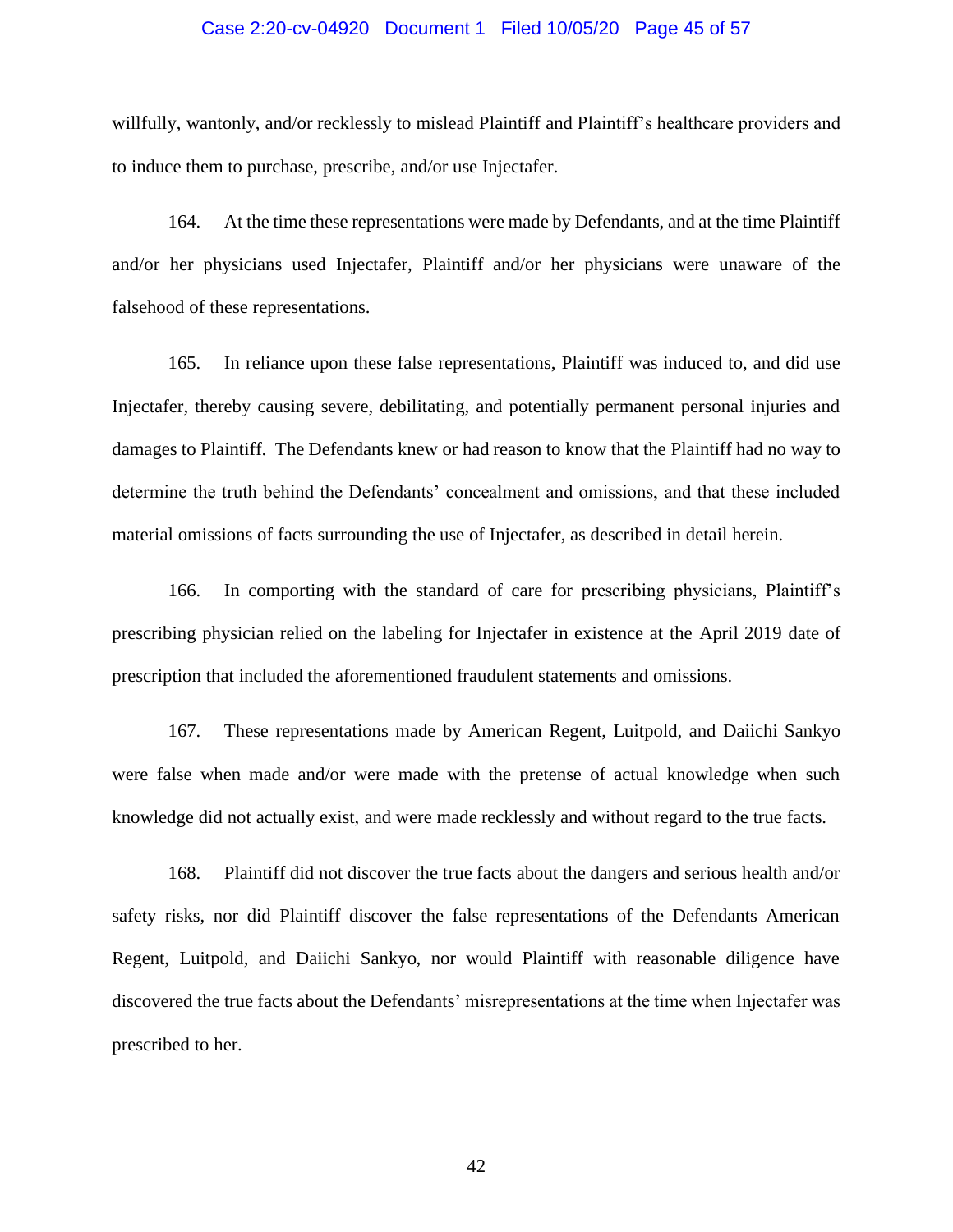#### Case 2:20-cv-04920 Document 1 Filed 10/05/20 Page 46 of 57

169. As a proximate result of the Defendants' fraudulent statements and omissions, Plaintiff has been seriously injured, and sustained severe and permanent injury, pain, suffering, disability, and impairment, loss of enjoyment of life, loss of care, comfort, and economic damages.

170. The aforementioned fraudulent statements and omissions and wrongs done by the Defendants were aggravated by the kind of malice and grossly negligent disregard for the rights of others, the public, and Plaintiff, for which the law would allow, and which Plaintiff will seek at the appropriate time under governing law for the imposition of exemplary (or, punitive) damages, in that Defendants' conduct was specifically intended to cause substantial injury to Plaintiff; or when viewed objectively from Defendants' standpoint at the time of the conduct, involved an extreme degree of risk, considering the probability and magnitude of the potential harm to others, and Defendants were actually, subjectively aware of the risk involved, but nevertheless proceeded with conscious indifference to the rights, safety, or welfare of others; or included material representations that were false, with Defendants knowing that they was false or with reckless disregard as to the truth and as a positive assertion, with the intent that the representation is acted on by Plaintiff.

171. Defendants are liable in tort to Plaintiff for their fraudulent conduct pursuant to Iowa common law.

WHEREFORE, Plaintiff demands judgment against the Defendants, jointly and severally, for compensatory damages, for punitive damages and for costs, in an as yet unliquidated sum in excess of \$75,000.00, and such other relief as this Court deems just and for a trial by jury on all issues as triable as a matter of right.

# **COUNT VI – STRICT LIABILITY FAILURE TO WARN (The American Regent Defendants, The Daiichi Sankyo Defendants, and**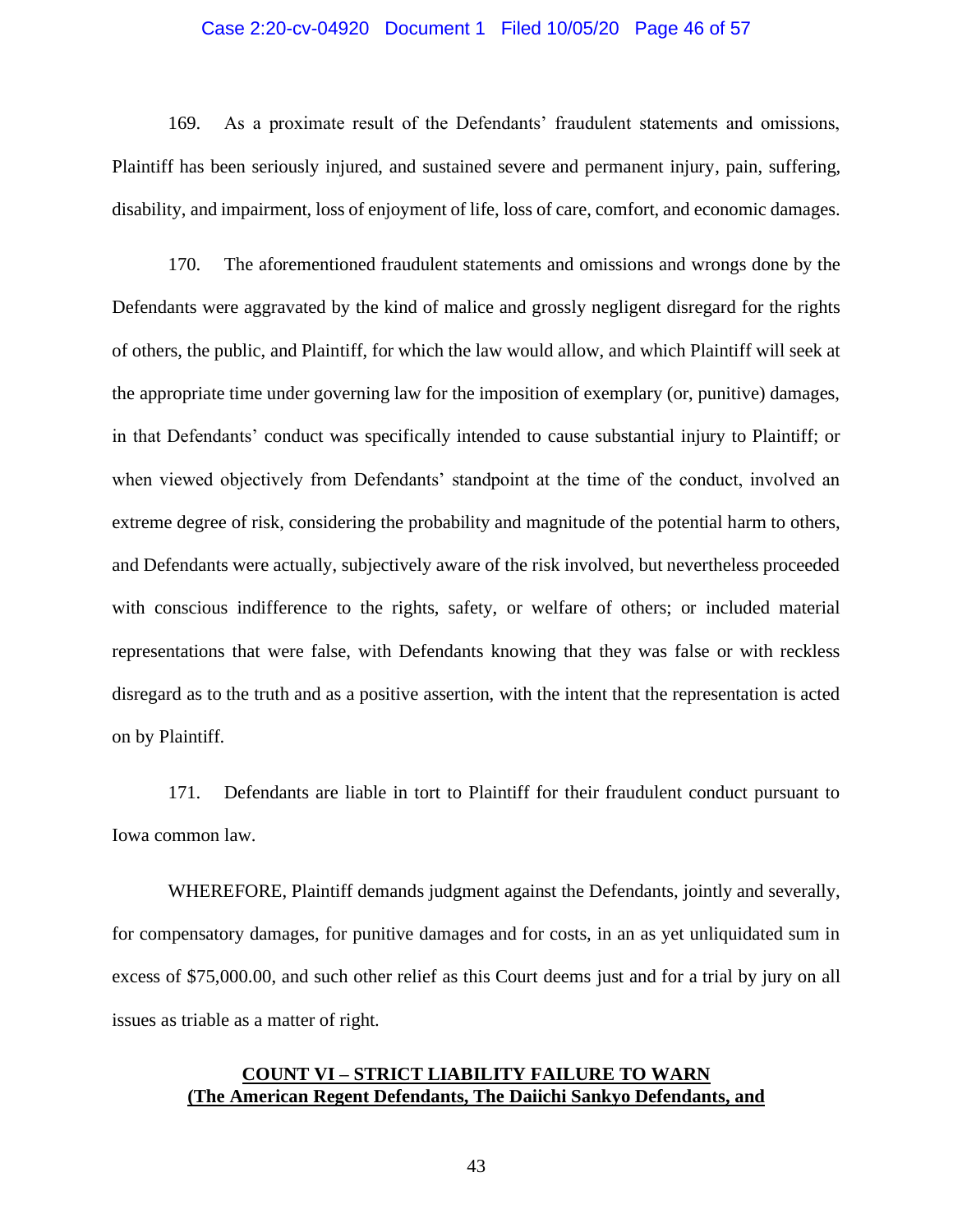#### **The Vifor Defendants)**

172. Plaintiff realleges and incorporates by reference every allegation of this Complaint as if each were set forth fully and completely herein.

173. Defendants designed, set specifications, manufactured, prepared, marketed, promoted, labeled, distributed and sold Injectafer, including the product prescribed to and injected in Plaintiff, into the stream of commerce and in the course of same, directly advertised and marketed the device to consumers or persons responsible for consumers.

174. At the time Defendants designed set specifications, manufactured, prepared, marketed, promoted, labeled, distributed and sold Injectafer into the stream of commerce, Defendants knew or should have known that the device presented an unreasonable danger to users of the product when put to its intended and reasonably anticipated use.

175. Specifically, Defendants knew or should have known that Injectafer posed a significant risk of Severe Hypophosphatemia, which could lead to debilitating and long-term injuries as fully set forth in the Complaint, above.

176. Defendants had a duty to warn of the risk of harm associated with the use of Injectafer, especially given the lack of any such risk of harm with the other iron injection products on the market and available for treatment of IDA, and to provide adequate warnings concerning the risk that Injectafer caused Severe Hypophosphatemia.

177. Defendants failed to properly and adequately warn and instruct the Plaintiff and her health care providers with regard to the inadequate research and testing of Injectafer, and the complete lack of an effective remedy to the Severe Hypophosphatemia brought on by Injectafer.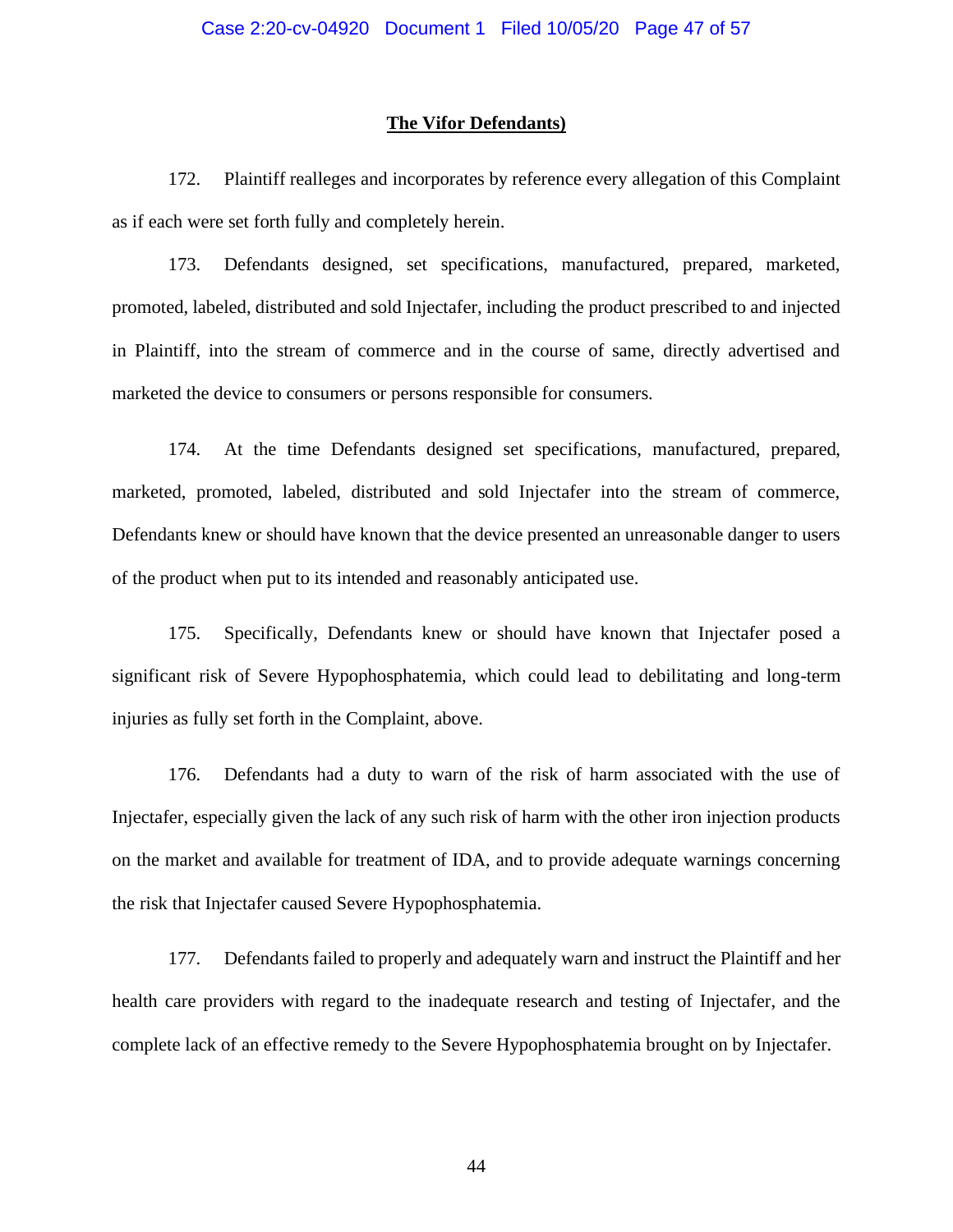#### Case 2:20-cv-04920 Document 1 Filed 10/05/20 Page 48 of 57

178. The risks associated with Injectafer are of such a nature that health care providers and users were not generally aware and were not able to recognize the potential harm, given the product's deficient labeling and lack of understanding of the condition of Severe Hypophosphatemia in the medical community. Plaintiff and her physicians would not have been able to recognize the potential harm of Injectafer prior to Plaintiff's use of the product.

179. Injectafer was unreasonably dangerous at the time of its release into the stream of commerce, including the specific injection prescribed to Plaintiff, due to the inadequate warnings, labeling and/or instructions accompanying the product.

180. The Injectafer administered to Plaintiff and prescribed by Plaintiff's physicians was in the same condition as when it was manufactured, inspected, marketed, labeled, promoted, distributed and sold by the Defendants.

181. Defendants are strictly liable for their deficient Injectafer labeling and conduct in promoting and marketing the drug for the following, non-exhaustive reasons:

- (a) Promoting and marketing Injectafer while knowing at the time of its NDA approval and prior that Injectafer caused Severe Hypophosphatemia;
- (b) Failing to warn in all Injectafer labeling that Injectafer and ferric carboxymaltose caused Severe Hypophosphatemia;
- (c) Failing to warn in all Injectafer promotions, Continuing Medical Education (CME), symposia, luncheons, seminars, advertising, publications, and other means of communication to the medical community and targeted patient populations that Injectafer caused Severe Hypophosphatemia;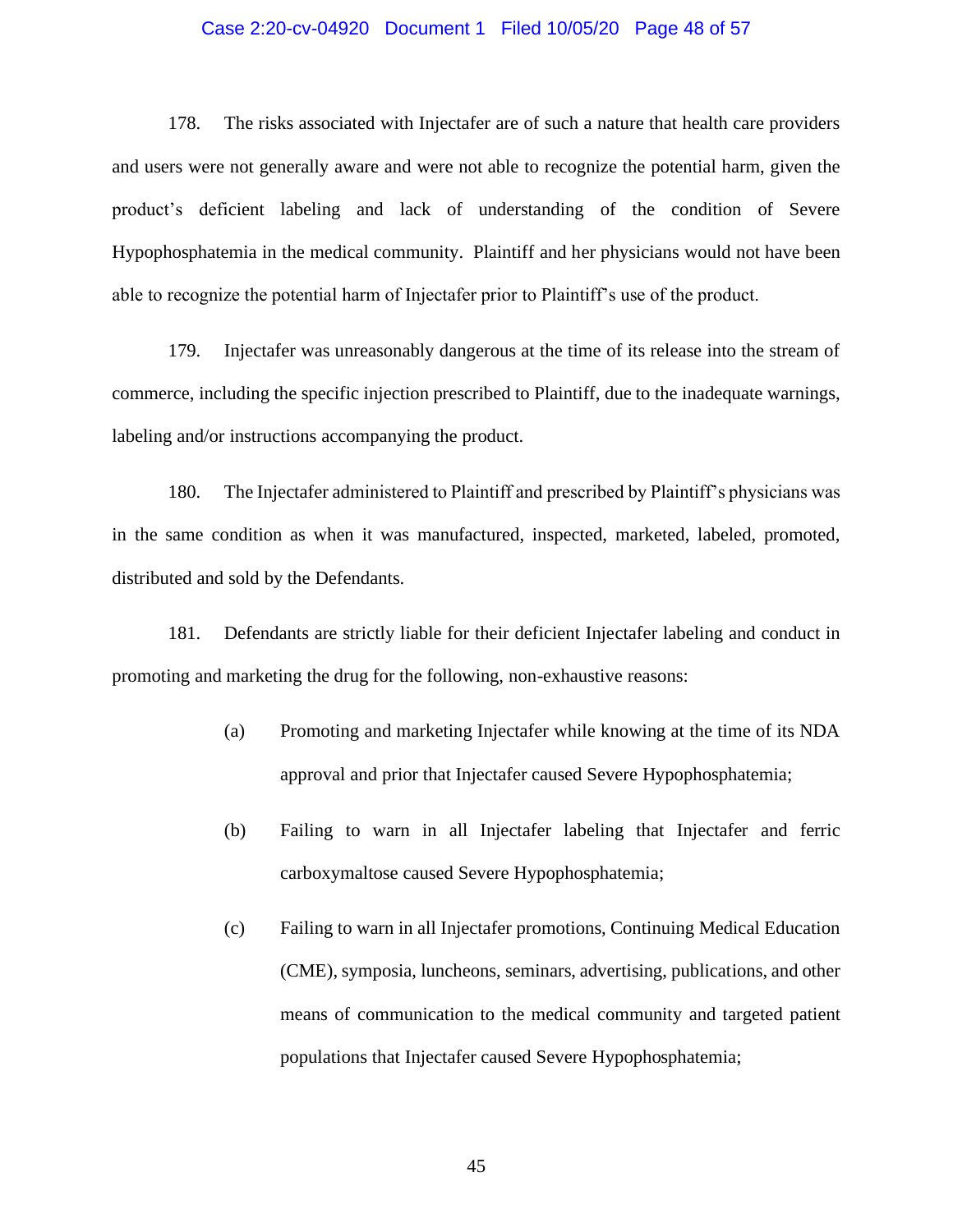- (d) Failing to warn of the true incident rates of Severe Hypophosphatemia and Hypophosphatemia from all clinical studies completed by Defendants;
- (e) Failing to warn of the accurate and known long-term effects of hypophosphatemia;
- (f) Failing to warn of the differences in severity between mild, moderate, and severe hypophosphatemia;
- (g) Failing to warn physicians and users of need to monitor serum phosphorous levels after administration of Injectafer;
- (h) Failing to warn physicians and consumers of need to supplement phosphorous levels after administration of Injectafer;
- (i) Failing to instruct physicians and consumers of available treatments for injuries, including but not limited to Severe Hypophosphatemia, caused by Injectafer; and,
- (j) Failing to disclose their knowledge that Injectafer was known to increase the hormone FGF23 which was known to be associated with a decrease in levels of serum phosphate.

182. The Defendants intentionally, recklessly, and maliciously misrepresented the safety, risks, and benefits in order to advance their own financial interests, with wanton and willful disregard for the rights and health of the Plaintiff.

183. As a proximate result of the Defendants' marketing, promotion, labeling, sale and/or distribution of Injectafer, Plaintiff has been injured catastrophically, and sustained severe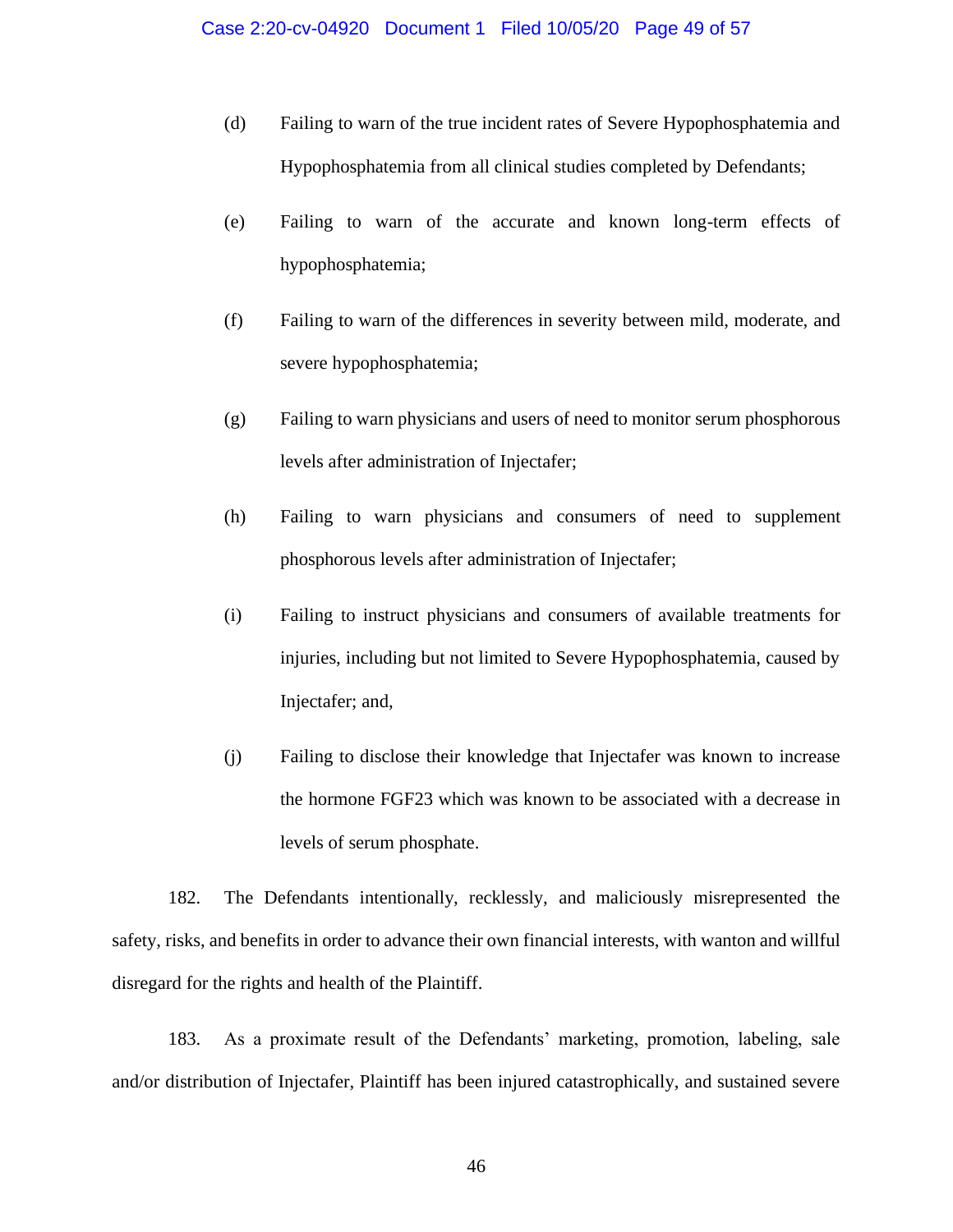#### Case 2:20-cv-04920 Document 1 Filed 10/05/20 Page 50 of 57

and permanent pain, suffering, disability, and impairment, loss of enjoyment of life, loss of care, comfort, and economic damages.

184. Defendants are strictly liable for their reckless and wrongful conduct to Plaintiff pursuant to Iowa common and statutory law.

WHEREFORE, Plaintiff demands judgment against the Defendants, jointly and severally, for compensatory damages, for punitive damages and for costs, in an as yet unliquidated sum in excess of \$75,000.00, and such other relief as this Court deems just and for a trial by jury on all issues so triable as a matter of right.

# **COUNT VII – STRICT LIABILITY DEFECTIVE DESIGN (The American Regent Defendants, The Daiichi Sankyo Defendants, and The Vifor Defendants)**

185. Plaintiff realleges and incorporates by reference every allegation of this Complaint as if each were set forth fully and completely herein.

186. Injectafer is inherently dangerous and defective, unfit and unsafe for its intended and reasonably foreseeable uses, and does not meet or perform to the expectations of patients and their health care providers in that the side effects caused by Injectafer nullify any possible benefit.

187. Here, the Injectafer injection was expected to, and did, reach its intended consumer without substantial change in the condition in which it was in when it left Defendants' possession.

188. The Injectafer administered to Plaintiff was defective in design because it failed to perform as safely as persons who ordinarily use the products would have expected at time of use.

189. The Injectafer administered to Plaintiff was defective in design, in that the product's risks of harm clearly exceeded its claimed benefits.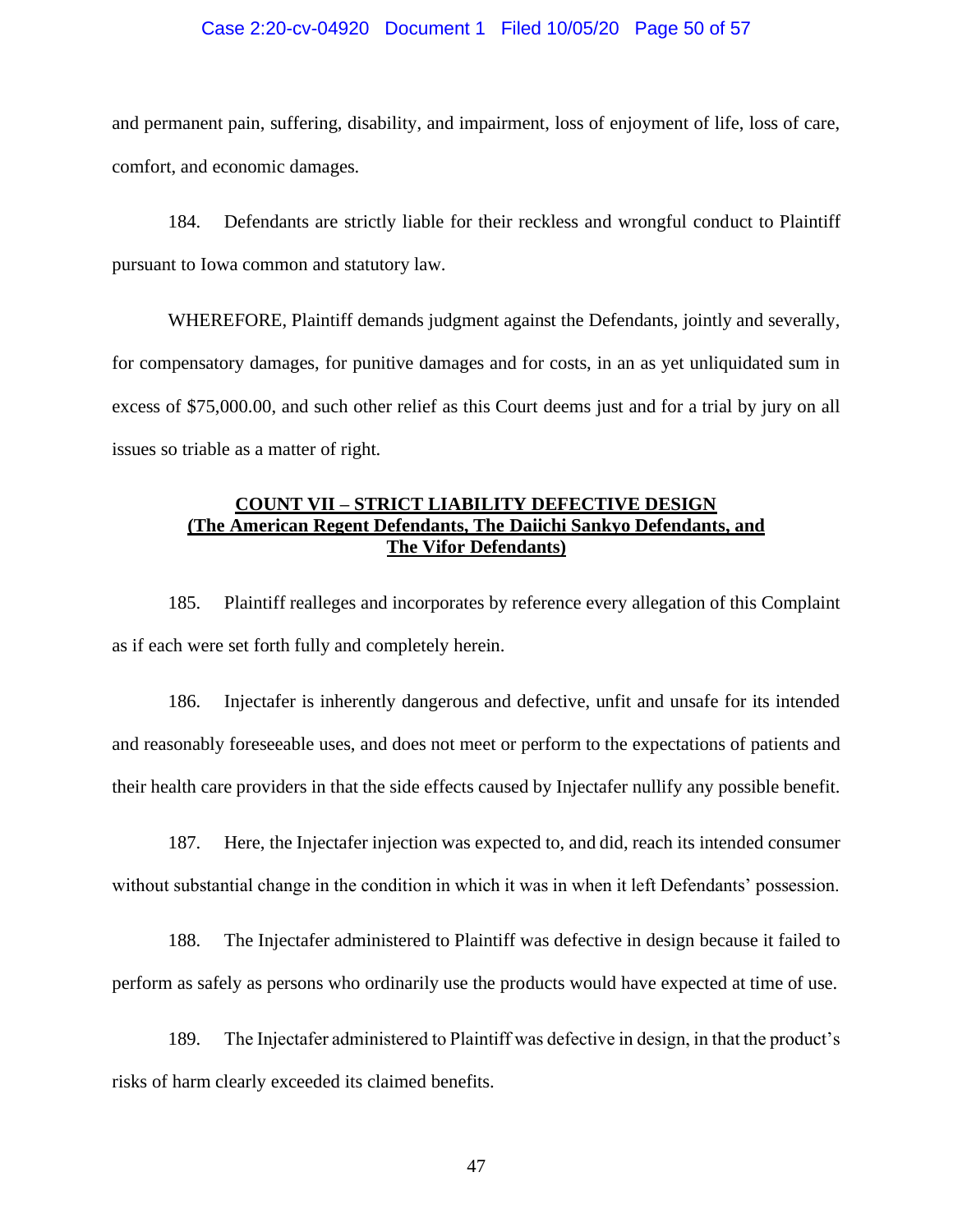#### Case 2:20-cv-04920 Document 1 Filed 10/05/20 Page 51 of 57

190. The Defendants are strictly liable in the above-described duties to Plaintiff by, among other acts and omissions:

- (a) Failing to use ordinary care in designing, testing, and manufacturing Injectafer;
- (b) Failing to design Injectafer as to properly minimize the effects on the hormone FGF23 that was known when increased to in turn decrease serum phosphorous;
- (c) Failing to counteract in the design the known effects of ferric carboxymaltose that result in an increase in FGF23 and decrease of serum phosphorus;
- (d) Failing to counteract in the design the known effects of ferric carboxymaltose that result in the condition of renal phosphate wasting;
- (e) Designing a product with excessive amounts of iron where the benefits of additional iron were greatly outweighed by the risks of excessive iron injected into the body;
- (f) Designing a product without taking into consideration the proper dosage and necessary break in time between administrations.

191. Plaintiff and her healthcare providers used Injectafer consistent with the instructions provided in the product labeling and in a manner that was reasonably foreseeable to the Defendants.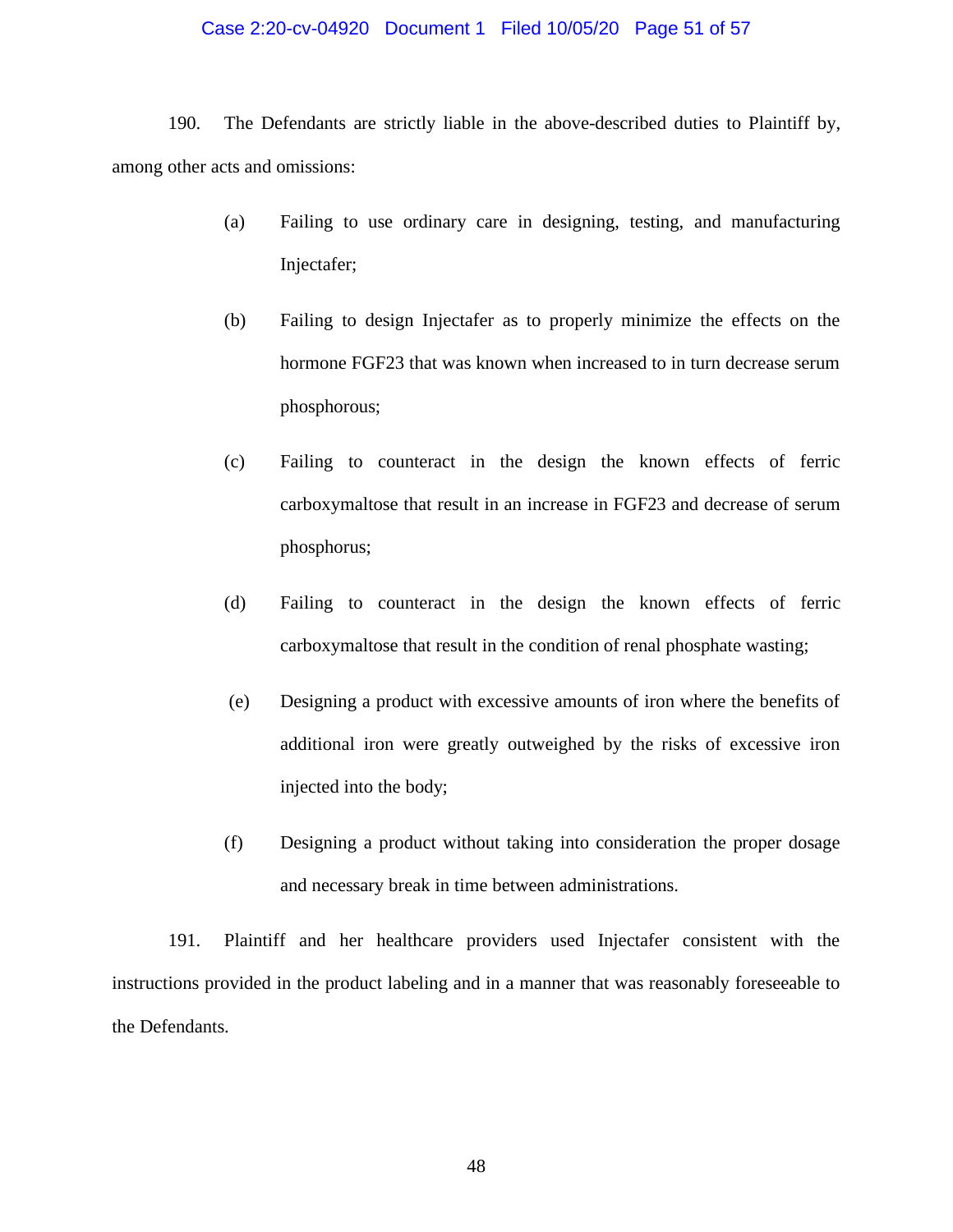#### Case 2:20-cv-04920 Document 1 Filed 10/05/20 Page 52 of 57

192. Neither Plaintiff nor her healthcare providers could have by the exercise of reasonable care discovered the extent of Injectafer's defective condition or perceived its unreasonable dangers prior to her first April 2019 injection of the drug.

193. As a result of the foregoing design defects, Injectafer created risks to the health and safety of its users, including Plaintiff, that were far more significant and devastating than the risks posed by other intravenous iron products and procedures available to treat Iron Deficiency Anemia (IDA), and which far outweigh the utility of Injectafer.

194. At the time Injectafer was developed and designed, there existed safer alternative intravenous iron medications that were known to Defendants and available on the marketplace and comparatively safer than the Injectafer product.

195. Defendants have intentionally and recklessly designed and developed Injectafer with wanton and willful disregard for the rights and health of the Plaintiff and others, and with malice, placing their economic interests above the health and safety of the Plaintiff and others.

196. As a proximate result of the Defendants' design and development of Injectafer, Plaintiff has been injured catastrophically, and sustained severe and permanent pain, suffering, disability, and impairment, loss of enjoyment of life, loss of care, comfort, and economic damages.

197. Defendants are strictly liable in tort to Plaintiff as a result of their wrongful and reckless conduct pursuant to Iowa common and statutory law.

WHEREFORE, Plaintiff demands judgment against the Defendants, jointly and severally, for compensatory damages, for punitive damages and for costs, in an as yet unliquidated sum in excess of \$75,000.00, and such other relief as this Court deems just and for a trial by jury on all issues so triable as a matter of right.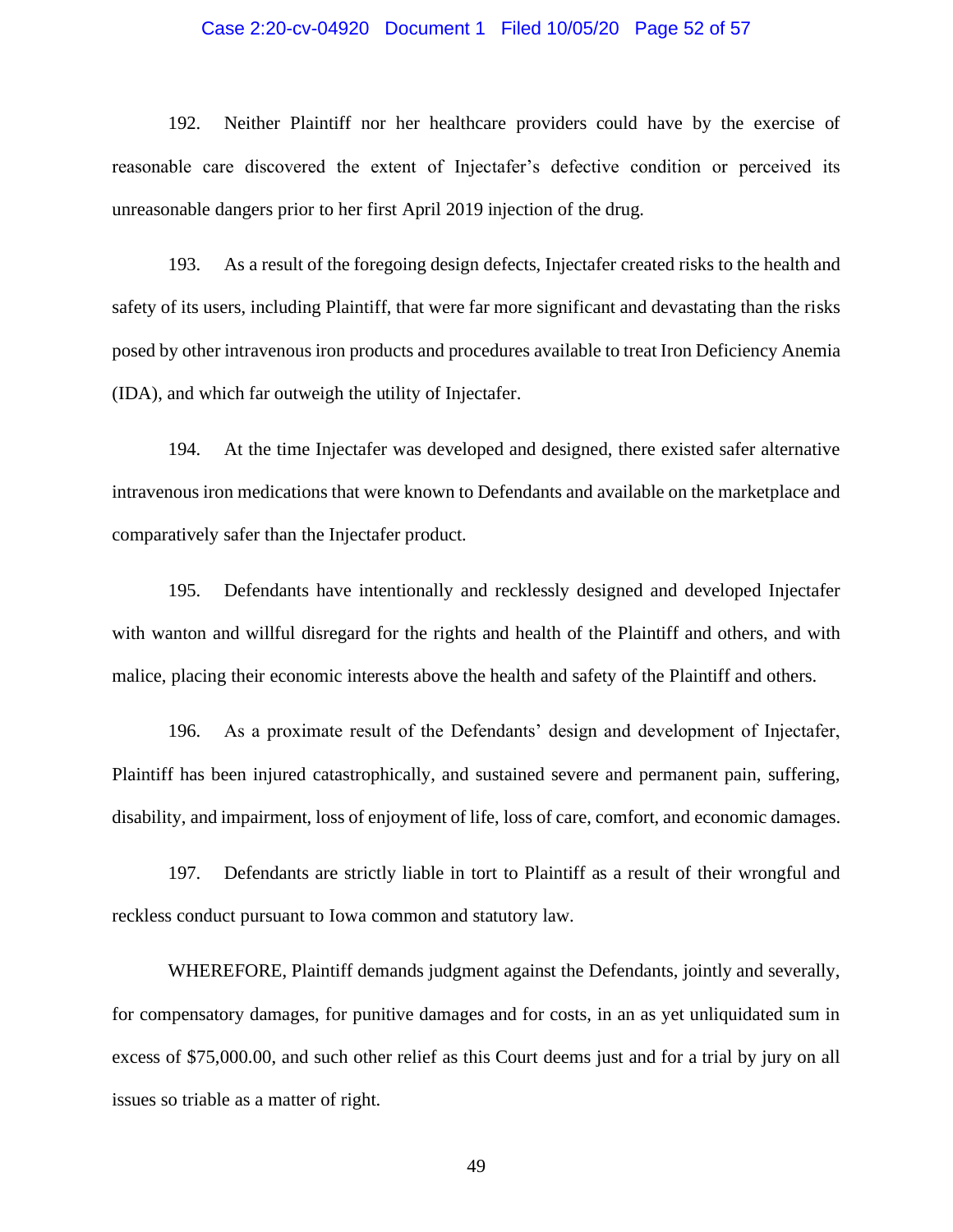# **COUNT VIII – GROSS NEGLIGENCE (The American Regent Defendants, The Daiichi Sankyo Defendants, and The Vifor Defendants)**

198. Plaintiff realleges and incorporates by reference every allegation of this Complaint as if each were set forth fully and completely herein.

199. Defendants' aforementioned conduct was aggravated by the kind of malice, fraud, and grossly negligent disregard for the rights of others, the public, and Plaintiff, for which the law would allow, and which Plaintiff will seek at the appropriate time under governing law for the imposition of exemplary (or, punitive) damages, in that Defendants' conduct was specifically intended to cause substantial injury to Plaintiff; or when viewed objectively from Defendants' standpoint at the time of the conduct, involved an extreme degree of risk, considering the probability and magnitude of the potential harm to others, and Defendants were actually, subjectively aware of the risk involved, but nevertheless proceeded with conscious disregard to the rights, safety, or welfare of others; or included material representations that were false, with Defendants knowing that they was false or with reckless disregard as to the truth and as a positive assertion, with the intent that the representation is acted on by Plaintiff.

200. Defendants ignored or disregarded years of data and reports on the relationship between ferric carboxymaltose and Severe Hypophosphatemia.

201. Defendants' ignorance of the aforementioned safety data was ongoing through the date Plaintiff was prescribed and ingested the Injectafer product.

202. Given the Defendants' knowledge and awareness of the extensive body of information available on ferric carboxymaltose, and its propensity to cause Severe Hypophosphatemia, Defendants' failure to ensure the version of ferric carboxymaltose that made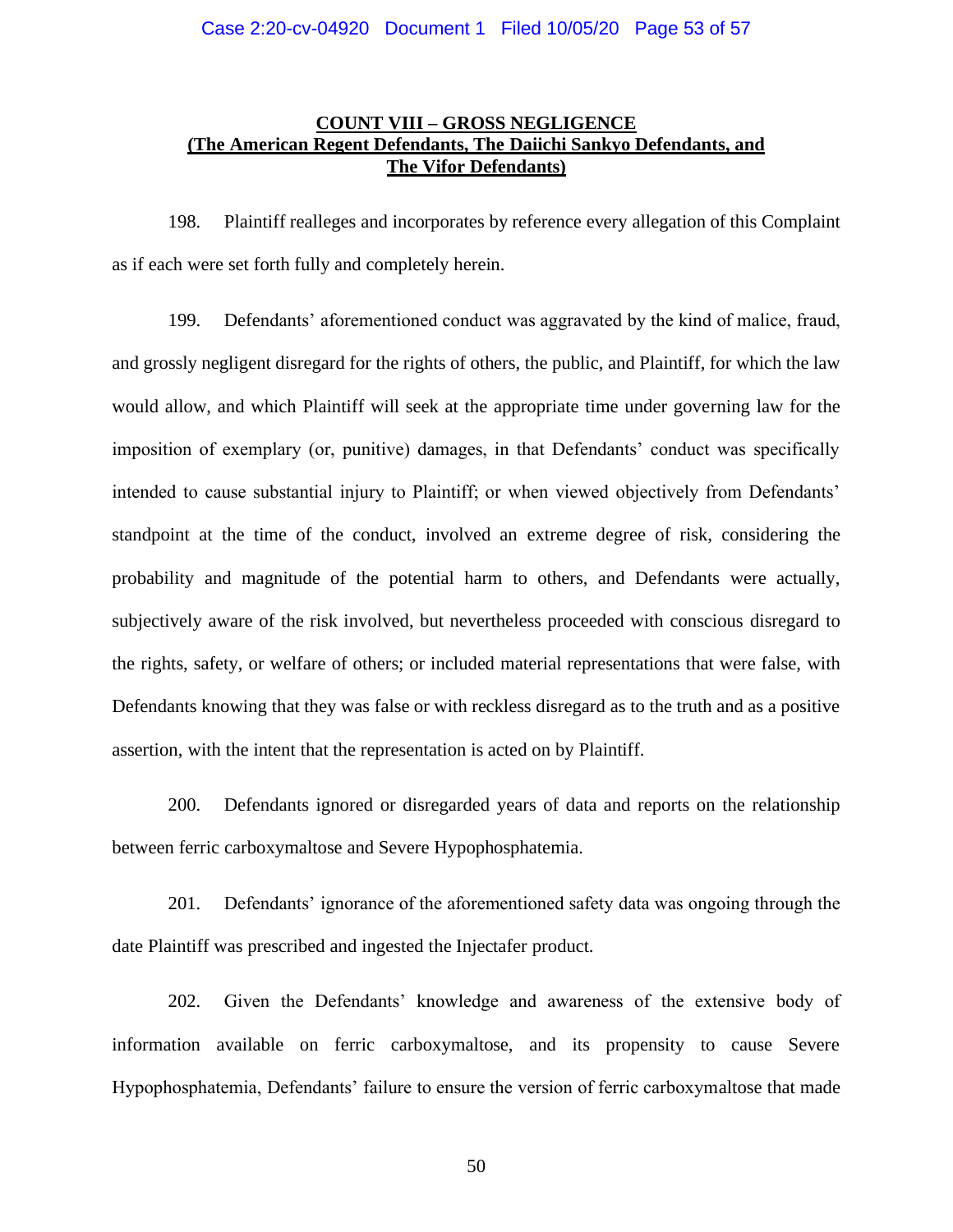#### Case 2:20-cv-04920 Document 1 Filed 10/05/20 Page 54 of 57

its way to the United States marketplace was safe for recommended use amounts to gross negligence, malice, and a reckless disregard for the safety of Plaintiff and others.

203. Plaintiff and her physicians relied on the Defendants to introduce into the marketplace a safe and adequately tested iron drug, and Plaintiff suffered her catastrophic injuries as a result of Defendants' failure to do so.

204. Plaintiff therefore will seek to assert claims for exemplary damages at the appropriate time under governing law in an amount within the jurisdictional limits of the Court.

205. Plaintiff will seek to assert claims for exemplary damages to the extent available under all applicable Pennsylvania and Iowa laws.

206. Plaintiff also alleges that the acts and omissions of Defendants, whether taken singularly or in combination with others, constitute gross negligence that proximately Plaintiff's injuries. In that regard, Plaintiff will seek exemplary damages in an amount that would punish Defendants for their conduct, and which would deter other manufacturers from engaging in such misconduct in the future.

WHEREFORE, Plaintiff demands judgment against the Defendants, jointly and severally, for compensatory damages, for punitive damages and for costs, in an as yet unliquidated sum in excess of \$75,000.00, and such other relief as this Court deems just and for a trial by jury on all issues as triable as a matter of right.

### **PRAYER FOR RELIEF**

WHEREFORE, Plaintiff respectfully demands judgment against all Defendants and each of them, individually, jointly and severally, and requests compensatory damages, together with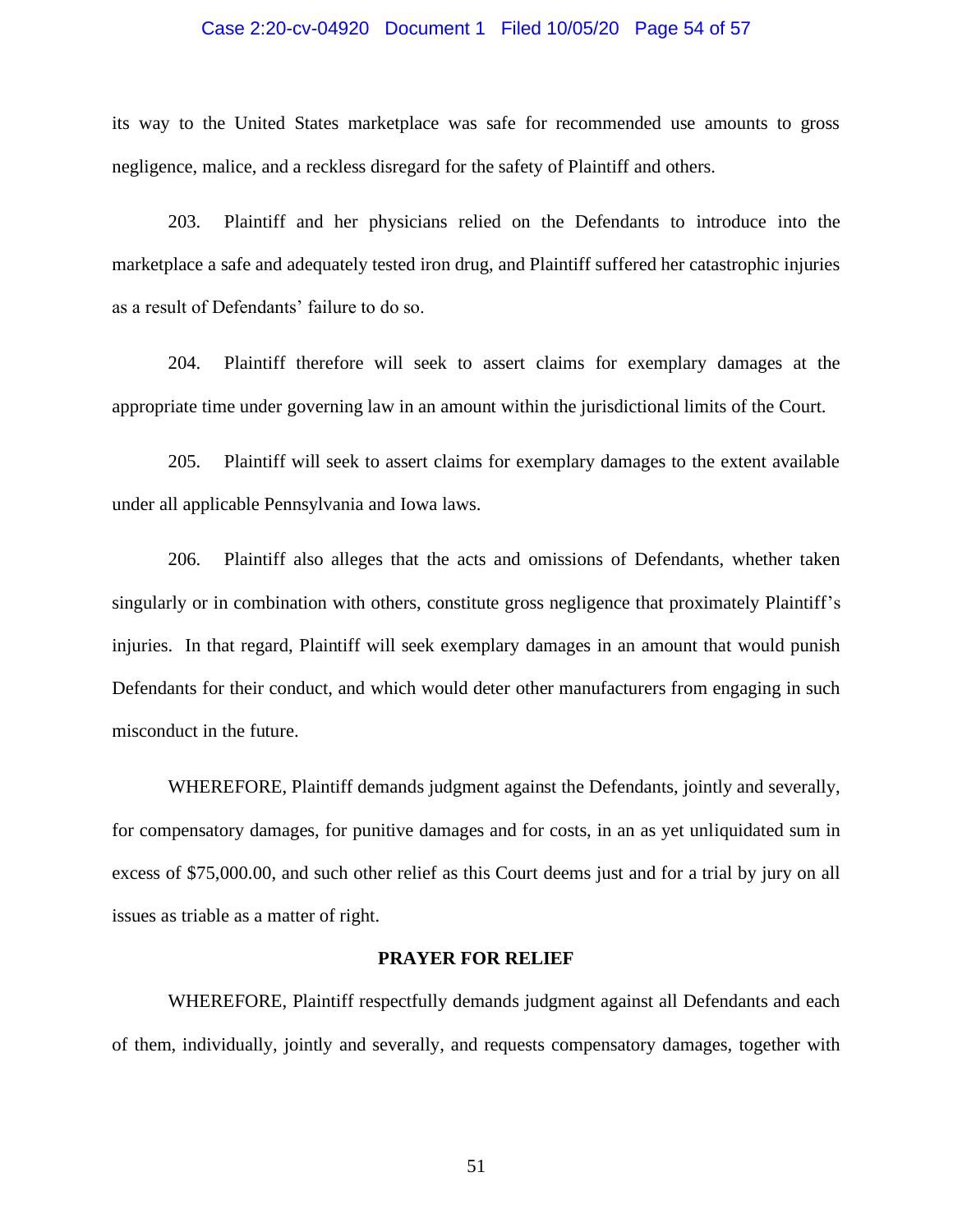### Case 2:20-cv-04920 Document 1 Filed 10/05/20 Page 55 of 57

interest, cost of suit, attorneys' fees, and all such other relief as the Court deems just and proper as well as:

- A) compensatory damages for past, present, and future damages, including, but not limited to, great pain and suffering and emotional distress and anguish, for personal injuries sustained by Plaintiff, health and medical care costs, together with interest and costs as provided by law;
- B) for all ascertainable economic and non-economic damages in an amount as provided by law and to be supported by evidence at trial;
- C) for specific damages according to proof;
- D) for Punitive and Exemplary damages according to proof;
- E) for pre-judgment interest and post-judgment interest as allowed by law;
- F) for reasonable attorneys' fees;
- G) for the costs of these proceedings; and
- H) for such other and further relief as this Court deems just and proper.

### **DEMAND FOR JURY TRIAL**

Plaintiff demand a jury trial with regards to all claims.

DATED: October 5, 2020.

Respectfully submitted,

### **PAULSON & NACE, PLLC**

*/s/ Christopher T. Nace* Christopher T. Nace\* 1025 Thomas Jefferson Street, NW #810, Washington, DC 20007 Phone: (202) 463-1999 Fax: (202) 223-6824 Email: ctnace@paulsonandnace.com

\**Pro Hac Vice* admission to be sought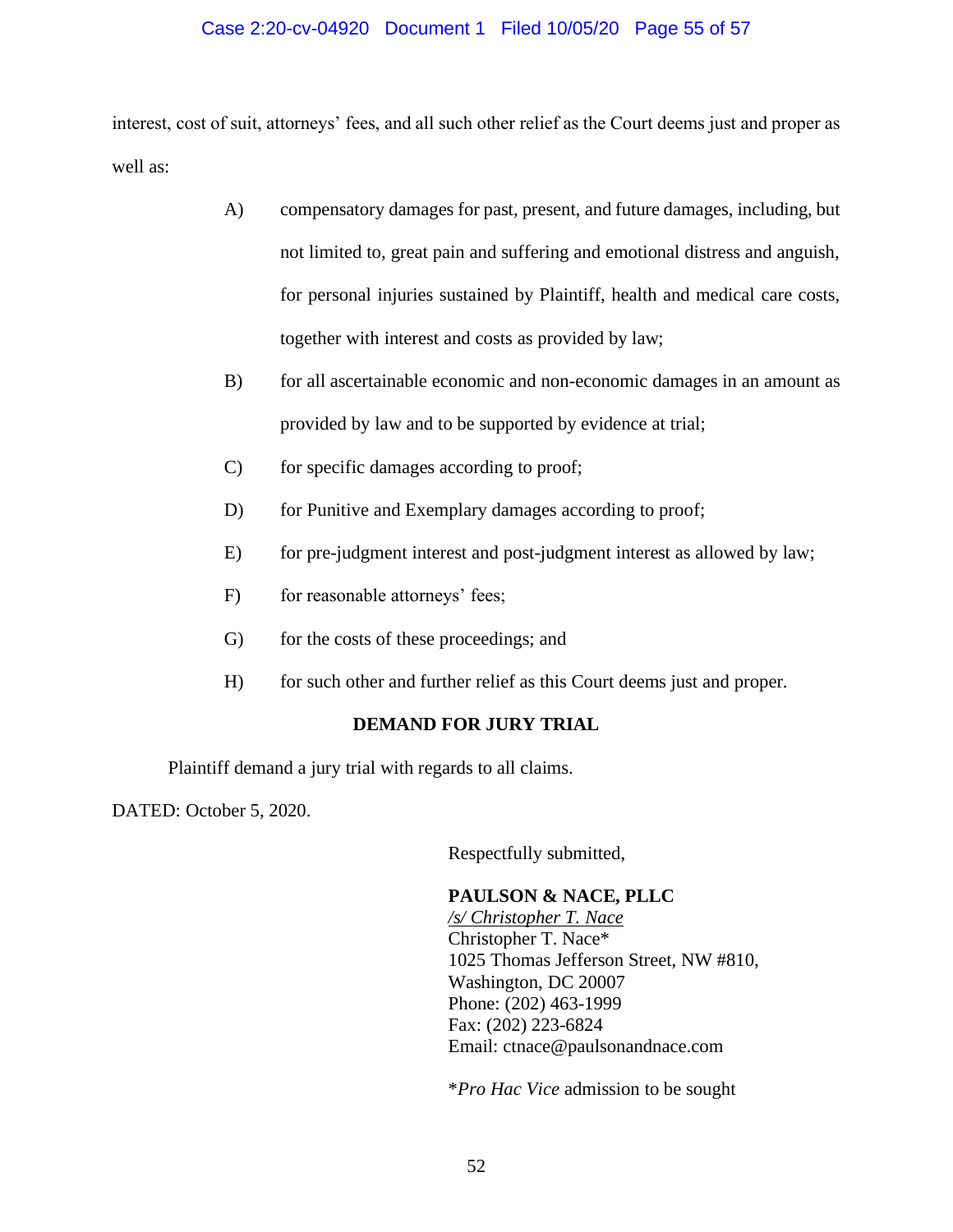# **POGUST MILLROOD, LLC**

*/s/ Michael G. Daly* Michael G. Daly - PA Bar No. 309911 Joshua M. Neuman - PA Bar No. 322648 Pogust Millrood, LLC Eight Tower Bridge 161 Washington Street, Suite 940 Conshohocken, PA 19428

*Counsel for Plaintiff*